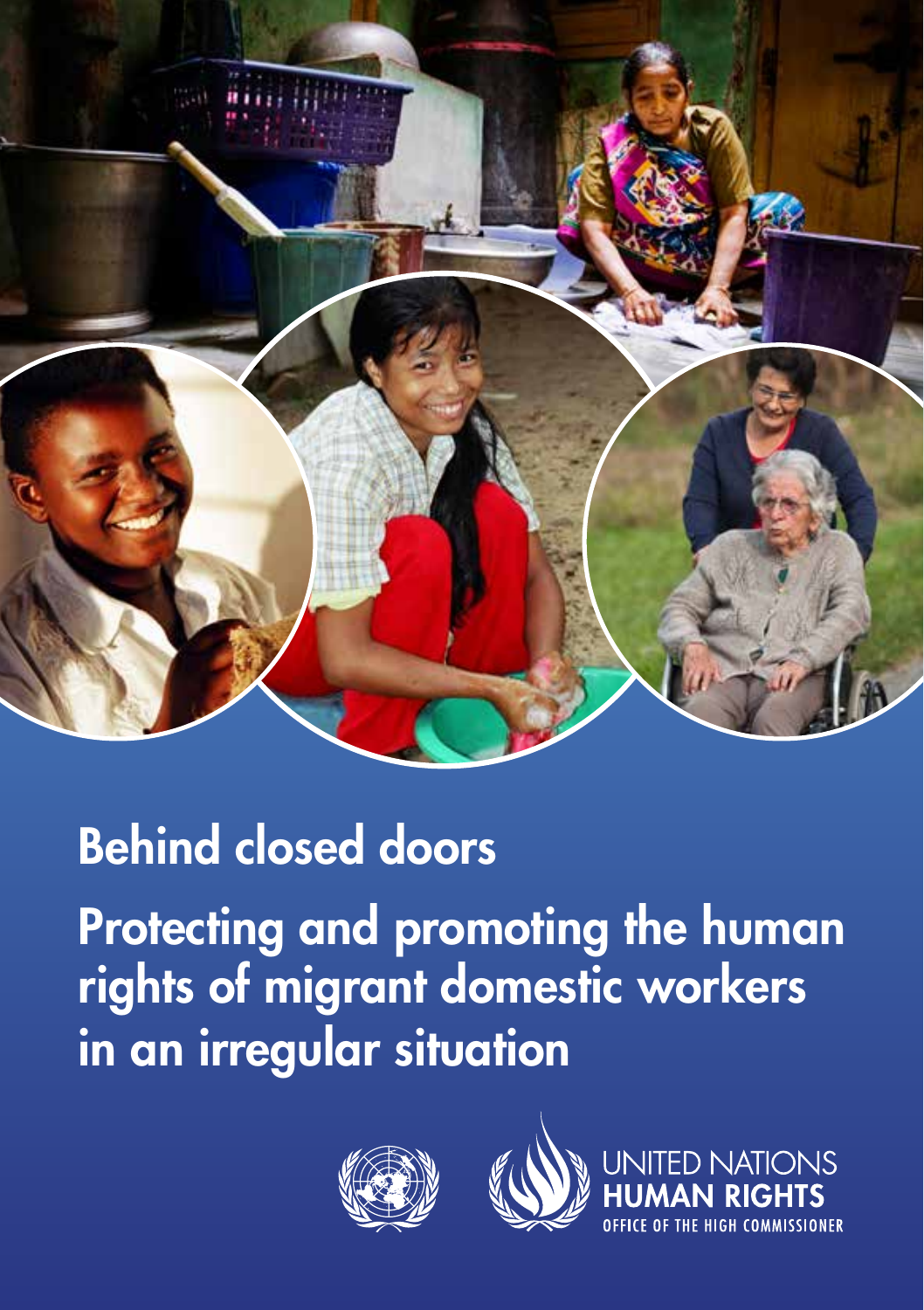#### Cover photos:

© ILO / B. Patel © ILO / M. Crozet © ILO / K. Cassidy © ILO / G. Palazzo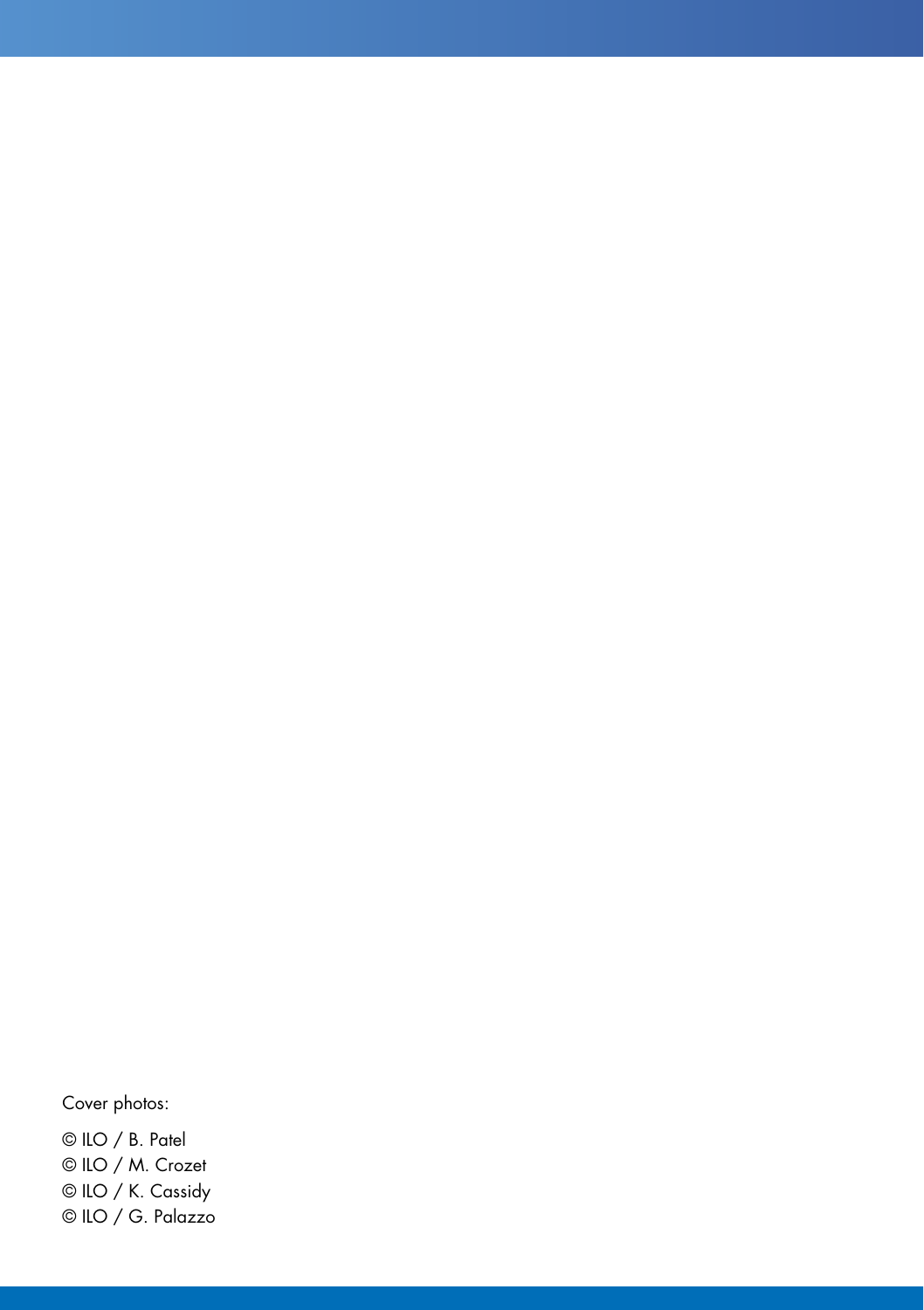# Behind closed doors

# Protecting and promoting the human rights of migrant domestic workers in an irregular situation

New York and Geneva, 2015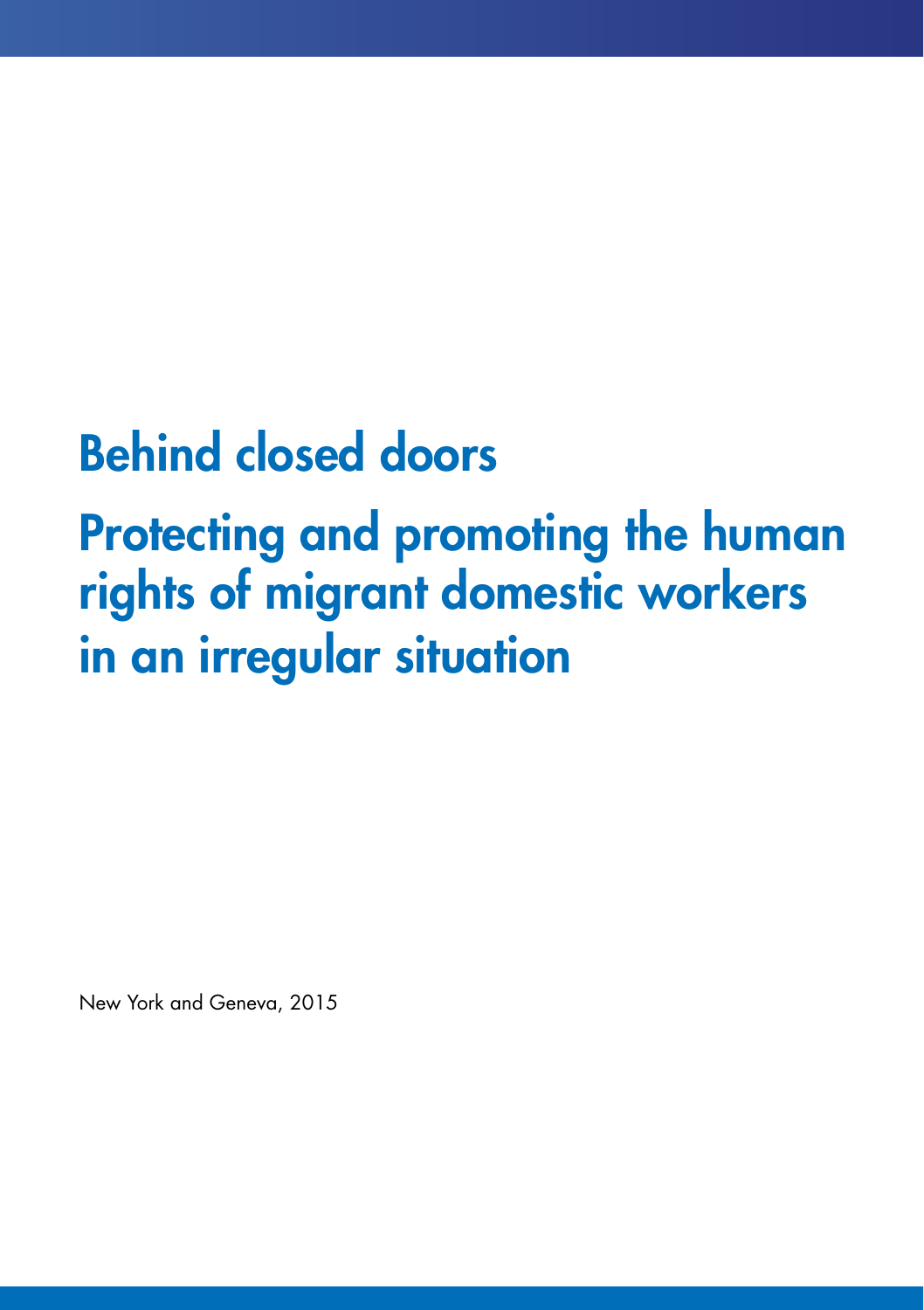#### **NOTE**

The designations employed and the presentation of the material in this publication do not imply the expression of any opinion whatsoever on the part of the Secretariat of the United Nations concerning the legal status of any country, territory, city or area, or of its authorities, or concerning the delimitation of its frontiers or boundaries.

> \* \* \*

Symbols of United Nations documents are composed of capital letters combined with figures. Mention of such a figure indicates a reference to a United Nations document.

#### HR/PUB/15/4

© 2015 United Nations All worldwide rights reserved

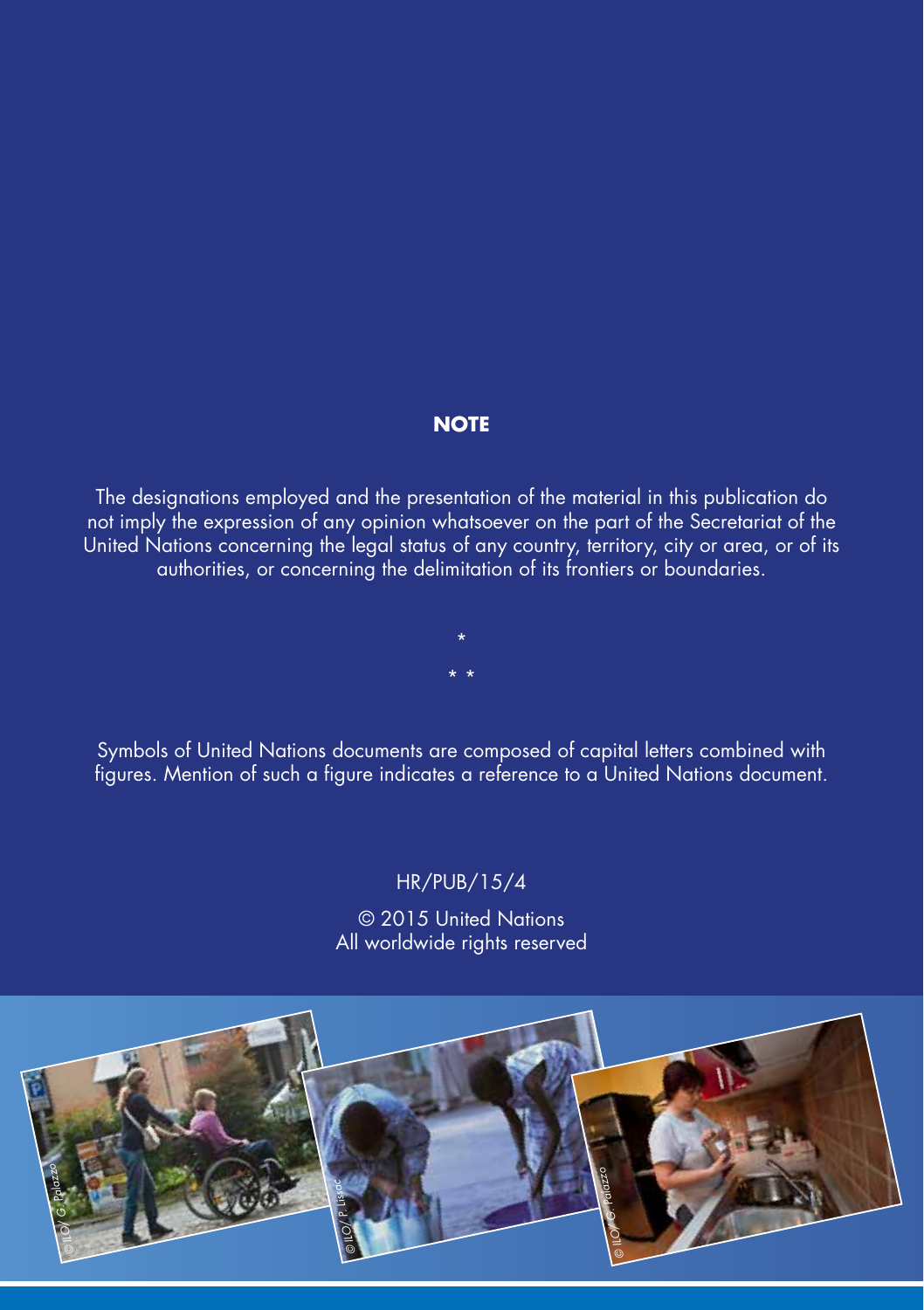### **CONTENTS**

|                                                                                    | $\overline{\mathsf{v}}$ |
|------------------------------------------------------------------------------------|-------------------------|
|                                                                                    | VII                     |
|                                                                                    | П                       |
| <b>I. PROTECTION PROVIDED BY INTERNATIONAL HUMAN RIGHTS LAW</b>                    | 8                       |
| <b>II. VULNERABILITY OF MIGRANTS IN AN IRREGULAR SITUATION </b>                    | 12                      |
| III. SPECIFIC RISKS FACED BY MIGRANT WOMEN AND GIRLS                               | 15                      |
| IV. HUMAN RIGHTS CHALLENGES FACED BY MIGRANT DOMESTIC                              | 18                      |
|                                                                                    | 18                      |
|                                                                                    | 21                      |
|                                                                                    | 22                      |
|                                                                                    | 23                      |
| E. Restrictions on freedom of movement; social and physical isolation              | 23                      |
| F. Labour exploitation and slavery-like practices,                                 | 26                      |
|                                                                                    | 27                      |
| H. Gaps in legal protection, lack of access to redress and compensation            | 28                      |
| <b>V. SEEKING A SOLUTION:</b><br><b>RETURN AND REINTEGRATION OR REGULARIZATION</b> | 32                      |
|                                                                                    | 37                      |
|                                                                                    | 38                      |

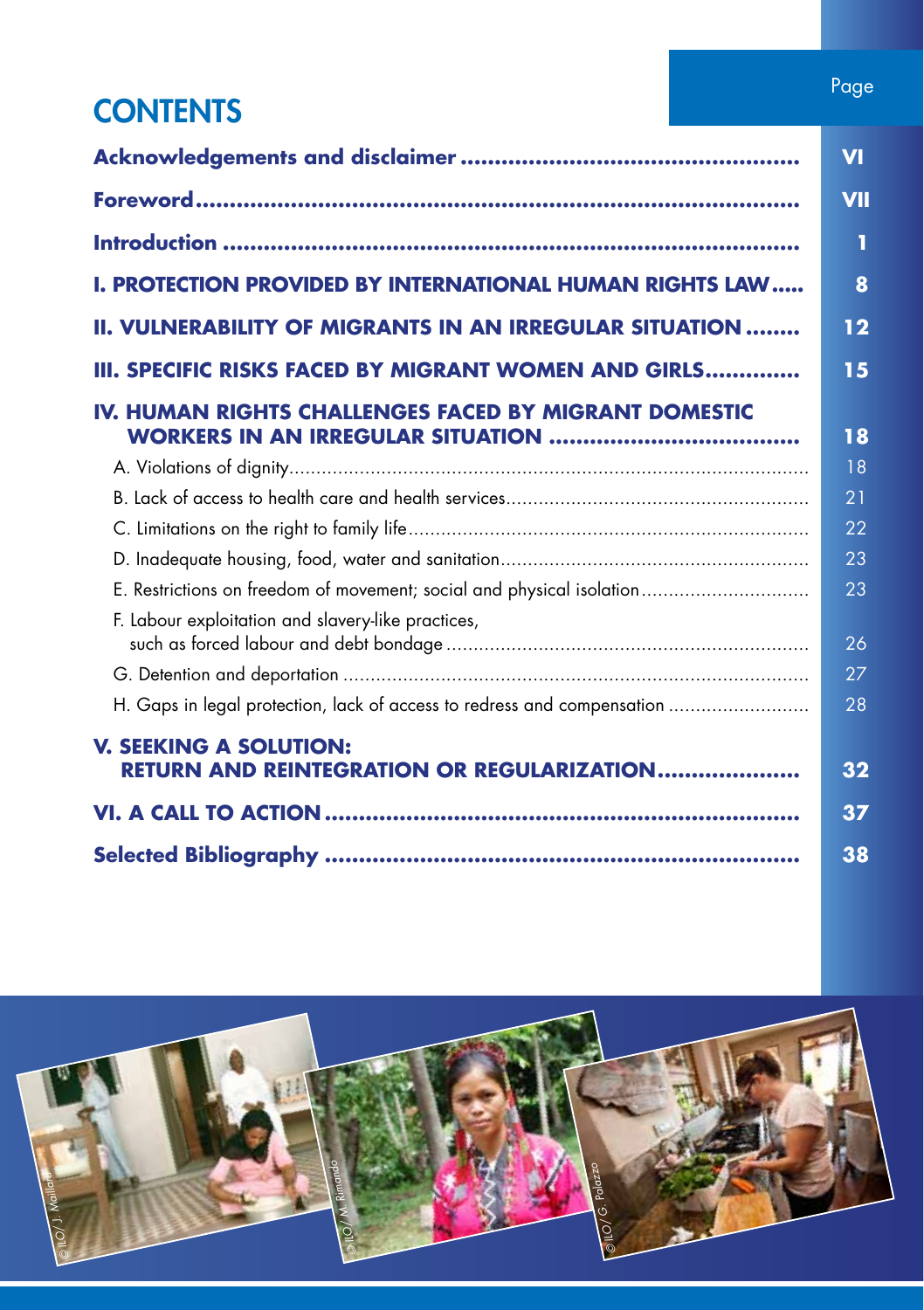### Acknowledgements and disclaimer

This publication has been prepared by the Office of the United Nations High Commissioner for Human Rights (OHCHR) in the context of the *Global Action Programme on Migrant Domestic Workers and their Families*. The *Global Action Programme* is implemented by the International Labour Organization (ILO) in collaboration with OHCHR, the United Nations Entity for Gender Equality and the Empowerment of Women (UN-Women), the International Domestic Workers' Network, the International Trade Union Confederation and the Confederation of Indonesia Prosperity Trade Union.

This publication has been produced with the financial assistance of the European Union. The views expressed herein can in no way be taken to reflect the official opinion of the European Union.

*\*Boxes in green in the publication contain practical examples of actions, legislation, agreements, policies or other measures put in place by States or other stakeholders that are considered good or promising practice.*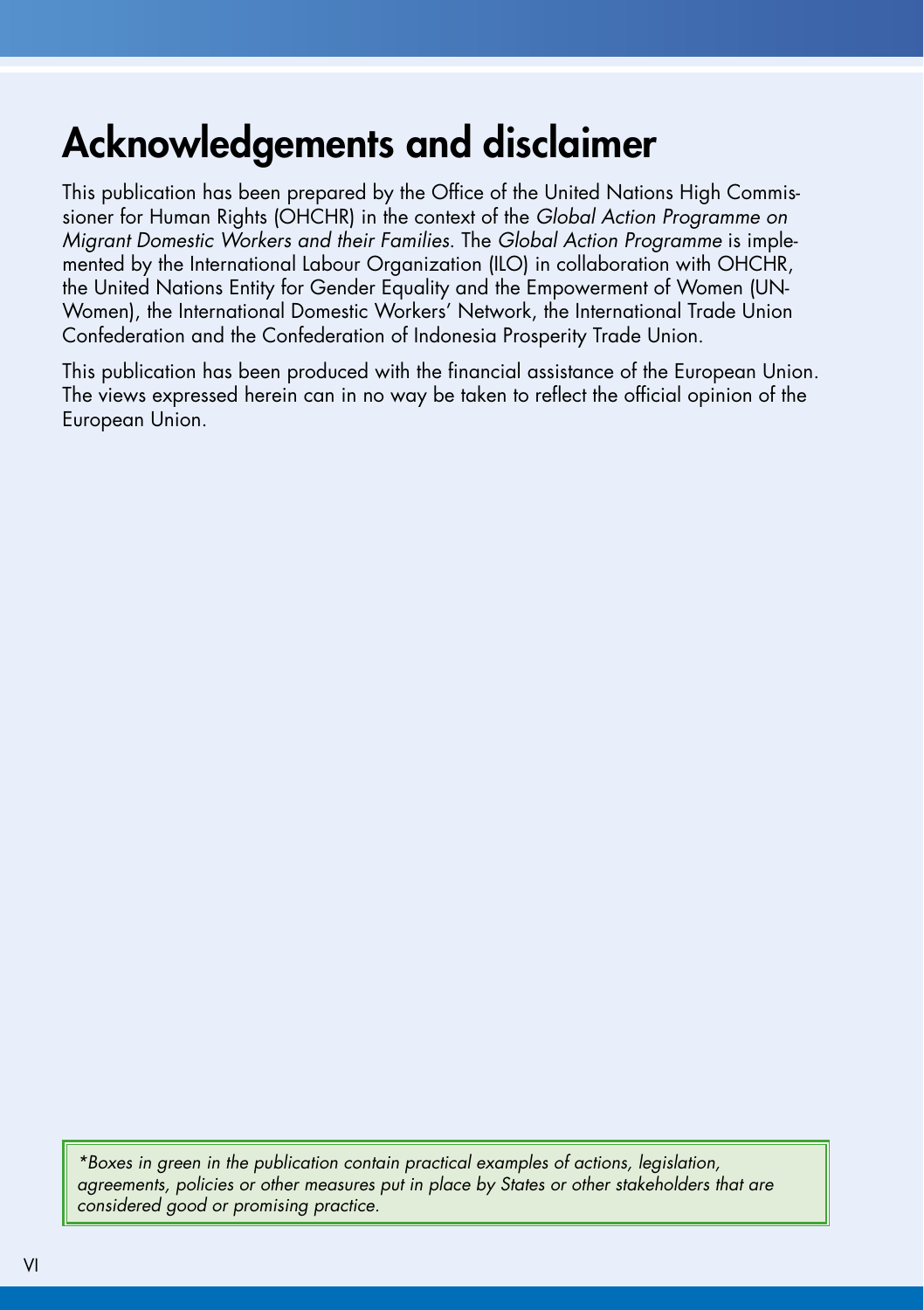### Foreword

Around the world more than 50 million people, many of them women, are domestic workers. Of these, a significant number are migrants, including migrants who are in an irregular situation. The work they do is invaluable. Among a myriad other tasks, domestic workers clean, iron clothes, cook, garden, provide home health care, drive, and take care of children and older persons. This is necessary work, but work that often goes unnoticed, particularly when it is undertaken by irregular migrants who work unseen behind closed doors.

In fact, labour legislation in several countries does not even recognize domestic work and often excludes domestic workers from access to rights and protections that are enjoyed by other categories of workers. Domestic workers often lack access to rights, to justice and to protection both as women and as migrants, creating an environment that often leads to serious human rights abuse. The situation of migrant domestic workers in an irregular situation is even more vulnerable. They are disproportionately subjected to human rights abuse, violations which often occur inside homes, where those responsible are able to operate with impunity and where victims are unseen and unprotected.

The pattern of human rights abuses is similar all over the world. Migrant domestic workers in an irregular situation face exploitative working conditions and discrimination, they lack access to basic economic, social and cultural rights and are exposed to sexual and gender-based violence. If they live in their workplace, they can be forcibly confined, lack privacy, be deprived of food and sleep, and are often prohibited from contacting their families and friends. In some countries they are subject to invasive medical tests and can be fired if they become pregnant. Very often, domestic workers are not permitted to marry. Moreover, if they flee abuse, they may be detained for lacking documents and may be denied access to social or health services or legal remedies. At risk of xenophobia and violence in the community as well as in the workplace, many may be afraid to report their suffering to the police or other authorities for fear of deportation.

This publication sheds light on the often hidden experience of irregular migrant domestic workers, and challenges Governments to take appropriate protective measures. It emphasizes that migrant domestic workers, regardless of whether they are male or female, children or adults, in a regular or irregular situation, are entitled to all fundamental human rights, without discrimination of any kind. The publication is illustrated by the experiences of two women who have lived the abuse and uncertainty that is documented here, and I express my gratitude to *Marcela* and *Maryfe* for their courage in sharing their stories. Their names and some identifying details of their stories have been altered for their protection.

Box House of

**Zeid Ra'ad Al Hussein** High Commissioner for Human Rights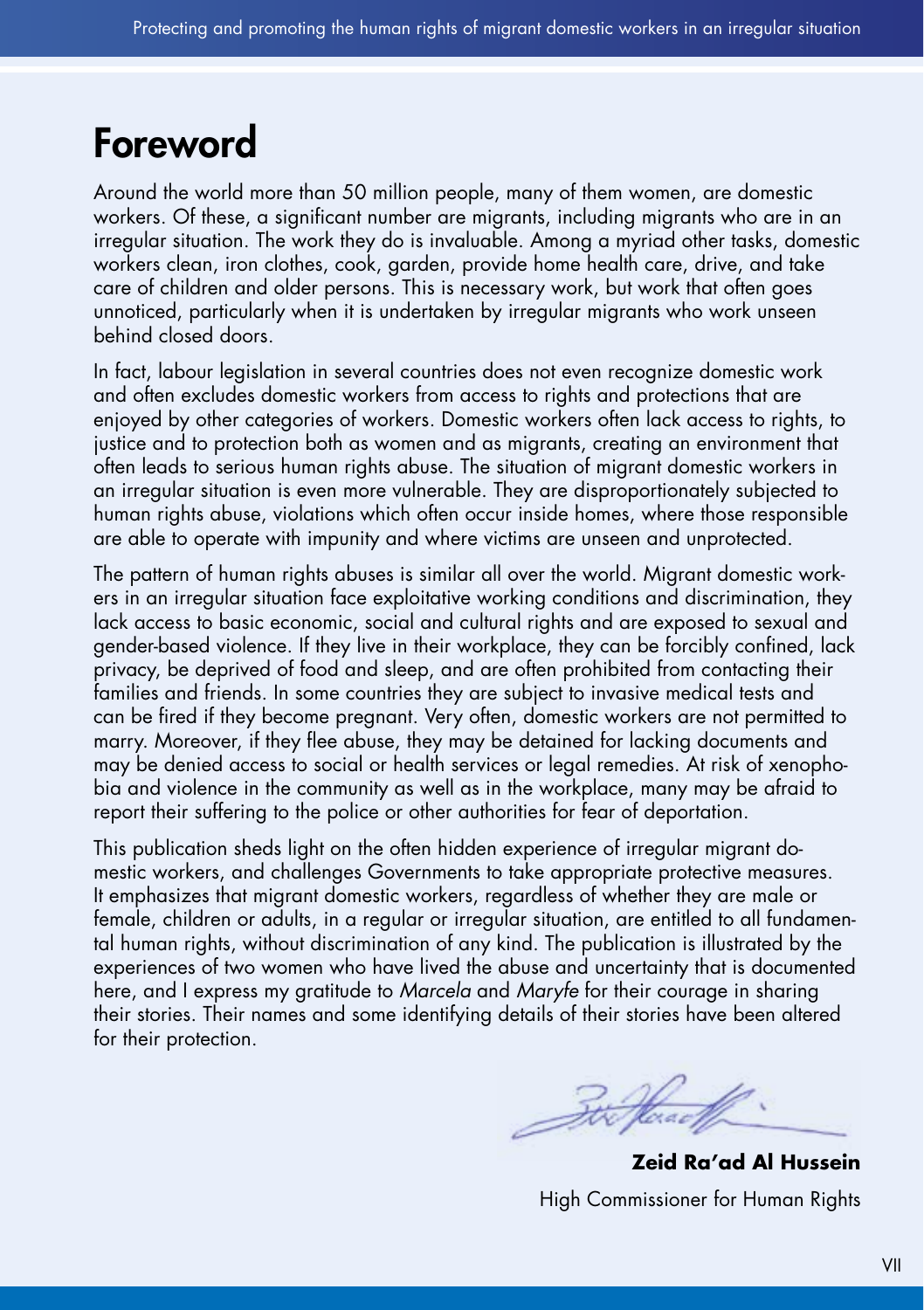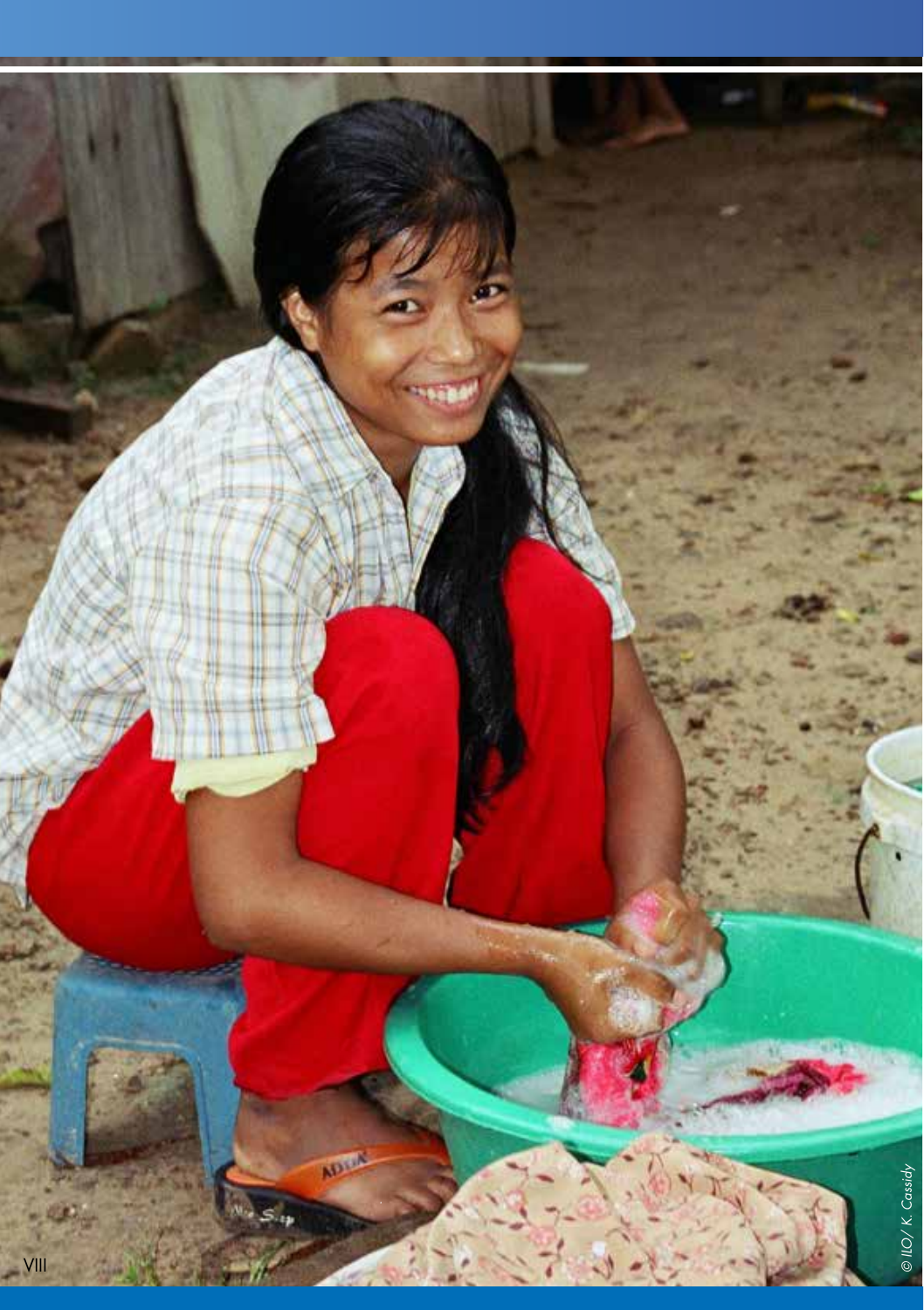### Introduction

Across the world, at least 52.6 million people are domestic workers<sup>1</sup>. Although these women, men and children carry out a wide variety of essential tasks cleaning, ironing, gardening, cooking, driving, caring for children and older persons in private households – what they do is not always considered "work".

Migrants make up a substantial proportion of all domestic workers, including migrants who are in an irregular situation2. Compelled to live in the shadows due to their status as a domestic worker as well as an irregular migrant, many are at risk of being exploited, ill-treated and denied their dignity as human beings.

*2 Migrants in an irregular situation are persons who are not authorized to enter, to stay and to engage in a remunerated activity in a transit or destination country. See Economic, Social and Cultural Rights of Migrants in an Irregular Situation (United Nations publication, Sales No. E.14.XIV.4), introduction. Note that this publication will generally use the terms irregular migrant domestic worker (or "irregular migrant" as a shorthand) or migrant domestic worker in an irregular situation. While the term "undocumented" migrant domestic worker is also used, it should be noted that irregular migrants may possess documents such as passports, visas or even residence permits, but that these will not be the correct documents required by the immigration regulations of the country in which they are living.*

#### Figure I. Who is a migrant domestic worker in an irregular situation?

#### **DOMESTIC WORKER:**

any person engaged in work performed within an employment relationship, in or for a household or households ILO Convention No. 189, art. 1).

#### **MIGRANT WORKER:**

a person who is to be engaged, is engaged or has been engaged in a remunerated activity in a State of which he or she is not a national (International Convention on the Protection of the Rights of All **Migrant Workers and Members** of Their Families, art. 2).

#### **IRREGULAR MIGRANT:**

a person who is not authorized to enter, to stay and to engage in a remunerated activity in the State of employment pursuant to the law of that State and to international agreements to which that State is a party (International Convention on the Protection of the Rights of All Migrant Workers and Members of Their Families, art. 5).

*<sup>1</sup> This estimate is deliberately conservative. The true number is likely to be close to 100 million. See: ILO, Domestic workers across the world: Global and regional statistics and the extent of legal protection (2013), p. 2.*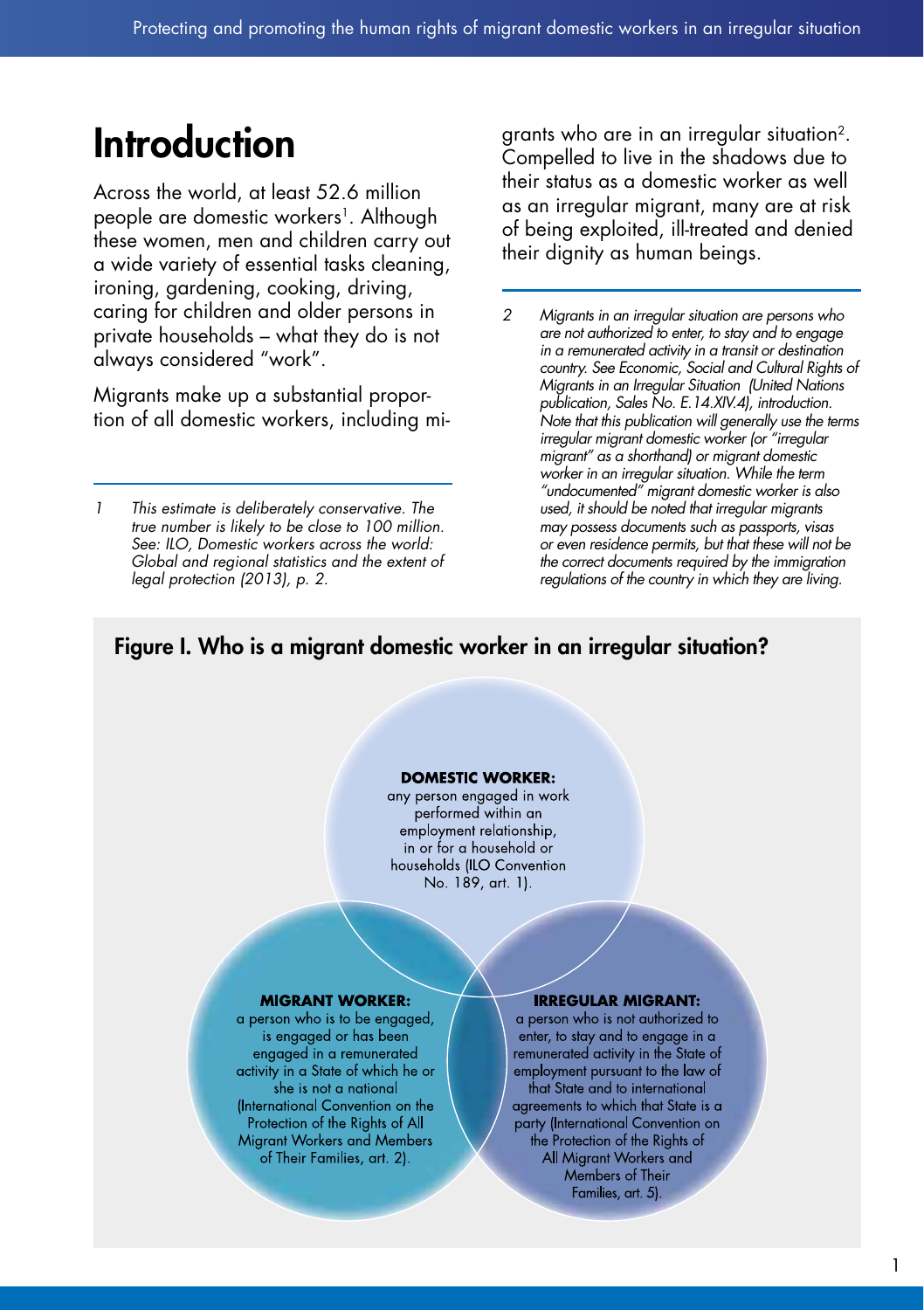#### INTERNATIONAL MIGRATION AND DOMESTIC WORK

It is estimated that today some 232 million people are international migrants, about 3.2% of the world's population. Migration has numerous causes: migrants move to take up jobs; to reunite with family and other social relations; to escape inequality, poverty, discrimination, human rights violations, conflict, environmental degradation and violence. Migration takes myriad forms and, temporarily or for long periods, migrants may become domestic workers at any point on their journey. Migrants will tend to use irregular channels when opportunities for regular migration are not available or are difficult to use. Globally, men and women migrate in more or less equal numbers and about 48% of international migrants are women3. Domestic work remains a traditionally feminized occupation and worldwide the vast majority of domestic workers (83%) are women.

A wide range of factors influence patterns of migration, including geography, historical and cultural ties, and the porosity of borders. In recent years, international migration patterns have changed significantly. International migrants increasingly tend to move within rather than between regions; movement within the global South has become as significant as movement from South to North.

*3 United Nations, Department of Economic and Social Affairs, International Migration Report 2013 (2013), p. 7. However international migrants are often segregated into genderspecific work streams. In Italy, for example, 85% of the immigrants from Cape Verde are women, most of whom work as domestic workers, whereas 96% of immigrants from Senegal are men, most of whom work as street vendors. Hein de Haas, "The myth of invasion: Irregular migration from West Africa to the Maghreb and the European Union", International Migration Institute, 2007, p. 22.*

Nor is it any longer possible to clearly distinguish countries of origin from countries of destination and countries of transit. Many countries are both countries of origin and destination, and many migrants settle temporarily before moving to their final destination, or remain for years in transit countries because they are unable to move on to their intended destination.

### *Worldwide 17-25 million migrant women are estimated to work in the domestic service sector.*

*Source: International Domestic Workers' Network, "Domestic workers worldwide: Summary of available statistical data and estimates", June 2010, p. 6.*

Migration for domestic work is triggered both by push factors (including social, financial, environmental and cultural factors, unemployment, conflict, domestic violence, family concerns, personal ambitions, opportunities) that vary from one individual to another, as well as by demand in countries of destination.

In countries whose population is ageing, a rising demand for care workers is often sharpened by insufficient numbers of national workers<sup>4</sup>. Further, growing economies that employ more women generate demand for cleaners, housekeepers and childminders, tasks that have traditionally been taken on by women. Income differentials allow families with moderate incomes to pay for domestic help at rates that still attract migrants.

*<sup>4</sup> For example, the number of people in the United States who will need long-term care is expected to double from 13 to 27 million by 2050. UN-Women and International Trade Union Confederation (ITUC), Domestic Workers Count Too: Implementing Protections for Domestic Workers (2013).*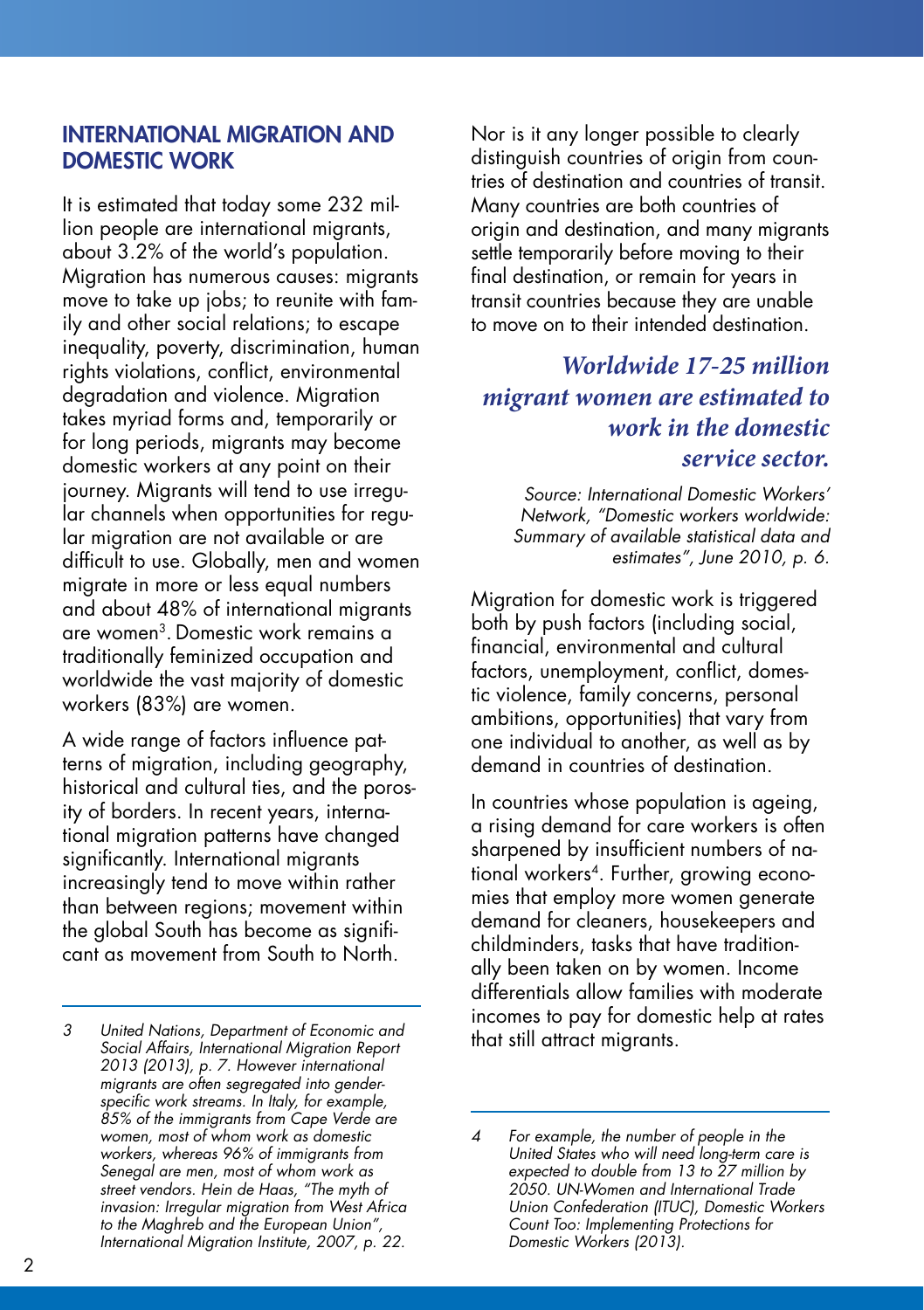

#### MIGRANT DOMESTIC WORKERS IN AN IRREGULAR SITUATION

Around 10-15% of all international migrants, or some 30 million people, are in an irregular situation. However, the nature of irregular migration is such that it is difficult to establish reliable figures. Most migration around the world is organized informally by migrants themselves and many migrants find domestic employment through family or personal connections, before or after they migrate.

Globally, there are no accurate data on the number of migrant domestic workers who are in an irregular situation. In the first place, accurate data on the number

of domestic workers in general are hard to come by because much domestic work is informal and is not reported as employment in many countries. Secondly, irregular migrants are not registered in their countries of employment and are not included in official statistics either. In addition, for evident reasons, migrants are reluctant to provide information that would reveal their irregular status to officials. Lack of information is one reason why the proportion of domestic workers who are irregular migrants is likely to be underestimated.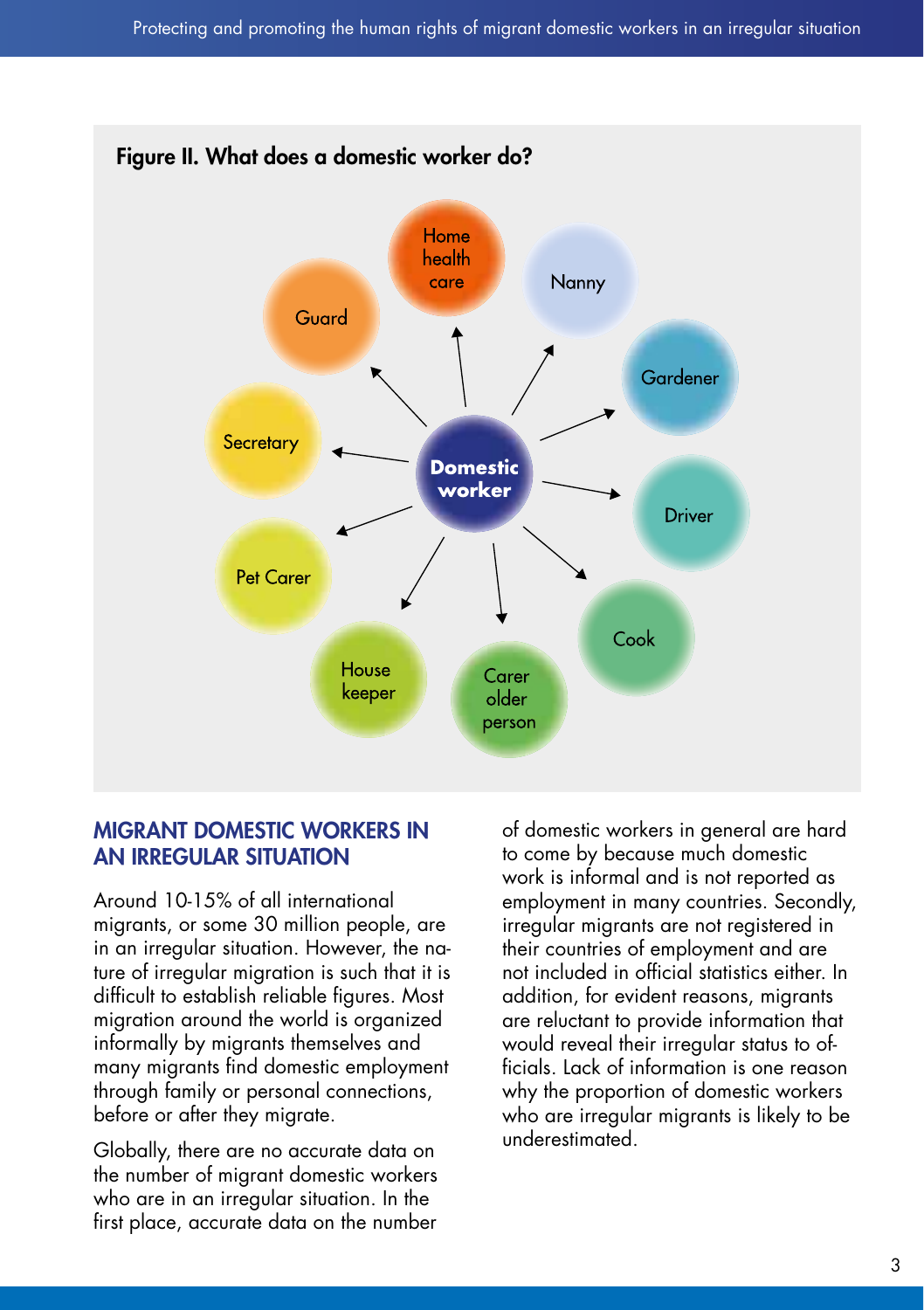*Generally, migrant domestic workers are at heightened risk of certain forms of exploitation and abuse. At the heart of their vulnerability is isolation and dependence, which can include the following elements: the isolation of life in a foreign land and often in a foreign language, far away from family; lack of basic support systems and unfamiliarity with the culture and national labour and migration laws; and dependence on the job and employer because of migration-related debt, legal status, practices of employers restricting their freedom to leave the workplace, the simple fact that the migrants' workplace may also be their only shelter and the reliance of family members back home on remittances sent back from the domestic work. Women migrant domestic workers face additional risks related to their gender, including gender-based violence. These risks and vulnerabilities are further aggravated for migrant domestic workers who are non-documented or in an irregular situation, not least because they often risk deportation if they contact State authorities to seek protection from an abusive employer.*

*Source: Committee on the Rights of Migrant Workers, general comment No. 1 (2011) on migrant domestic workers, para. 7.*

Despite these difficulties, estimates are available for some countries. In Spain, it is calculated that around 30% of the 660,000 domestic workers in the country in 2012 were women migrants working

irregularly.<sup>5</sup> In the United States, it is estimated that at least 21% of migrants who work in the care sector are undocumented.6 It is also estimated that there are at least 1 million undocumented migrant domestic workers in Europe and around 1.2 million in Asia.<sup>7</sup>

These estimates suggest that millions of migrant domestic workers across the world are in an irregular situation. Compared to other sectors, domestic work is easily accessible to irregular migrants and does not necessarily require specific qualifications.

The majority of migrants in an irregular situation have entered the country regularly and only subsequently fall into an irregular situation either consciously or owing to circumstances that he or she may not be aware of or cannot control. Many enter into a state of irregularity owing to unreasonably restrictive or overly complicated immigration laws and procedures. In some countries, employers must sponsor migrant domestic workers and domestic workers may fall into a state of irregularity simply because their employer has failed to renew their labour or residence permit, or because, having fled an abusive employer, they are no longer sponsored.

- *6 Institute for Women's Policy Research, Increasing pathways to legal status for immigrant in-home care workers (2013), p. 13.*
- *7 UN-Women and ITUC, Domestic Workers Count Too, p. 52.*

*<sup>5</sup> This figure is extrapolated from data in Migrant Domestic Workers in Focus: an ILO Newsletter, No. 2 (Oct. 2013–Feb. 2014), p. 3; and Joaquín Arango, Magdalena Díaz Gorfinkiel and Djaouida Moualhi, "Promover la integración de las trabajadoras y los trabajadores domésticos migrantes en España", ILO International Migration Paper No. 114 (16 September 2013), p. 13.*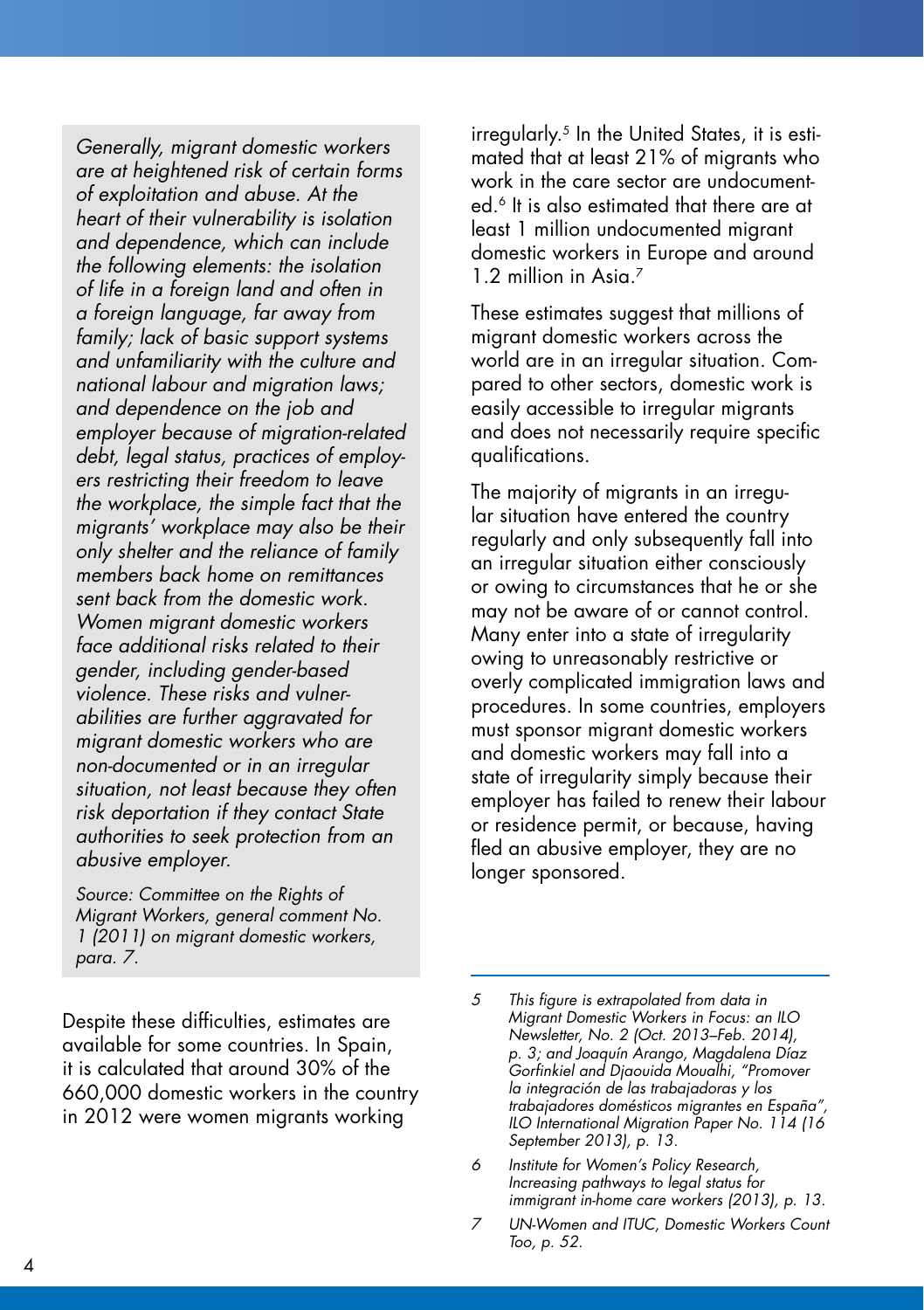Many migrant domestic workers are deceived during recruitment about the nature of their job, working conditions, pay, living conditions, the identity of their employer, their migration status, or their right to end the working relationship and return home. These practices can cause recruited migrants to fall into an irregular situation. Some migrants will have little option but to accept abusive working and living conditions in order to survive, particularly if they have been forced into debt in order to migrate. Recruitment practices may also obscure the exact status of domestic workers, who may be recruited under a sponsorship programme but end up working irregularly for a different employer.

*Cambodian migrant domestic workers must labour in Malaysia without a salary for six to seven months to repay loans, along with the exorbitant recruitment and training fees.* 

*Source: Human Rights Watch, They Deceived Us at Every Step: Abuse of Cambodian Domestic Workers Migrating to Malaysia (November 2011), pp. 11-12.*

Abusive recruitment practices are more likely to occur when recruitment is inadequately regulated by national laws and law enforcement authorities.

Prompted by the number of reported cases of abuse of Kenyan migrant workers employed in the Middle East, Kenya has developed a new law on Private Recruitment Agencies to improve their regulation of recruitment agencies. The country is currently involved in bilateral dialogues with several major countries of destination, and has already signed an agreement with Qatar. An agreement with Saudi Arabia is under way.

*Source: ILO, "Protecting the rights of migrant domestic workers", Briefing Note No. 4, pp. 2-3.*

In Lebanon, a Code of Conduct, launched in June 2013, provides guidance to recruiting agencies on how to promote and protect the rights of migrant domestic workers in the country. Developed in consultation with the Middle East Office of OHCHR and ILO, it was drafted jointly by the Lebanese Ministry of Labour, the Syndicate of Owners of Recruitment Agencies in Lebanon and Caritas Lebanon's Migrant Centre. The Code's principles include: transparency in business operations; provision of information to workers about their conditions of employment in Lebanon; verification of workers' qualifications; and prohibition of recruitment of underage workers.

*Source: OHCHR, "Lebanon: a code of conduct to recruit migrant domestic workers", news release, 29 July 2013. Available from www. ohchr.org/EN/NewsEvents/Pages/ LebanonCodeOfConduct.aspx.*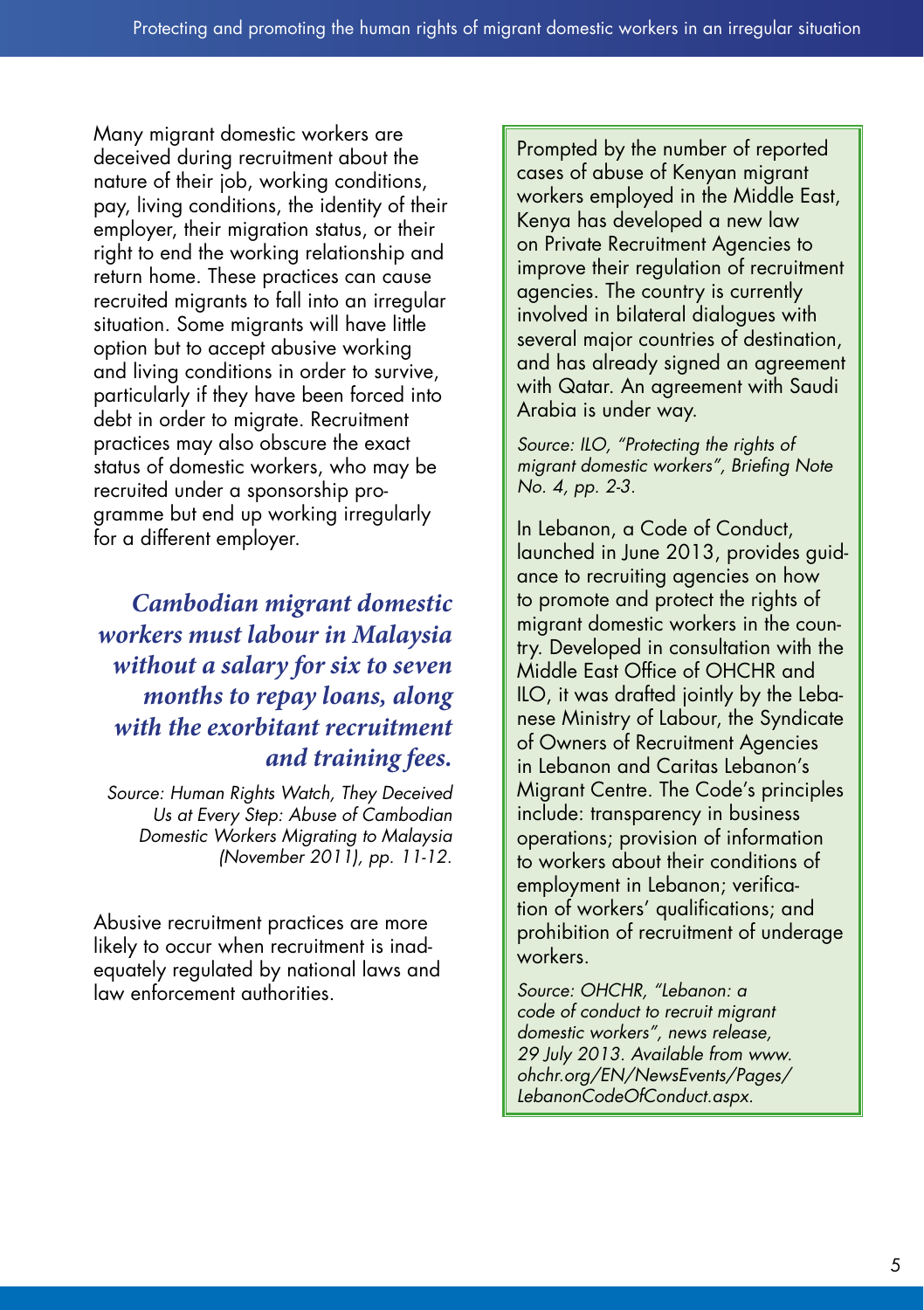Following reports of serious and repeated human rights violations against migrant domestic workers, countries have occasionally banned their nationals from migrating to certain countries. For instance, the Philippines banned migration to Lebanon in 2006, and both the Philippines and Ethiopia banned migration to Jordan in 2008. However, such bans have often proved unsuccessful and may create an additional pathway into irregular status. In the example above, many Filipino and Ethiopian nationals used irregular channels to travel to Lebanon and Jordan to work, since they were unable to migrate through regular channels<sup>8</sup>.

*8 Open Society Foundation, "Breaking the isolation: Access to information and media among migrant domestic workers in Jordan and Lebanon", Research Report (2014), p. 10.*

In Nepal, local research institutions, in partnership with international organizations, undertook a situational and policy analysis of Nepali women migrant workers, including domestic workers. The evidence generated by that initiative contributed to the decision to lift the ban on Nepali women migrant workers, including domestic workers, migrating to the countries of the Gulf and also contributed to the adoption by the Government of Nepal of the Foreign Employment Act (2007), which includes gendersensitive provisions.

*Source: "Promotion and protection of human rights, including ways and means to promote the human rights of migrants: Report of the Secretary-General" (A/70/259), para. 75.*

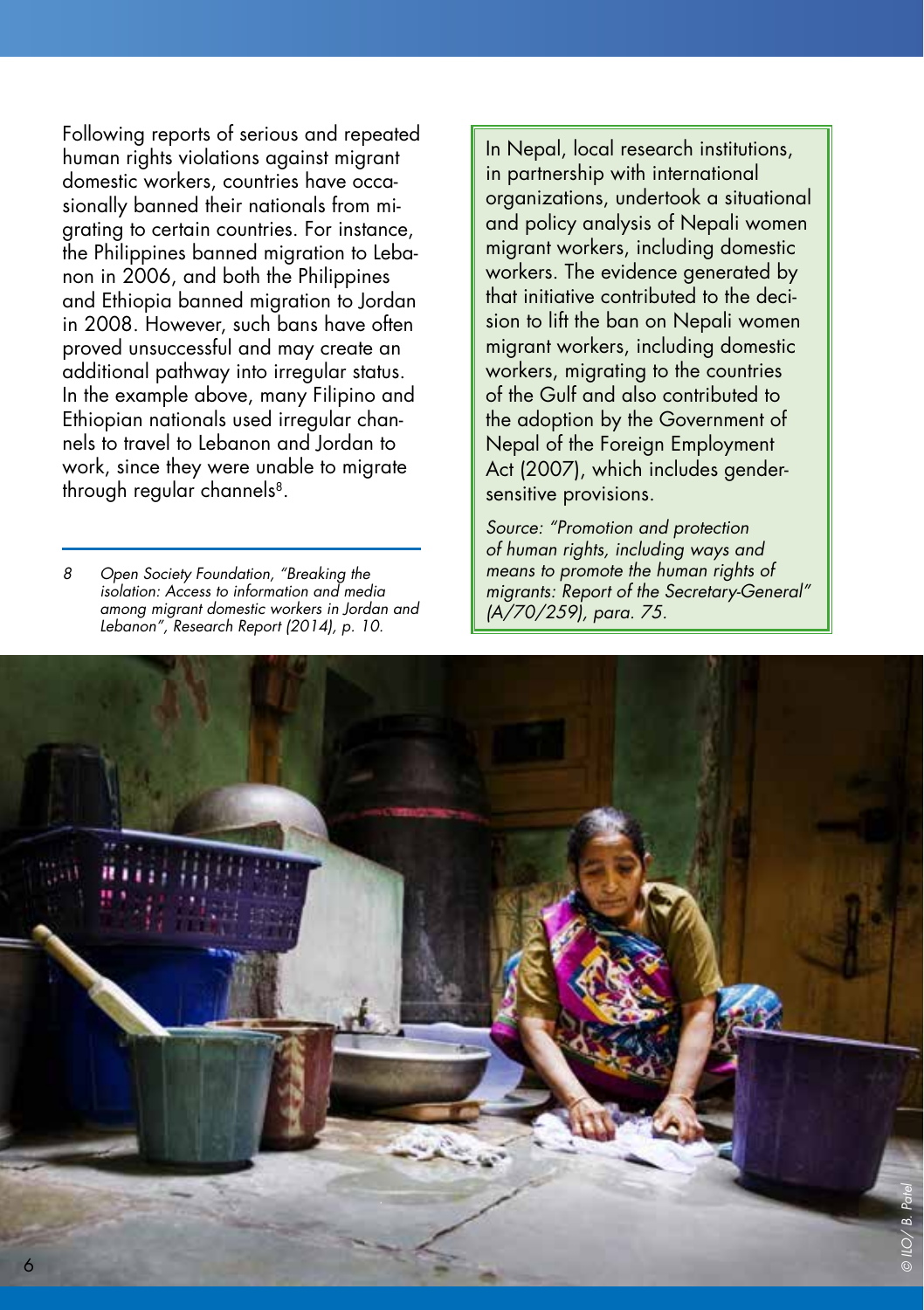### Marcela's story

Marcela was born in Brazil. In May 2006, at the age of 52, she travelled to visit her daughter, who was an irregular migrant worker, in order to see her new grand-child. Marcela travelled on a tourist visa that allowed her to stay for three months but not to work.

While she was visiting, her daughter was faced with the prospect of losing her job as her employer wanted her to come back to work. So in order to help her daughter, who had a newborn baby to care for, Marcela agreed to take on her daughter's job and become a live-in domestic worker in an irregular situation.

*"I sacrificed not seeing my husband and the rest of my family for long periods of time, also hoping to secure a better pension for us. I saw this [job] as an opportunity."*

For three years, Marcela worked seven days a week, taking care of two small children as well as shopping, cooking, cleaning and ironing. She worked from 7 a.m. to 8 p.m., with short breaks and only had Saturday evening off along with a couple of hours on Sunday afternoon. She made only 1,000 dollars a month, which she knew was far less than other domestic workers who had a permit. She had her own small bedroom. Often she would iron clothes at night there because she didn't have time during the day.

*"Sometimes the husband would tell me: Marcela, go up to your room, it's late, and you've worked enough. But my employer would never tell me this. Even though I did what I thought was a great job, she was never happy and* 

*would complain. It was never good enough. Sometimes she came back from work and started screaming at me and the children if she didn't like something."*

When Marcela fell ill, she would continue to work because her employer expected her to. She didn't know that even though she was undocumented she was entitled to health care in her country of employment. She felt she had little option but to keep on working. "Without papers," she says, "you can't get a prescription from the doctor that says you have to rest."

*"I knew nothing about the country, I could not speak a word of the language. I was obliged to accept the conditions, because I could not find other work. I was scared of the police, because I didn't have papers. My employer would tell me not to open the door to anyone because I was working illegally."* 

In 2009, Marcela applied for regularization and obtained a temporary residence permit. Thanks to a promise of work from her daughter's new employer (a domestic worker agency), she obtained a temporary residence permit after three months. She now works 8 hours a day with regular breaks and time off, and is happy to pay her social security and pension contributions.

*"For me today it's good. I was lucky to get help. I know that for some girls it's not like that. I'm more relaxed. I pay my taxes and everything. I'm paid, and I'm going to get a pension; so everything is good for me."*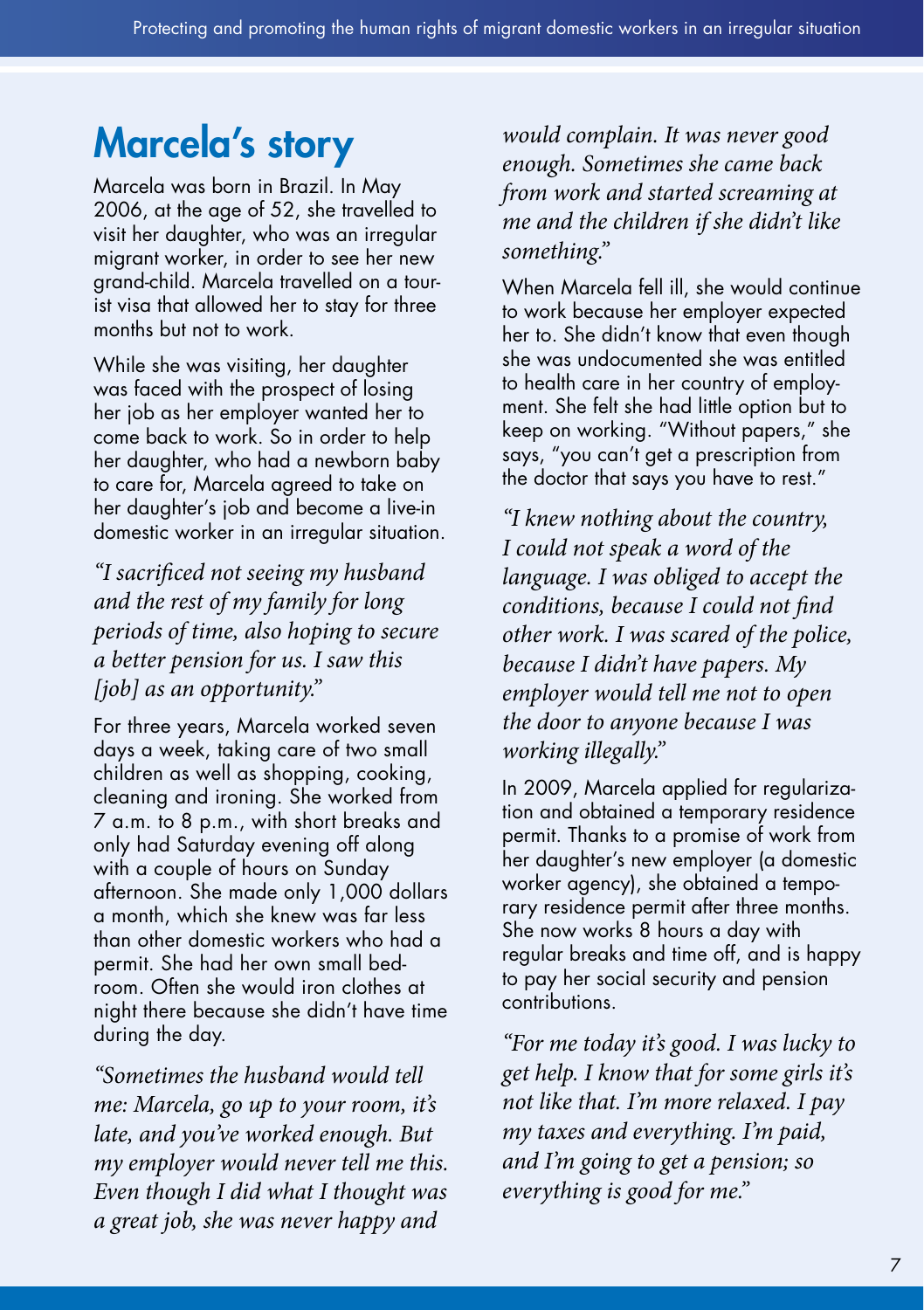### I. PROTECTION PROVIDED BY INTERNATIONAL HUMAN RIGHTS LAW

The Universal Declaration of Human Rights affirms that "all human beings are born free and equal in dignity and rights". The comprehensive framework of international human rights law and standards is directed at ensuring the enjoyment by all of all human rights. Accordingly, every person must have access to the fundamental human rights set out in the Declaration and the nine core international

human rights treaties<sup>9</sup>. Member States of the United Nations are bound by these human rights principles set out in the Declaration and elaborated in the nine core instruments, and are obliged to make sure that everyone under their jurisdiction enjoys these rights. States have duties to respect, protect and fulfil human rights.

*9 International Convention on the Elimination of All Forms of Racial Discrimination, International Covenant on Civil and Political Rights, International Covenant on Economic, Social and Cultural Rights, Convention on the Elimination of All Forms of Discrimination against Women, Convention against Torture and Other Cruel, Inhuman or Degrading Treatment or Punishment, Convention on the Rights of the Child, International Convention on the Protection of the Rights of All Migrant Workers and Members of Their Families, International Convention for the Protection of All Persons from Enforced Disappearance, and Convention on the Rights of Persons with Disabilities.*

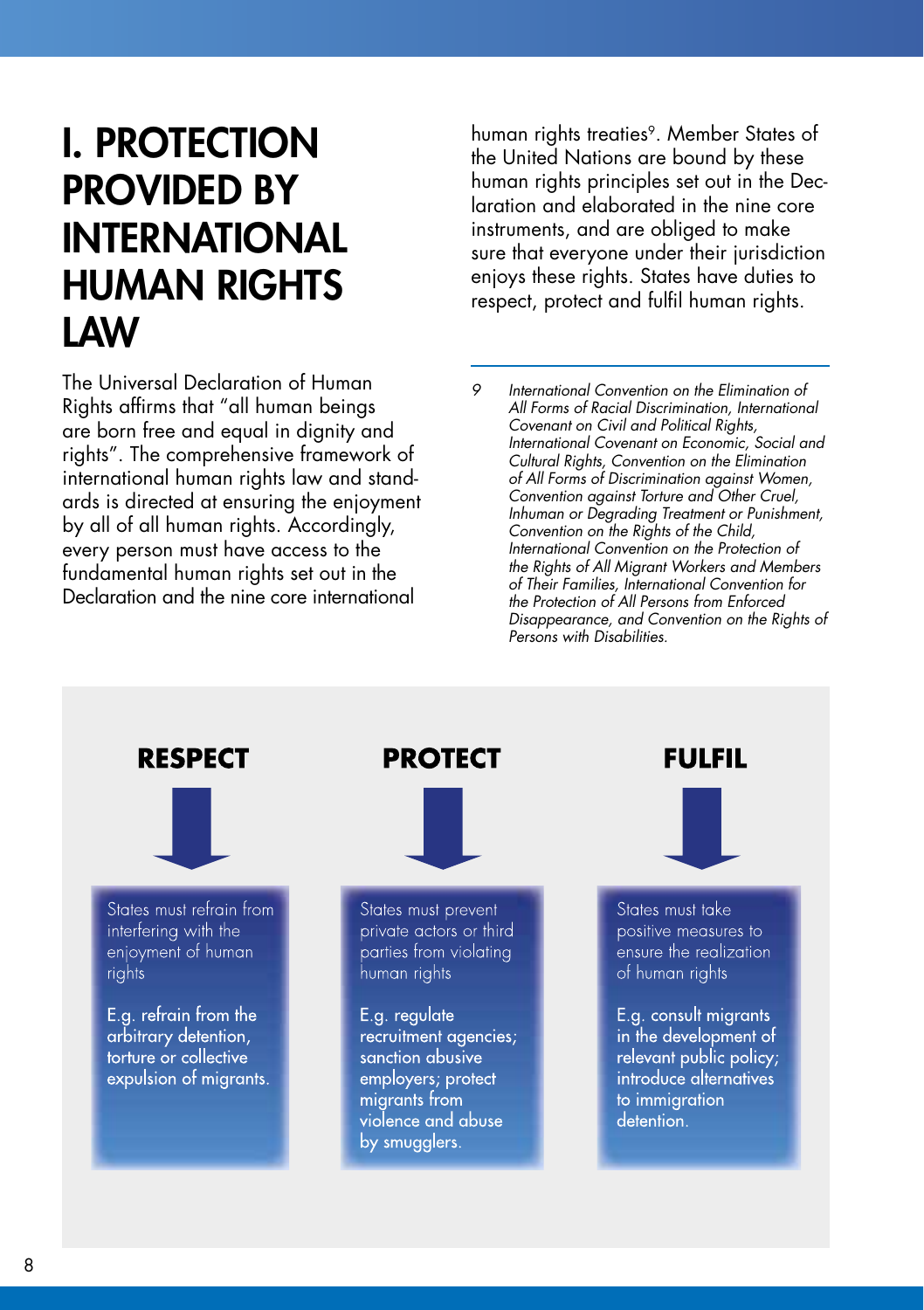In addition, the eight fundamental Conventions of the International Labour Organization (ILO) as well as ILO Conventions Nos. 97 and 143 address the protection of the labour rights of migrant workers<sup>10</sup>. Recent ILO Convention No. 189 provides additional standards on decent conditions of work for domestic workers.



*10 The eight fundamental ILO Conventions are: the Freedom of Association and Protection of the Right to Organize Convention, 1948 (No. 87); the Right to Organize and Collective Bargaining Convention, 1949 (No. 98); the Forced Labour Convention, 1930 (No. 29); the Abolition of Forced Labour Convention, 1957 (No. 105); the Minimum Age Convention, 1973 (No. 138); the Worst Forms of Child Labour Convention, 1999 (No. 182); the Equal Remuneration Convention, 1951 (No. 100); and the Discrimination (Employment and Occupation) Convention, 1958 (No. 111).*

#### **ILO Domestic Workers Convention, 2011 (No. 189) on decent work for domestic workers**

The Convention was adopted in June 2011 and entered into force in September 2013. Combined with Recommendation No. 201 on Domestic Workers, ILO Convention No. 189 establishes a set of norms and standards for the effective promotion and protection of the rights of domestic workers, whether they are nationals or non-nationals.

ILO Convention No. 189 applies to all domestic workers, including migrants (art. 2.1), and has provisions that address the situation of migrant domestic workers. It states that migrant domestic workers should receive, before departure, a written contract that they can understand and that is enforceable in the country of employment (art. 8). It encourages States parties to collaborate to ensure the effective application of the Convention to migrant domestic workers (art. 8.3). It calls on States to regulate recruitment of domestic workers by private employment agencies (art. 15). It also calls on States to conclude bilateral, regional or multilateral agreements to prevent abuses and fraudulent practices in the recruitment, placement and employment of migrant domestic workers. Article 15.1 (e) further states that fees charged by private employment agencies should not be deducted from the remuneration of domestic workers.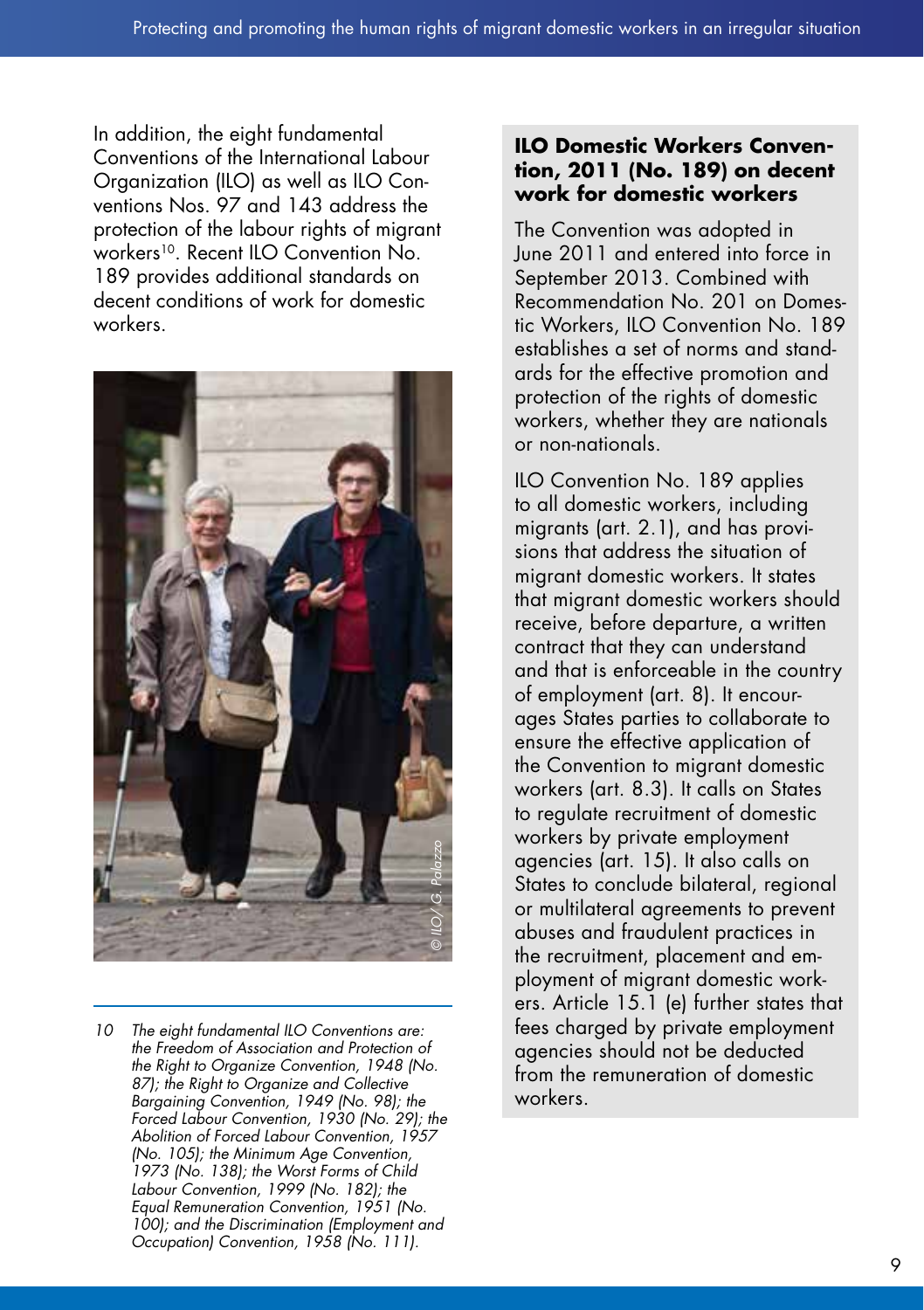Migrant domestic workers in an irregular situation are also protected under a number of regional instruments and mechanisms, including the European Convention on Human Rights, the European Social Charter, the Inter-American Convention on Human Rights, the African Charter on Human and Peoples' Rights, and the Arab Charter on Human Rights.

#### ALL HUMAN RIGHTS FOR ALL MIGRANT DOMESTIC WORKERS

The fundamental principle of non-discrimination in international human rights law requires that any difference of treatment (between nationals and non-nationals or between different groups of non-nationals) must serve a legitimate objective, and that any course of action that States take to achieve such an objective must be proportionate and reasonable<sup>11</sup>. The principle of non-discrimination applies to everyone, including migrant domestic workers who are in an irregular situation.

The prohibition of discrimination covers both formal and substantive discrimination. This means that States have to ensure that their constitution as well as domestic laws and policies do not discriminate on prohibited grounds, such as race, religion or nationality, against migrant domestic workers. At the same time, States are obliged to adopt necessary measures to prevent, diminish and

eliminate the conditions and attitudes that cause or perpetuate de facto discrimination. Migrant women domestic workers who are in an irregular situation are particularly at risk of discrimination on multiple, often overlapping, grounds based on sex and gender as well as due to their nationality, migratory status, sector of work and frequently also based on their race and social status.

All migrant domestic workers in an irregular situation are entitled to protection from torture or other cruel, inhuman or degrading treatment or punishment, forced labour, slavery and trafficking. Cases of repeated and serious abuse by employers or other private individuals, including physical, sexual and psychological violence, arguably engage a State's obligation to prevent such acts. States must also protect the right to life, to family, to privacy, to freedom of thought, conscience and religion, and to freedom of assembly of all persons.

Migrant domestic workers are also protected against arbitrary arrest and detention. The international legal framework establishes that administrative detention of migrants should be a last resort, and should be prescribed by law and be necessary, reasonable and proportionate in each case. Alternatives to the detention of migrants in an irregular situation should be sought whenever possible and the immigration detention of children should cease.

All migrant domestic workers have the right to housing and to an adequate standard of living for themselves and their family as an essential element of human dignity. Migrant domestic workers are also entitled to the highest attainable standard of physical and mental health.

*<sup>11</sup> Economic, Social and Cultural Rights of Migrants in an Irregular Situation, chap. I, sect. A. In certain circumstances, national legislation may legitimately differentiate between migrants of different nationalities or States may negotiate specific additional protections for their migrants under bilateral agreements with host countries that may not be available to all migrants in the host country. However, such differential treatment would need to be justified under international human rights law and it should not result in human rights violations.*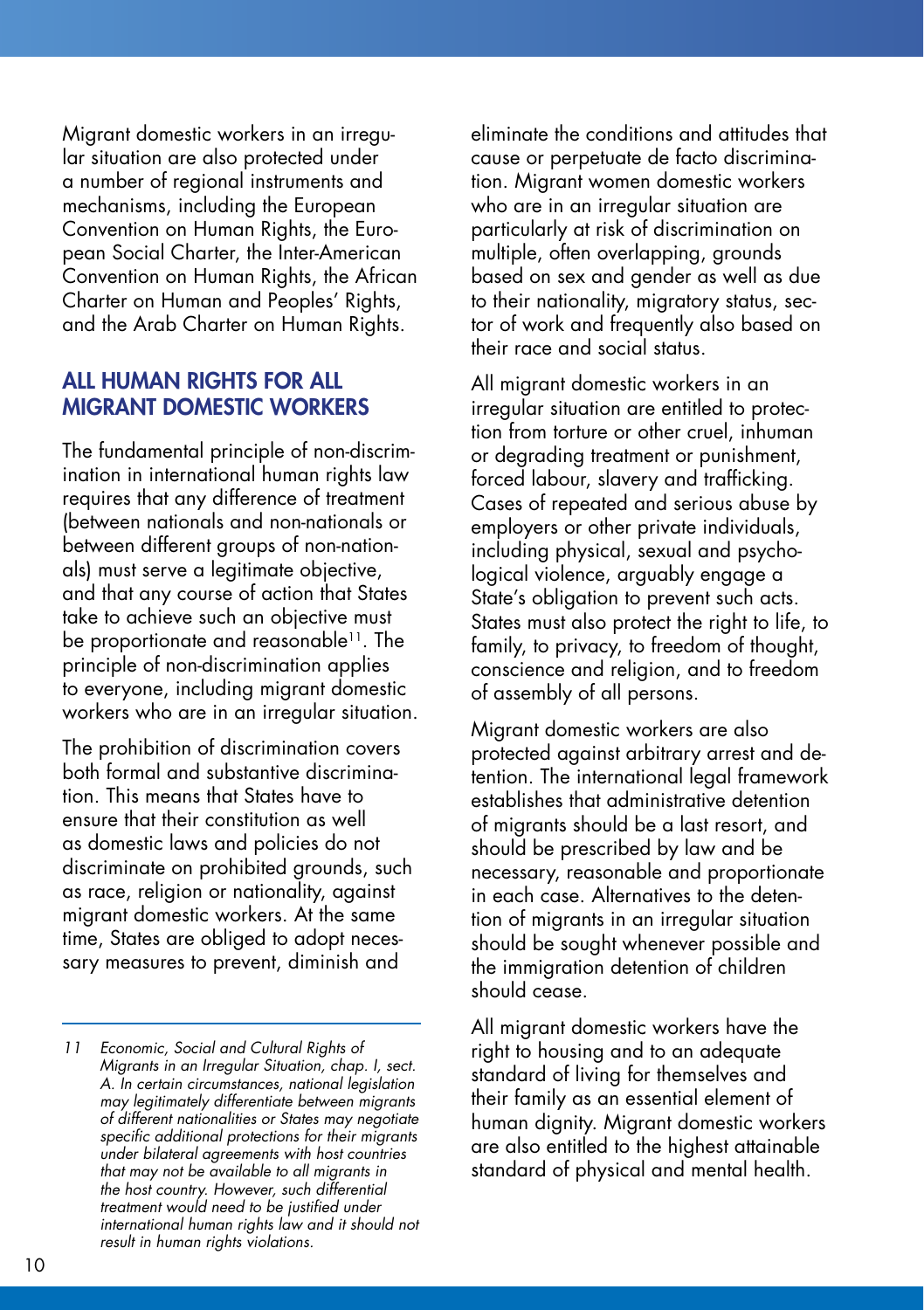*States have the power to refuse to give irregular migrants access to their labour market. But as long as such migrants are in fact working, they are entitled to equal conditions of work, based on the principle of equality and non-discrimination.* 

*Source: "Report of the Special Rapporteur on the human rights of migrants, François Crépeau: labour exploitation of migrants" (A/ HRC/26/35), para. 58.* All irregular migrant domestic workers have the right to decent work and to just and favourable conditions of work, including fair and equal remuneration for equal work that allows a decent living for themselves and their family; safe and healthy working conditions; and rest, leisure and reasonable limitation of working hours and periodic holidays with pay. They have the right to form and join trade unions and to social security, including social insurance.

International human rights law also protects the right of irregular migrants to access justice, including the right to equality before the courts, to an effective remedy and to procedural guarantees.

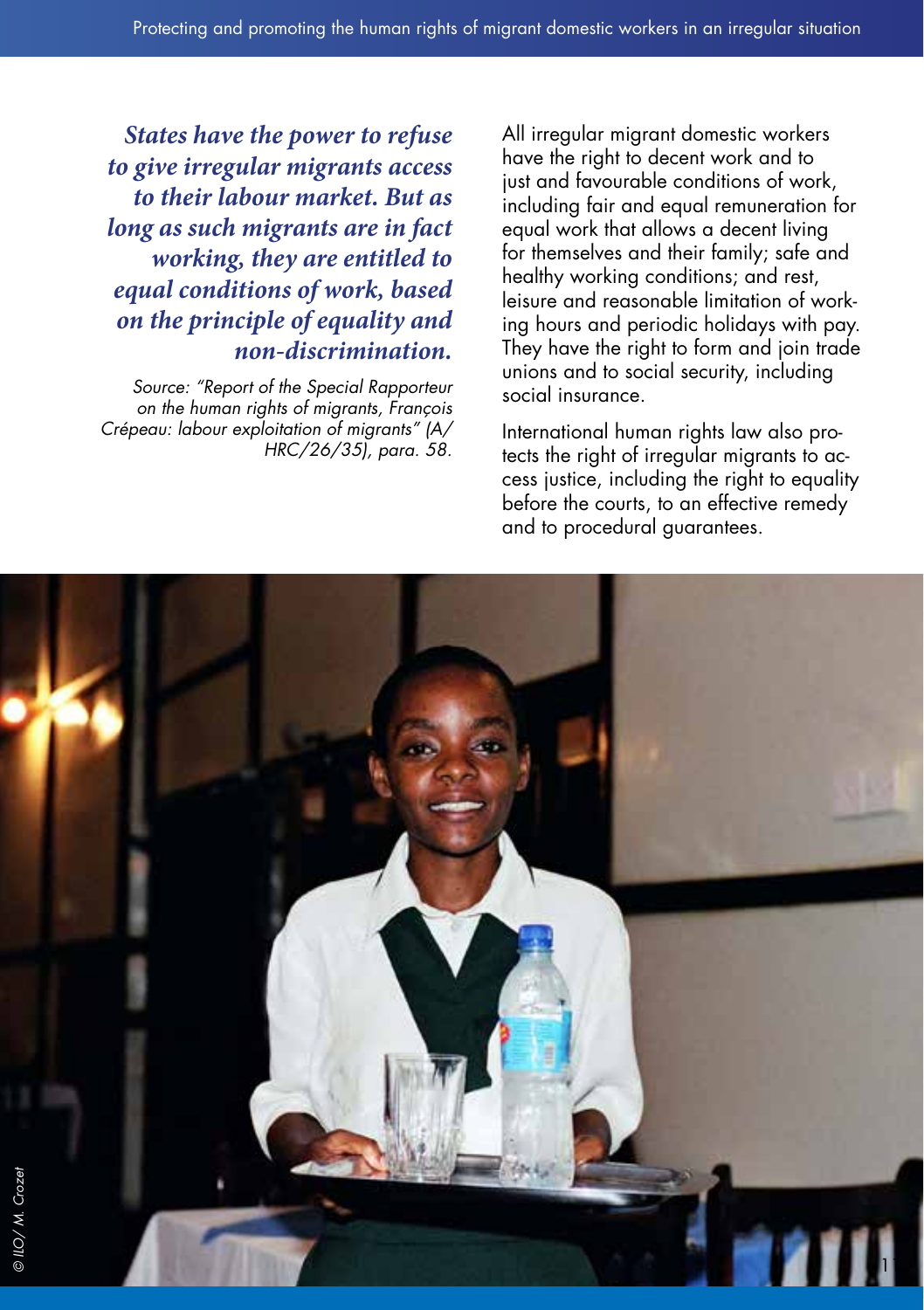### II. THE VULNERABILITY OF MIGRANTS IN AN IRREGULAR **SITUATION**

Migrants in an irregular situation are "invisible". For the authorities of their country of employment, they do not exist; they are unrecorded in population statistics and other administrative data. This invisibility often makes it difficult for them to claim and enjoy their rights. The misperceptions and myths that surround irregular migration can also contribute to stigmatization and abuse. For example, it is often assumed that irregular migrants are a burden on the national economy. In fact, they contribute to the economy and often pay taxes.<sup>12</sup>

#### Irregular migration is not a crime

Irregular migration may constitute an administrative offence, but it is not a crime against persons, property or national security. However, in some countries, irregular entry or stay is still criminalized. For what should be considered an administrative offence, many undocumented migrants are nevertheless arrested, detained and deported. The fact that irregular migrants need to conceal their identity from the authorities increases their insecurity and their exposure to abuse.

*The Special Rapporteur notes with concern that irregular entry and stay is considered a criminal offence in some countries. He wishes to stress that irregular entry or stay should never be considered criminal offences: they are not per se crimes against persons, property or national security. It is important to emphasize that irregular migrants are not criminals per se and should not be treated as such.* 

*Source: "Report of the Special Rapporteur on the human rights of migrants, François Crépeau" (A/HRC/20/24), para. 13.*

For obvious reasons, irregular migrants' first fear is detection by the police. In seeking to evade detection they are rendered invisible in society, which can prevent them from accessing or enjoying rights to which they are entitled.

Their need for anonymity is isolating; it cuts them off from their host society and impedes their integration. If, in addition, the staff of schools, hospitals or health facilities are required to report undocumented migrants to the authorities, then migrants will not use these facilities, which deprives them of access to essential ser-

*<sup>12</sup> In the United States of America, various studies have estimated that 50-70% of undocumented immigrants currently pay personal income tax, using false social security or individual tax identification numbers. See Institute on Taxation and Economy Policy, "Undocumented immigrants' State and local tax contributions", July 2013, p. 4. Available from www.itep.org/ pdf/undocumentedtaxes.pdf.*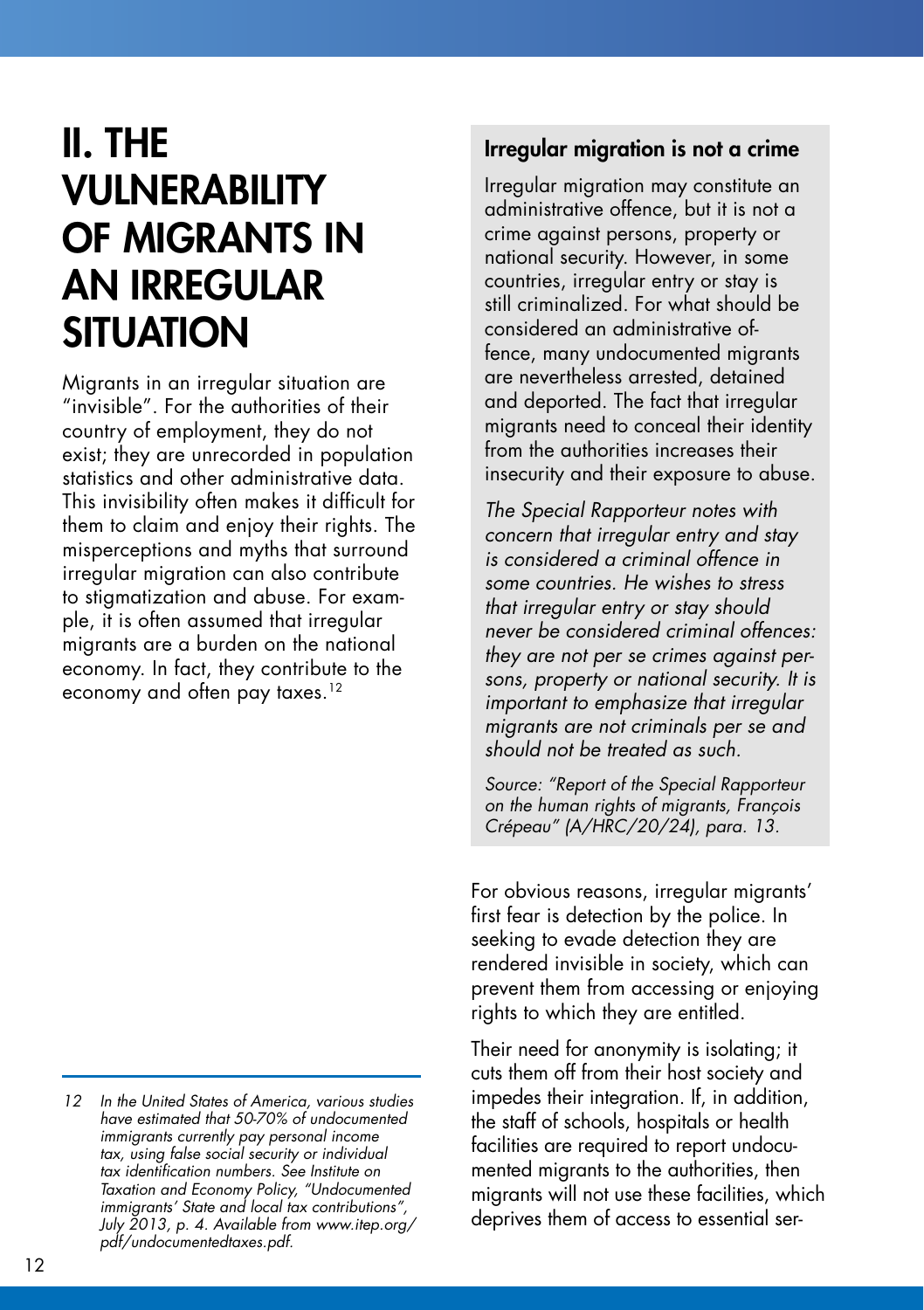vices such as education and health care. If community police officers are expected to also carry out immigration functions, irregular migrants will not turn to them to report crimes, including hate crimes.

*Migrants in an irregular situation are more likely to face discrimination, exclusion, exploitation and abuse at all stages of the migration process. They often face prolonged detention or ill-treatment, and in some cases enslavement, rape or even murder. They are more likely to be targeted by xenophobes and racists, victimized by unscrupulous employers and sexual predators, and can easily fall prey to criminal traffickers and smugglers. Rendered vulnerable by their irregular status, these men, women and children are often afraid or unable to seek protection and relief from the authorities of countries of origin, transit or destination.*

*Source: Global Migration Group, Statement on the human rights of migrants in an irregular situation, 30 September 2010.*

Migrants are likely to be unfamiliar with national laws and the judicial system of their country of employment, and may not find it easy to obtain information about their rights, notably when they are in an irregular situation and do not speak local languages. These factors all increase their exposure to abuse and human rights violations.

Being far away from home, often without their families, is a source of stress and anxiety, reinforced by the challenges associated with integrating into a new society. The support provided by informal networks, including those based on faith or nationality, may partially meet this need. Migrants are also more likely than nationals to work in the informal economy, which may increase their economic insecurity and isolate them from mainstream human rights protection and services. Migrants in an irregular situation are less likely to be aware of services, including health care, social protection and legal aid, that are available to them.

Some Governments sign bilateral agreements to protect their migrating domestic workers.

In February 2014, Saudi Arabia and Indonesia signed a memorandum of understanding on the recruitment of domestic workers. More than 1.2 million Indonesians work in Saudi Arabia, many as domestic workers. The memorandum of understanding guaranteed that Indonesian workers would be paid via banks, be provided online access to their work contracts and granted one day of holiday per week as well as leave entitlements and health insurance. The memorandum of understanding further affirmed that Indonesian domestic workers were entitled to communicate with their embassy and access a 24-hour call centre if they needed help or needed to be repatriated.

*Source: 'Saudi Arabia moves to protect rights of Indonesian maids', BBC News, 19 February 2014. Available from: http:// www.bbc.com/news/world-middleeast-26259326*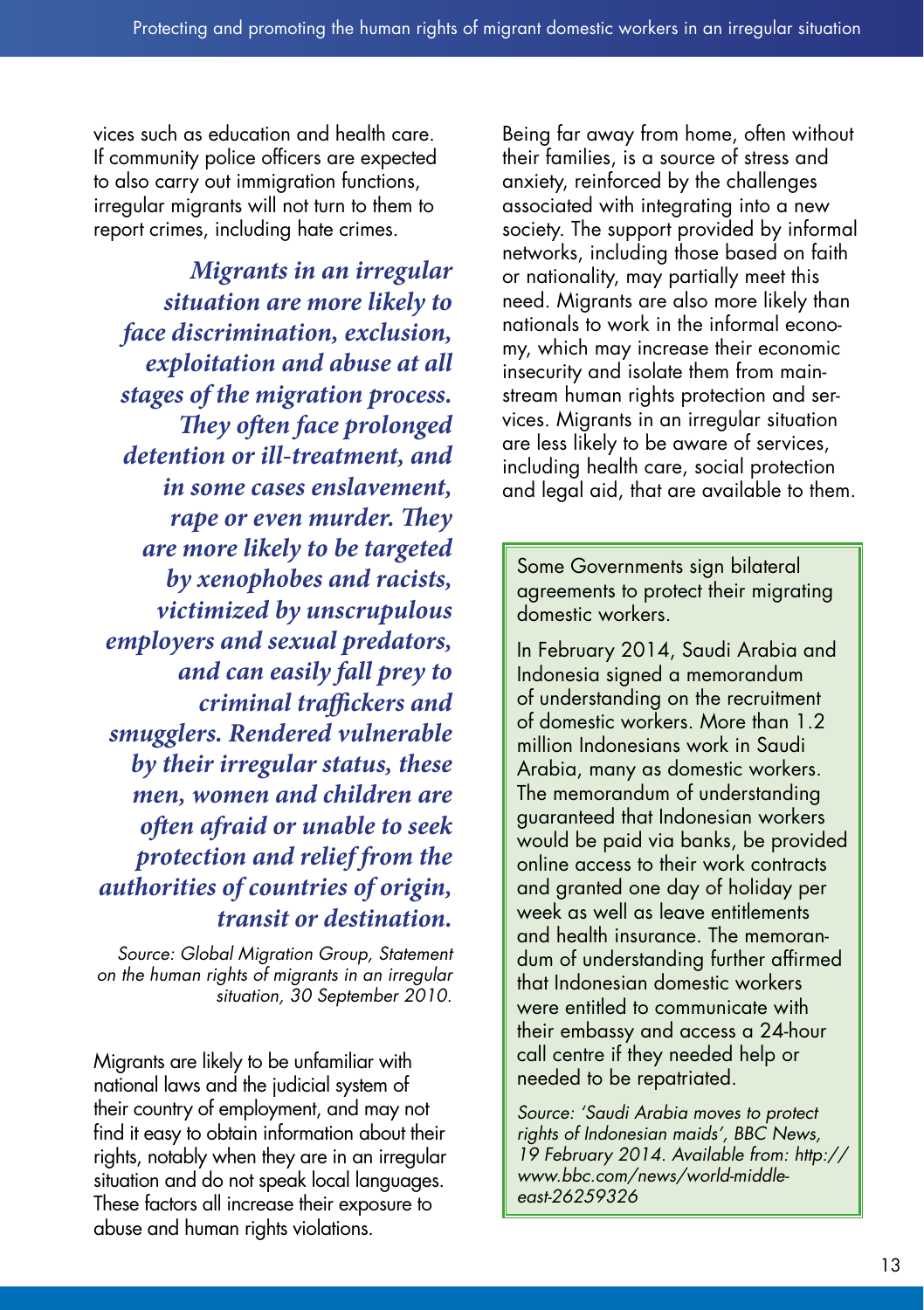Their motives for migrating (such as poverty, domestic violence, conflict) may further increase migrants' risk of abuse. They may lack the means to go home or feel that they cannot return. To make the journey to the country of destination, many migrants borrow money and acquire debts they must reimburse. Migrants typically also send money home, which provides a vital lifeline to their families. For some, the shame of not having made a success of themselves in the country of employment prevents their return. As a consequence, many migrants end up in vulnerable and dependent situations, unable to return home and at high risk of exploitation.

Their fear of detection, detention or deportation also exposes them to exploitation, notably by employers but also by others such as landlords. The asymmetrical work relationship between employers and migrant workers is even more evident when migrant workers depend on their employers for their work permit and residence permit. In such circumstances, migrants are vulnerable because they need to work and earn money, and because they are unable to seek another job. Dependence depresses their bargaining power and their vulnerability is increased by the fact that they may be unable to access essential public services.

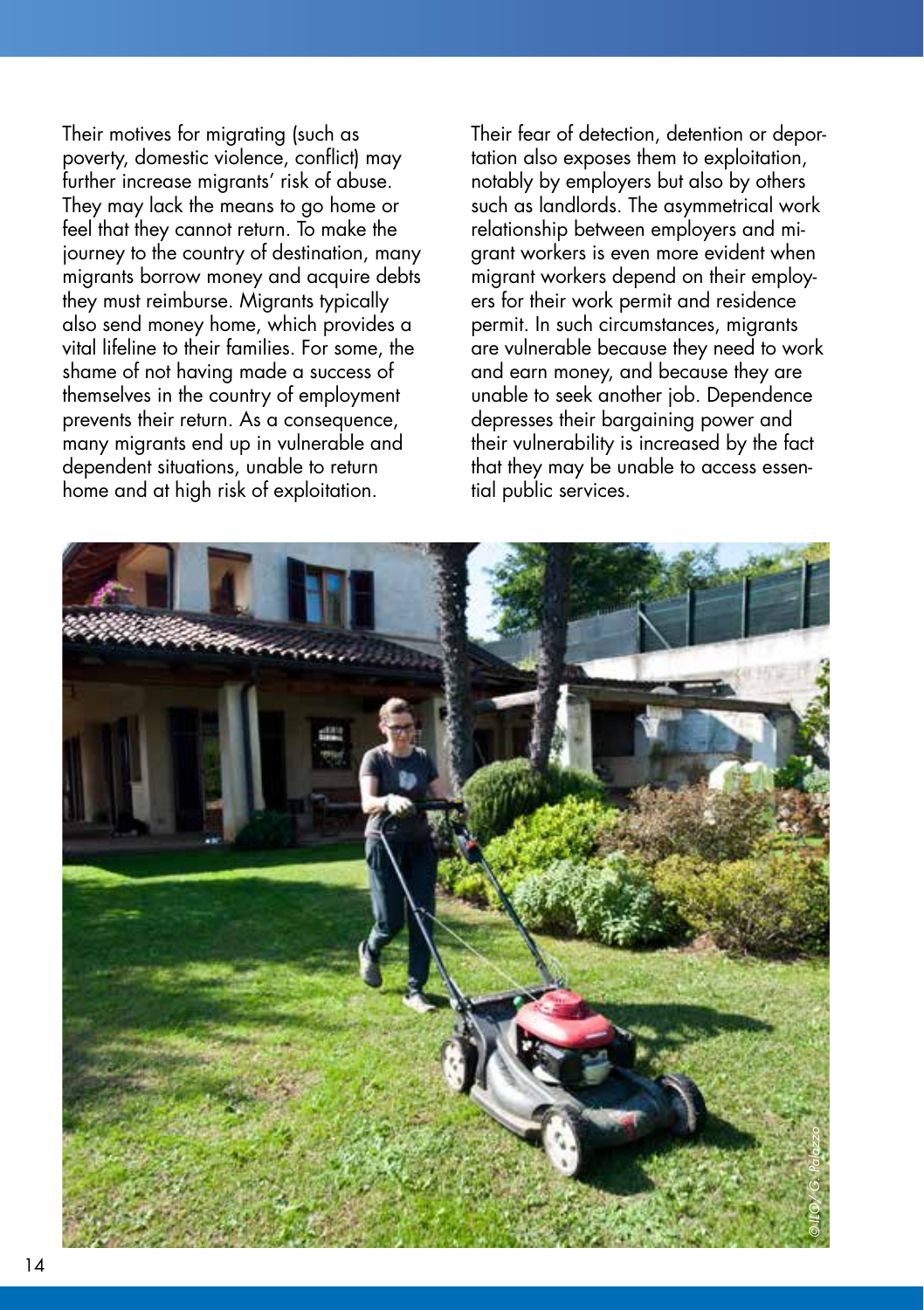### III. SPECIFIC RISKS FACED BY MIGRANT WOMEN AND GIRLS

#### WOMEN MIGRANT DOMESTIC **WORKERS**

For women who migrate freely, migration can be empowering. They can acquire or increase their autonomy and independence, including financial independence, and acquire new skills. However migration can also increase the risks of exploitation and abuse that women face because of their gender. Notably when they are in an irregular situation, women are at risk of exploitation and abuse, including physical and sexual abuse, food and sleep deprivation, and harassment by their employers.

Under international human rights law, all women, including migrant women, have a right to be free from sex- and genderbased discrimination. The Convention on the Elimination of Discrimination against Women requires States parties to take all appropriate measures without delay to eliminate all forms of discrimination against women and to ensure that they will be able to exercise and enjoy de jure and de facto rights on an equal basis with men in all fields.

*Although both men and women migrate, migration is not a gender-neutral phenomenon. The position of female migrants is different from that of male migrants in terms of legal migration channels, the sectors into which they migrate, the* 

*forms of abuse they suffer and the consequences thereof. To understand the specific ways in which women are impacted, female migration should be studied from the perspective of gender inequality, traditional female roles, a gendered labour market, the universal prevalence of gender-based violence and the worldwide feminization of poverty and labour migration.*

*Source: Committee on the Elimination of Discrimination against Women, general recommendation No. 26 (2008) on women migrant workers, para. 5.*

In general, migrant women face many of the same human rights violations as migrant men, but also face additional risks because of their sex, including physical violence, and sexual harassment and abuse. The link between domestic work, migrant women and gender-based violence is frequently made, and women migrant domestic workers are one of the groups most exposed to physical and sexual violence. Several reports give appalling examples of physical and psychological abuse, including verbal abuse (harsh insults, threats, belittlement), often accompanied by physical abuse (including slaps, pulled hair, poked eyes, kicks in the stomach, pinching or holding hot objects against the skin) and psychological intimidation. Some domestic workers report being thrown down stairs or stabbed with knives; or beaten with wooden planks, tree branches, broomsticks, iron bars and wires, even for small "errors" in their work.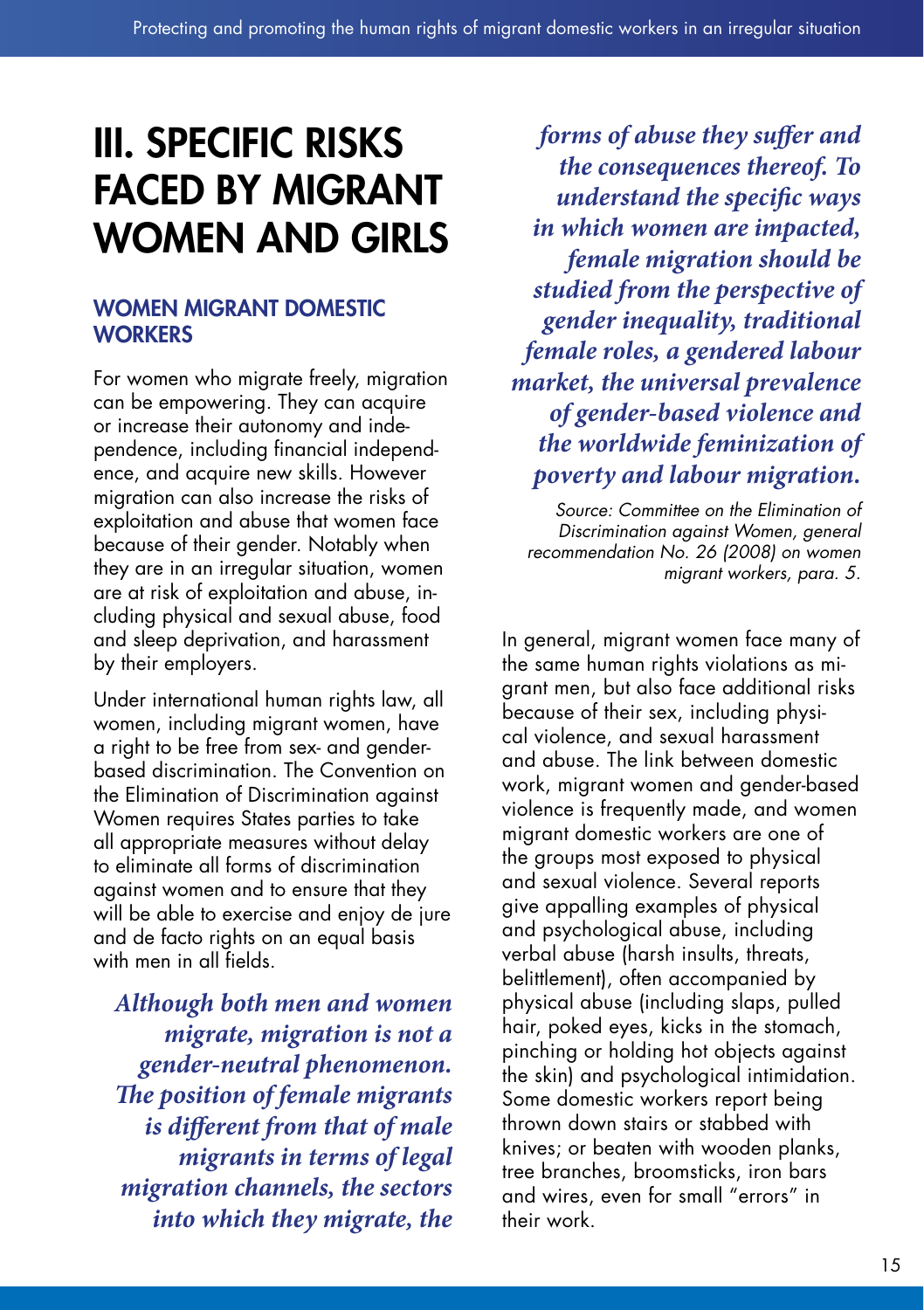Women migrant domestic workers in an irregular situation are also at risk of being physically and sexually abused by officials when they are arrested, detained or deported. Women who experience or make complaints about violence and ill-treatment against them, especially migrant women who are in an irregular situation, must often overcome financial and administrative obstacles before they can obtain protection, psychological assistance, counselling, medication or access support programmes.

In October 2013, during the United Nations General Assembly's High-level Dialogue on International Migration and Development, States unanimously adopted a Declaration that recognized "that women and girls account for almost half of all international migrants at the global level, and the need to address the special situation and vulnerability of migrant women and girls by, inter alia, incorporating a gender perspective into policies and strengthening national laws, institutions and programmes to combat gender-based violence, including trafficking in persons and discrimination against women and girls". The General Assembly emphasized in this regard the need to establish appropriate measures for the protection of women migrant workers in all sectors, including those involved in domestic work.

*Source: Declaration of the High-level Dialogue on International Migration and Development, General Assembly resolution 68/4, paras. 11-12.*

As mentioned above, domestic work is traditionally a highly feminized occupation, regarded by many as "women's work" that does not require qualifications. The tasks it involves (such as cleaning, cooking, caring for children or the elderly) are regarded by some as degrading and dirty. Women migrants who work as domestic workers are not always considered workers with human rights, but as helpers or family members who are dependent on the charity of the family that they live with.

In Spain, irregular migrant women who are victims of physical violence have access to emergency accommodation and police protection as soon as they lodge a complaint. For instance, the Madrid City Council operates a care service for domestic violence. A specialized intervention model for survivors of gender-based violence operating within municipal social services, it is open 24 hours a day, 365 days a year. With a free phone service, it provides immediate assistance, legal information and support, psychological help, and emergency short-stay accommodation. Staffed by a multidisciplinary team of police and gender-based violence specialists, it coordinates with municipal and privately run support services in the city.

*Source: Platform for International Cooperation on Undocumented Migrants, Strategies to End Double Violence Against Undocumented Women: Protecting Rights and Ensuring Justice (2012), p. 84.*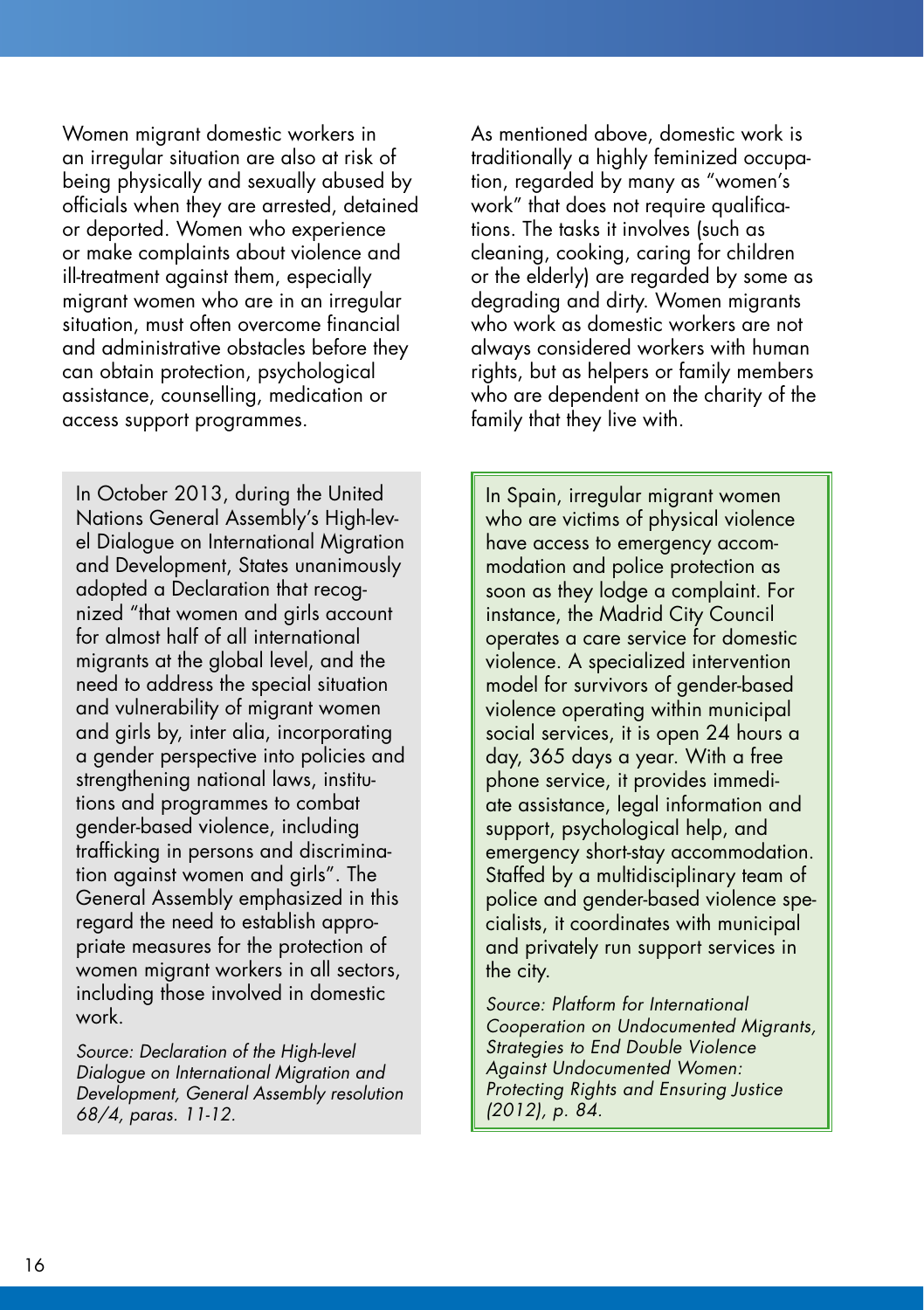#### CHILD MIGRANT DOMESTIC WORKERS

It was estimated in 2008 that over 15.5 million children aged between 5 and 17 years were engaged worldwide in domestic work and that 73% were girls.<sup>13</sup> While more recent data have not been collected, there is every reason to believe that a significant number of children continue to be employed as domestic workers, and of this number several would be migrants.

The Convention on the Rights of the Child protects all children from economic exploi-

*<sup>13</sup> ILO International Programme on the Elimination of Child Labour, Ending Child Labour in Domestic Work and Protecting Young Workers from Abusive Working Conditions (ILO, 2013), p. 20. Available from www.ilo.org/public/ libdoc/ilo/2013/113B09\_111\_engl.pdf.*



tation and from performing hazardous or harmful work or work that interferes with a child's right to education. International labour law has also guided that children under 15 years of age should not be employed.14 States are required to ensure that the best interest of the child is the primary consideration for all action taken in regard to children.

When they work as domestic workers, children are vulnerable to all the human rights violations and abuses risked by adult workers but, because they are children, these violations and abuses assume particular gravity. Child domestic workers may be exposed to dangerous and toxic substances or undertake dangerous tasks. They are particularly at risk of being subjected to forms of slavery such as forced labour and servitude. Migrant children can be particularly exposed to physical, psychological and sexual violence. Their conditions of life and work are often inhumane: they may be allocated substandard sleeping areas, asked to work as much or even more than adults, paid less than adults or not paid at all. Child migrant domestic workers are often children who have migrated alone unaccompanied by parents or other caregivers and who as a consequence generally lack support. Their situation of isolation and vulnerability prevents them from enjoying other human rights such as the rights to education and to leisure and play.

*<sup>14</sup> ILO Convention No. 138 on the minimum age for admission to employment (1975) notes that developing countries are entitled to initially specify a minimum age of 14 years, but that they must regularly consider raising the minimum age.*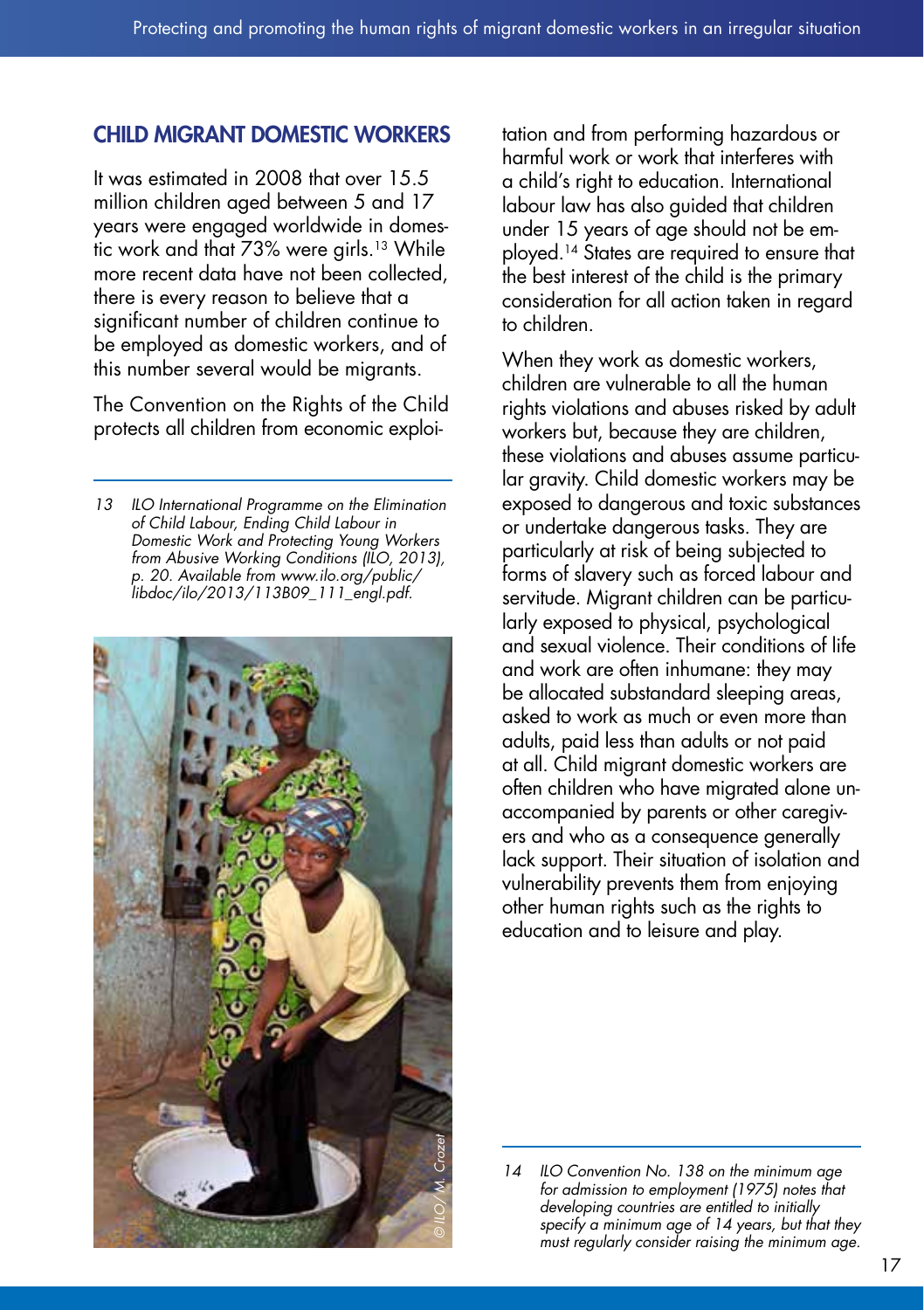### IV. HUMAN RIGHTS **CHALLENGES** FACED BY MIGRANT **DOMESTIC** WORKERS IN AN IRREGULAR **SITUATION**

The nature of domestic work lends itself to certain forms of abuse, which can more easily take place unnoticed and with impunity in private households.

As domestic work is most frequently carried out in private households, it is often less regulated, or not regulated at all, let alone monitored and inspected. This situation can be exploited by abusive employers. Domestic workers who live with their employers are particularly at risk of isolation and abuse, and if they are in an irregular situation their lives may be even more clandestine.



Even if certain protections for migrant domestic workers are provided under national laws, there is often a gap between protections enjoyed by such workers in law and in practice. Some of the practical obstacles faced relate to the "hidden" nature of domestic work and factors preventing or deterring migrant domestic workers from claiming their rights. A range of factors constitutive of domestic work itself, and even more so, of domestic work performed by migrants, hides abuses from view, and makes detection of protection needs difficult. (a) workplaces are unseen, behind closed doors and out of the public eye; (b) domestic work is commonly part of the informal labour market, where work and workers are unregistered; (c) the physical and social isolation of workers blocks individual and collective action; (d) the large number of workplaces, their geographical spread and national privacy laws complicates effective inspections and monitoring by labour departments.

*Source: Committee on the Rights of Migrant Workers, general comment No. 1 (2011), paras. 25-26.*

#### A. VIOLATIONS OF DIGNITY

Migrant domestic workers are often treated with disrespect. Attitudes towards them may be condescending and abusive. They may be insulted, shouted at, beaten, deprived of food or drink, or experience other forms of harassment or ill-treatment, or psychological and physical abuse, that deny their dignity as human beings.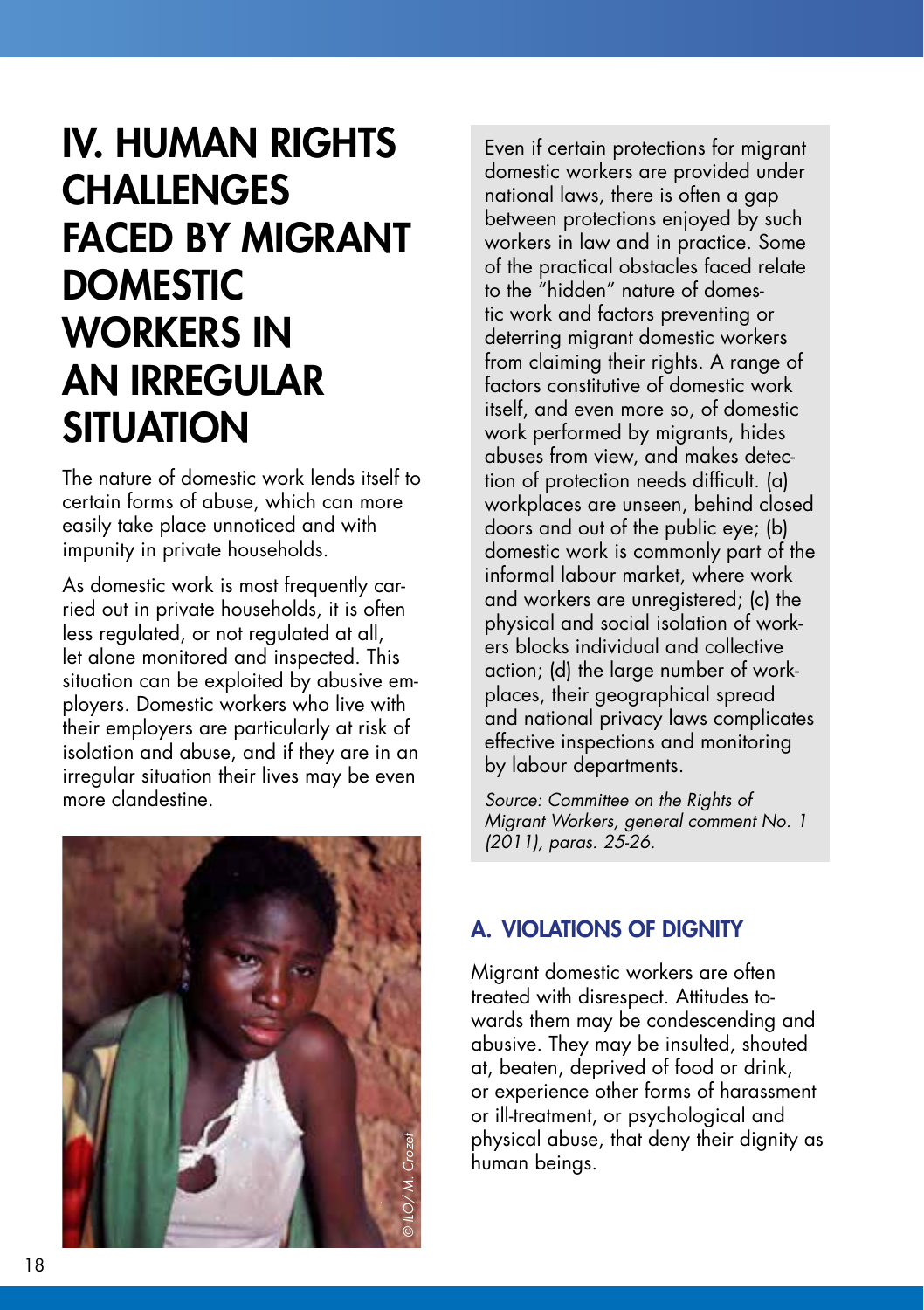Migrant domestic workers' right to privacy is often violated; their correspondence is opened, their telephone calls are monitored, their rooms are searched. The invasion of their privacy is a form of harassment that violates their dignity and strengthens the perception of inferiority or lack of respect. All these abuses strengthen the dominant/submissive relationship between employer and the migrant domestic worker.

*Source: Report of the Special Rapporteur on the human rights of migrants (E/ CN.4/2004/76), para. 28.*

Demeaning or degrading treatment is a particularly insidious form of abuse. Aggressively delivered orders, shouting and constant belittling criticism contain an underlying threat of violence or may be seen as violent. Abuse may also include withholding of food, not allowing the worker the freedom to prepare her own food and relying on "handouts" from the mistress of the house, which may be leftovers from the family meal. There have been cases where locks were put on refrigerators and in one case an alarm was installed. Employees may be belittled on a daily basis, such as name-calling (Hmara, or "donkey" is the most common term used). Sometimes, names are changed to suit the employer.

*Source: United Nations Research Institute for Social Development, "Migrant workers and xenophobia in the Middle East" (UNRISD/PPICC2/03/2).*

Such abusive behaviour seeks to humiliate and dehumanize the migrant, to affirm his or her inferiority or punish him or her. Where racism, xenophobia and discrimination against migrants are widespread, employers are likely to behave in even more inappropriate or abusive ways. Media reports can also reinforce xenophobic attitudes and beliefs, such as newspaper reports that use discriminatory and insulting language about migrants, targeting in particular those who are in an irregular situation.

*Go to […] a 1970s mall in central Singapore, and you will find five levels of brightly lit rooms and galleries called "Homekeeper" and "Budget Maid". Inside these rooms, dozens of women sit in a listless, artificial silence. They nod respectfully as you enter, and some watch closely as you speak to staff. You might take one home with you - for two years, or longer. The women, domestic workers, come from Indonesia, the Philippines, and Myanmar. They sit beneath garish signs and posters, testifying to their friendliness and industriousness, or advertising "super promo" rates and "special discounts". [...] [The] executive director of the Humanitarian Organisation of Migration Economics (HOME), a migrant workers advocacy group based in Singapore, said that some agencies market their domestic workers like "commodities". He adds that racial stereotypes are sometimes used in transactions with patrons. "Some of the stereotypes include Filipinos as 'smarter', Indonesians as 'less bright' and Burmese as 'sweet-natured and compliant'."*

*Source: Michael Malay, "Buy a discount maid at Singapore's malls", Al Jazeera, 27 June 2014. Available from www.aljazeera.com.*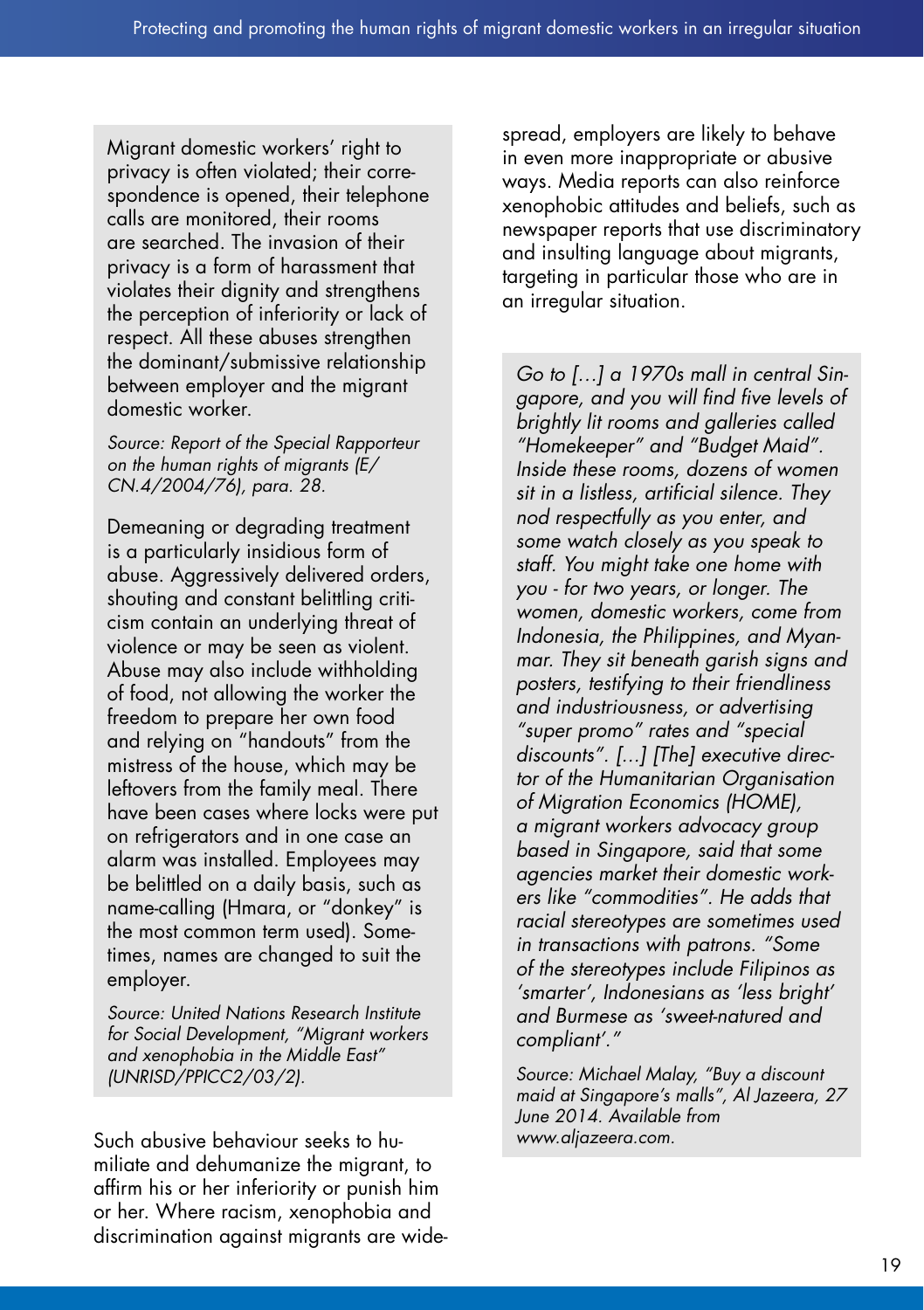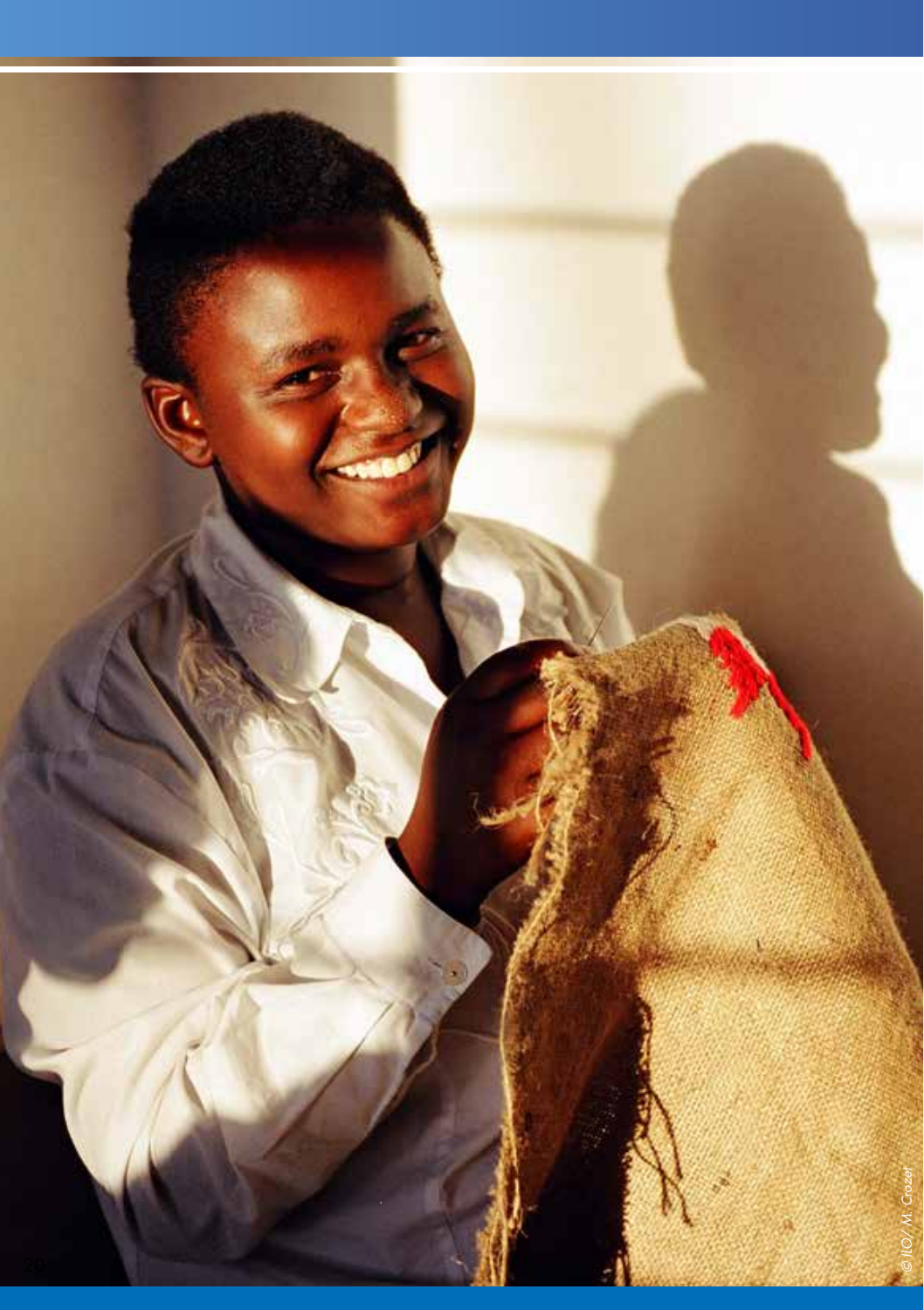In extreme cases, employers have abused migrant domestic workers to the point that their punishments or mental coercion amount to degrading or inhuman treatment, or even torture.

#### B. LACK OF ACCESS TO HEALTH CARE AND HEALTH SERVICES

In some countries irregular migrant workers are legally excluded, partly or completely, from health care and health services; they may be permitted to obtain only emergency medical care, for example. Even where they are legally entitled to full health coverage, however, their access may be limited in practice: many avoid using public and private health facilities for fear of arrest and deportation; others cannot afford the cost of treatment or cannot produce required documents (insurance, a work permit, an identification card). In addition, many migrant workers lack information about the health system in their country of employment and their entitlements with respect to it.

Irregular migrant workers who work in private households may additionally be prevented from accessing health care because they cannot leave the house or because their employer withholds permission.

*Every domestic worker has the right to a safe and healthy working environment. Each Member shall take [...] effective measures, with due regard for the specific characteristics of domestic work, to ensure the occupational safety and health of domestic workers.* 

*Source: ILO Domestic Workers Convention No. 189, article 13 (1).*

Domestic work may cause specific health problems linked to domestic tasks or overwork. Where working conditions are insecure or oppressive, anxiety and depression may be an issue. The health of migrant domestic workers may also be undermined if they are malnourished or exposed to unhygienic environments and living conditions.

Even when they are sick, irregular migrant domestic workers may not receive care and may be obliged or compelled to work. Following work accidents, they are often denied the right to see a doctor and receive necessary and appropriate medication or medical treatment. They may also face dismissal if they are ill for any length of time.

In Argentina, Migration Law No. 25.971 (art. 8) arants all migrants, irrespective of their status, access to social assistance and health care. The law explicitly states that health authorities shall provide migrants with guidance and counselling on regularization procedures.

In the Plurinational State of Bolivia, Migration Law No. 370 (art. 12) states that migrants shall exercise and enjoy the right to health and sexual and reproductive rights.

In Uruguay, Migration Law (No. 18.250) guarantees all migrants and their families access to health, labour, social security, housing and education on an equal footing with nationals (art. 8). Their irregular status does not limit migrants' access to justice and health facilities. Health authorities are expected to provide migrants with information on how to regularize their status in the country.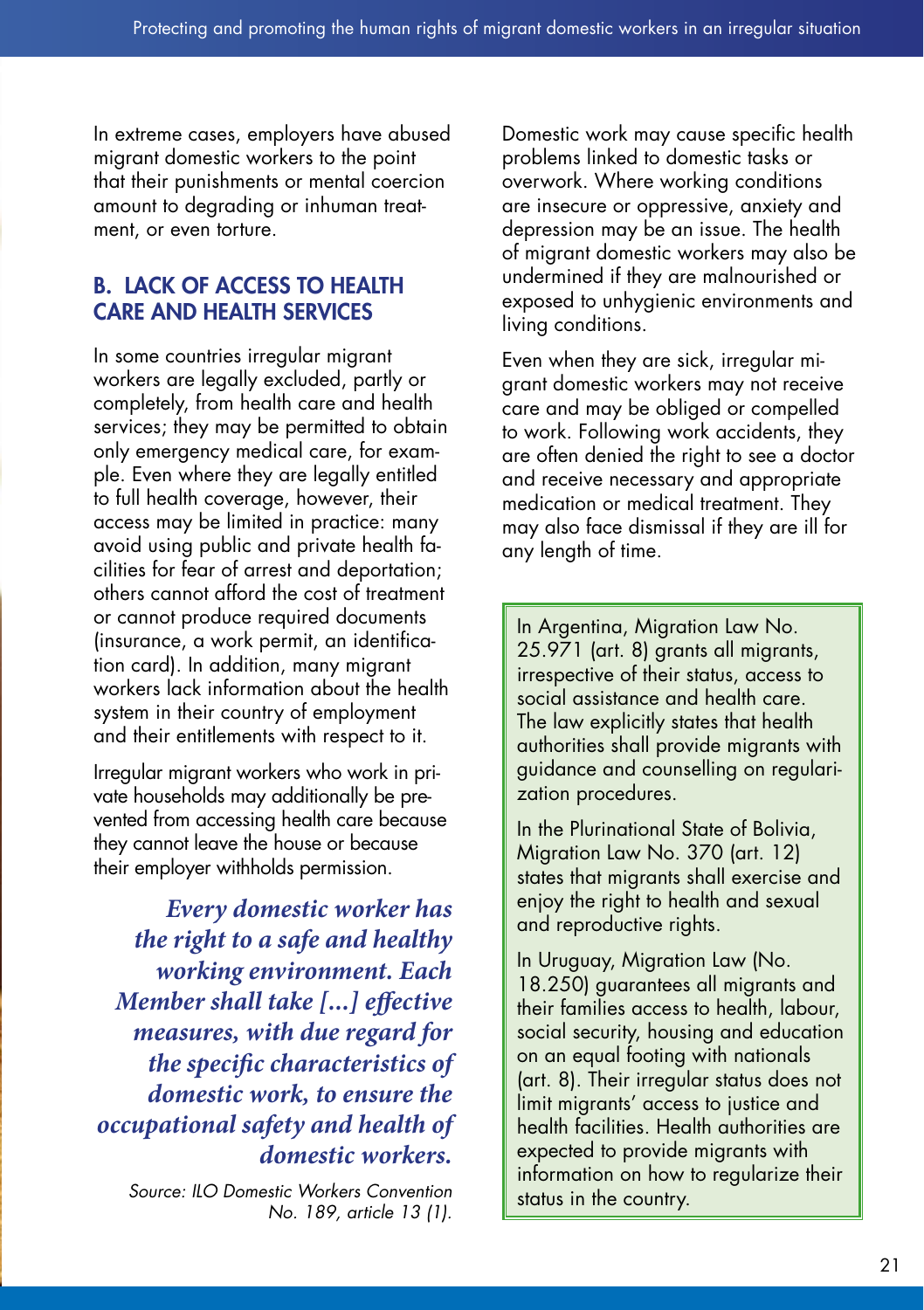Women migrant domestic workers in an irregular situation are often unable to enjoy their sexual and reproductive health rights, either because they are denied these rights formally or because they fear arrest and deportation. In countries where irregular migrants have access only to emergency health care, women migrant domestic workers are excluded from preventive sexual and reproductive health services, such as periodic smear tests to identify cervical cancer. Migrant domestic workers may be denied gynaecological care and are often unable to access essential obstetric services.

Pregnancy tests can be imposed on migrant domestic workers in the course of their employment, causing women who are pregnant to seek abortions that are unsafe, especially in countries that criminalize abortion, or to lose their jobs. A domestic worker who is dismissed for being pregnant may end up homeless and at risk of further abuse. Some pregnant migrant women have been charged with having "illegal sexual relationships" when they became pregnant after rape and are held in detention centres in deplorable conditions pending their deportation.

#### C. LIMITATIONS ON THE RIGHT TO FAMILY LIFE

Migrant women domestic workers may have limited or no access to maternity leave, even unpaid, and may have to continue working until they give birth. During pregnancy or once their child is born, they are at risk of being dismissed and having to leave their employer's house, sometimes with nowhere to go. If they remain in their employer's service, they may be expected to work very soon after delivery.

They may be asked to entrust their child to someone else, or accept deductions from their pay for childcare. It can be extremely difficult for domestic workers to care for their own children while continuing to work, especially if their duties include complicated hours or night shifts. When they are in an irregular situation, they may not receive public maternal and child benefits, and their children may not be able to use public childcare facilities. They may have to send their children away to live with family members or rely for support on other migrant women. Women who are in an irregular situation may be unable to register the birth of their child in the country of employment.

*The Committee further recommends the adoption of legislative, administrative and other measures guaranteeing access to social security and other labour benefits, including paid maternity leave, for female domestic workers and migrant workers in the informal and rural sectors.*

*Source: Committee on the Elimination of Discrimination against Women, Concluding observations: El Salvador (CEDAW/C/SLV/ CO/7), para. 32.*

Separation from their partners and children who have stayed behind in the country of origin can be a very difficult emotional burden, particularly because irregular migrants will not usually be able to travel to visit their family back home. Among women migrant workers, such separation is one of the principal causes of mental health problems (anxiety, headaches, insomnia, stress, depression).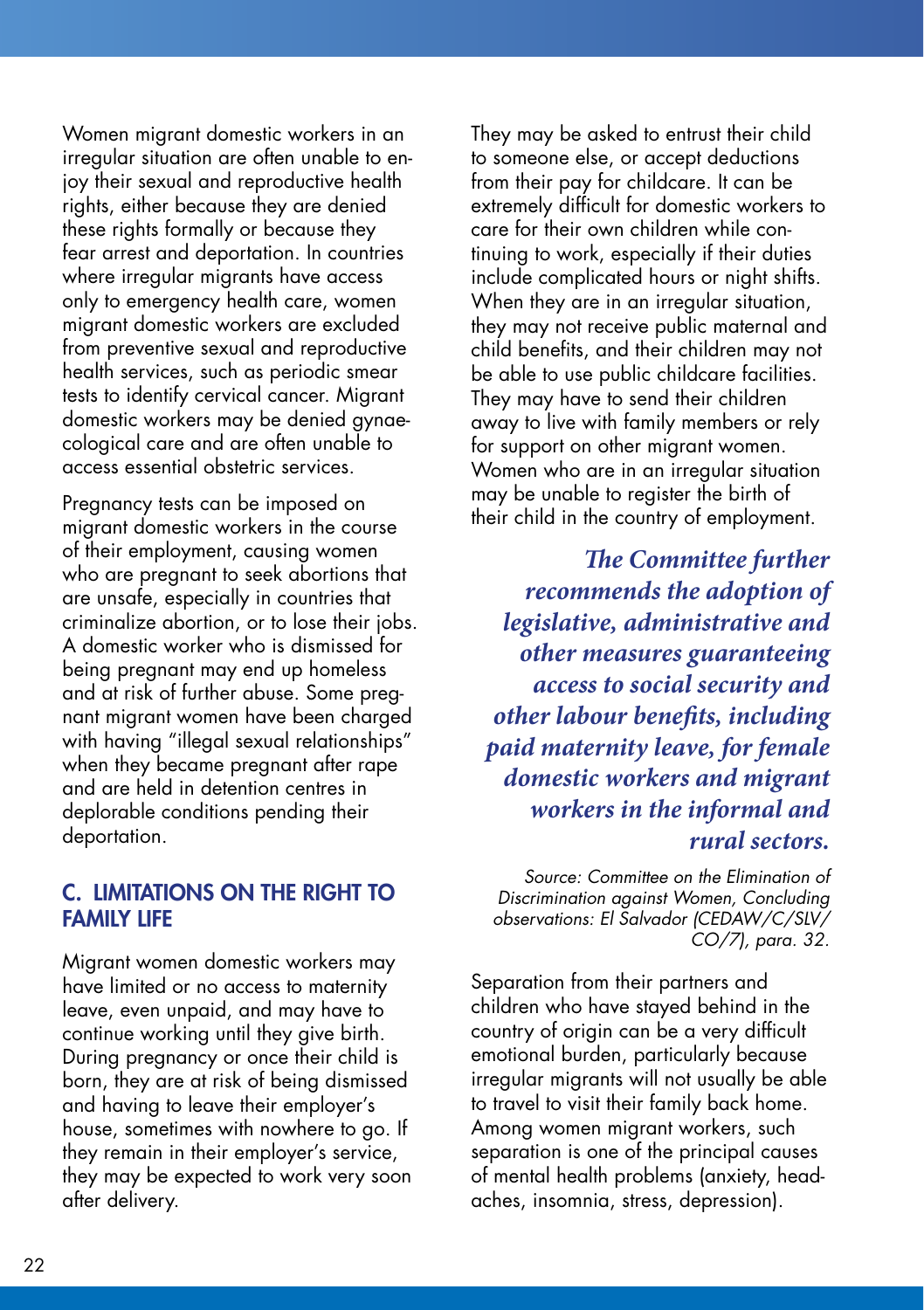#### D. INADEQUATE HOUSING, FOOD, WATER AND SANITATION

Live-in migrant domestic workers in an irregular situation are often totally dependent on their employer to provide food, water, accommodation and sanitation. Employers can deprive such migrants of food and water, or force them to live in unsanitary or unsafe conditions.

International standards provide that the right to housing should not be interpreted narrowly in terms of shelter (meaning just the provision of walls and a roof) but understood to imply an entitlement to live in security, peace and dignity, with adequate privacy and adequate space. Yet migrant domestic workers are forced to sleep in kitchens, storage rooms, hallways and corridors, or they may be compelled to sleep in the room of the child they are caring for. Migrant domestic workers may not have space to store their personal affairs, access to a lockable bathroom and toilet, or opportunities to be alone. Some women migrant domestic workers are victims of physical or sexual violence because they have to share their room with other employees or cannot lock the door to their room.

Live-in domestic workers also face discrimination or abuse with regard to food and water. Some receive food that is insufficient in quantity or nutritional value, or is not in accordance with their cultural or religious values. Others are expected to eat the leftovers from their employer's meals, or are not allowed to sit at the table to eat, or are forced to eat on the floor. Many live-in domestic workers are not able to buy and to cook their own food and therefore cannot choose how or what they eat.

#### E. RESTRICTIONS ON FREEDOM OF MOVEMENT; SOCIAL AND PHYSICAL **ISOLATION**

Some employers of live-in domestic workers restrict their employees' freedom of movement and hence their ability to meet friends and maintain social contacts. Domestic workers may be refused permission to leave the house or are locked in; their phone calls may be monitored or they may not be allowed to own a mobile phone.

*Employers of domestic workers in a variety of countries use remarkably similar techniques to control and confine their employees, ranging from limiting their ability to contact family and friends, confiscating passports and immigration documents, to forced confinement in the household. Employers, agents, and even governments often defend these practices as necessary to protect the employer's household, the privacy of the family, and the personal security of the domestic worker, and to prevent workers from running away. Arbitrary denial of freedom of movement and association is abusive in its own right, and […] dramatically increases the vulnerability of domestic workers to economic exploitation, forced labor, intimidation, and sexual violence and harassment.*

*Source: Human Rights Watch, Swept Under the Rug: Abuses against Domestic Workers Around the World (July 2006), p. 73.*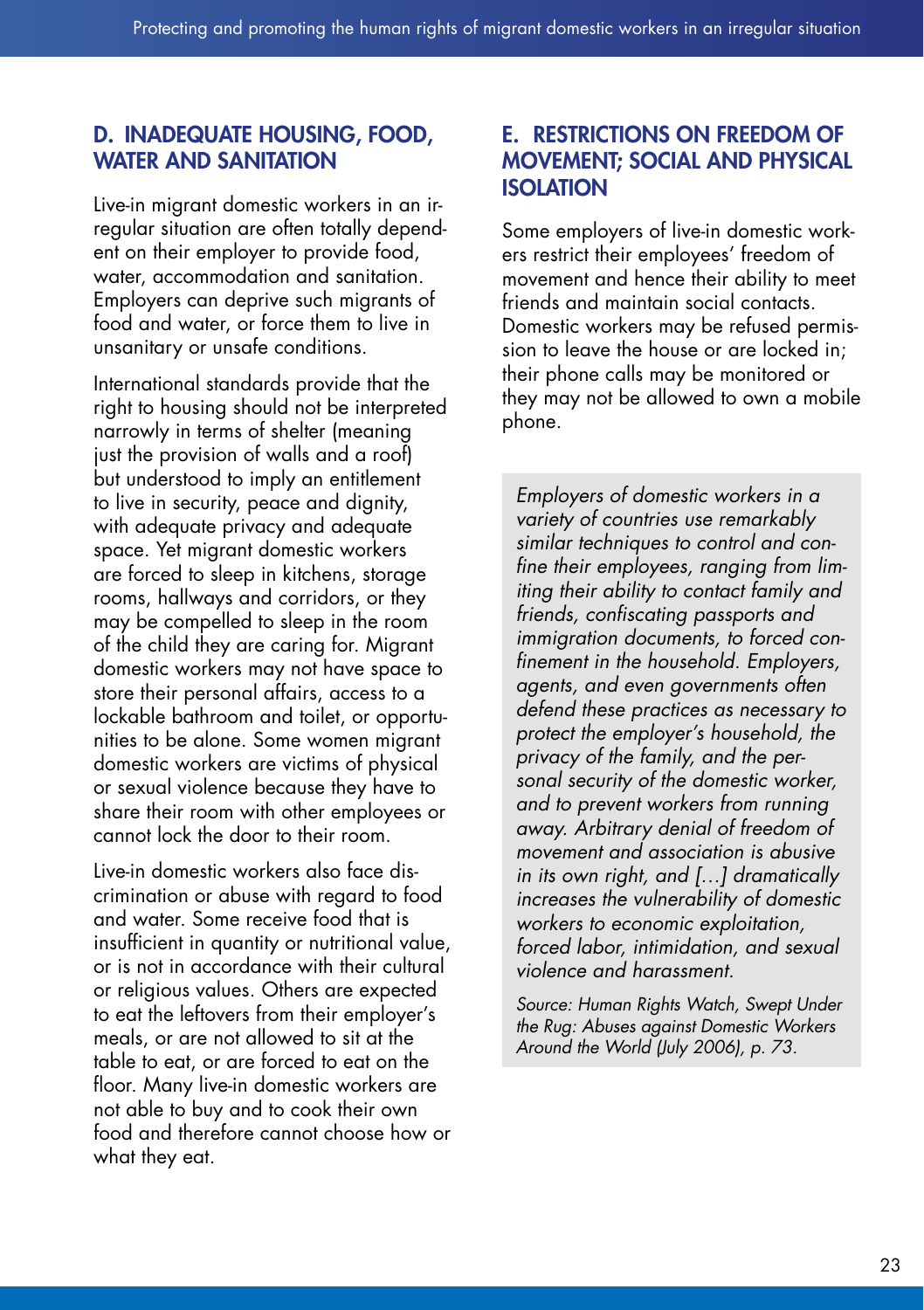

Migrants who work as domestic workers in South Africa are covered by South African laws regulating domestic work. A labour court decision has also recognized that non-national domestic workers who lack a valid work permit in South Africa have the right to fair labour practices and are fully protected by the Labour Rights Act and the Basic Conditions of Employment Act.

Both these laws offer comprehensive protection to domestic workers, including migrants in an irregular situation. They affirm the right to form and join trade unions, make provision for minimum and overtime pay and employment benefits, and regulate hours of work, leave, remuneration and termination, as well as workplace inspections. They set out criteria of decent housing

for live-in domestic workers, which include respect for their privacy. They regulate recruitment agencies and indicate the respective responsibilities of recruiters and employers.

The Commission on Conciliation, Mediation and Arbitration oversees disputes that arise under the Labour Rights Act and deals with issues of unfair treatment and unfair dismissal. The Commission also has a wider education mandate and makes use of radio and road shows to inform workers of their rights. Its procedure is accessible to domestic workers, including irregular migrants, who can easily lodge complaints.

*Source: Solidarity Center and United States Agency for International Development, "Domestic workers and socio-economic rights: A South African case study", 2013.*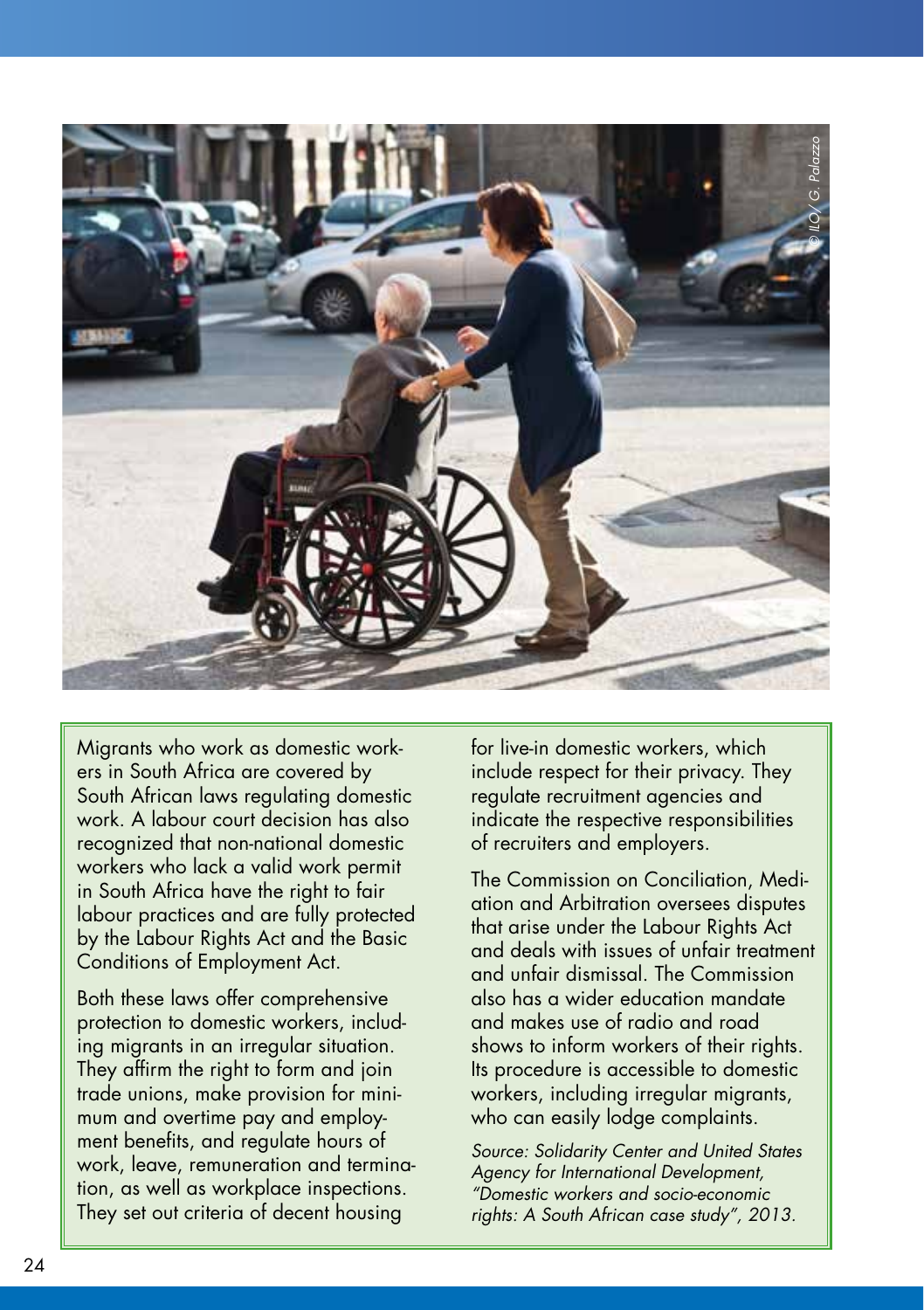For migrant domestic workers in an irregular situation, social networks are a vital source of solidarity and information. Such networks are almost always informal, including national or hometown organizations and religious associations. In cases of grave abuse, social networks can help domestic worker to escape from their situation and also provide assistance. For migrant domestic workers who have little time to rest and relax, such networks provide vital support.

The Migrant Rights Centre Ireland (MRCI) set up a Domestic Workers Action Group, which brings together migrant domestic workers in vulnerable and isolated situations, and empowers them through peer support and solidarity. The group has over 300 members, most of whom are women, and is at the forefront of efforts to fight for the rights and dignity of workers employed in Irish private homes.

*Source: MRCI statement, Committee on the Rights of Migrant Workers, Day of general discussion on workplace exploitation and workplace protection, 7 April 2014. Available from www.ohchr.org/Documents/ HRBodies/CMW/Discussions/2014/ MigrantRightsCentreIreland.doc.*

Social and physical isolation can exacerbate health problems (stress, anxiety and depression) and make it even harder for the migrant to access health and other services.

The right of migrants in an irregular situation to form or join trade unions is not always recognized in national law. For isolated migrants, the ability to bargain collectively, and find support and assistance, is very important. Trades unions can represent migrant domestic workers in mediation procedures or labour courts, and can provide support and advice if their rights are violated.

The Democratic Organization of Migrant Workers in Morocco is the first trade union of undocumented workers in Africa. It is an independent section of the Democratic Organization of Labour (*Organisation démocratique du travail*), and is directly managed by migrants. Its objectives are to: defend the rights of migrant workers of all origins living in the country, raise awareness on the precarious situation of undocumented workers, promote the rights to education, social security, equal pay and equal working conditions; demand regularization of undocumented workers; and promote the integration of migrants in Moroccan society.

*Source: African, Caribbean and Pacific Observatory on Migration, "The evidence behind the picture: Irregular migration in ACP countries and the global South", Background note, 2014, p. 21.*

The Senegalese and Mauritanian labour confederations (Confédération Nationale des Travailleurs Sénégalais and Confédération Générale des Travailleurs de Mauritanie) have signed a mutual cooperation agreement to ensure that violations of migrant domestic workers' rights are followed up and supported.

*Source: ILO, "Protecting the rights of migrant domestic workers", Briefing Note No. 4, p. 5.*

*Migrants in an irregular situation are allowed to join and/or form trade unions in all of the EU Member States studied.*

*Source: European Union Agency for Fundamental Rights (FRA), Migrants in an irregular situation employed in domestic work: Fundamental rights challenges for the European Union and its Member States (2011), p. 35.*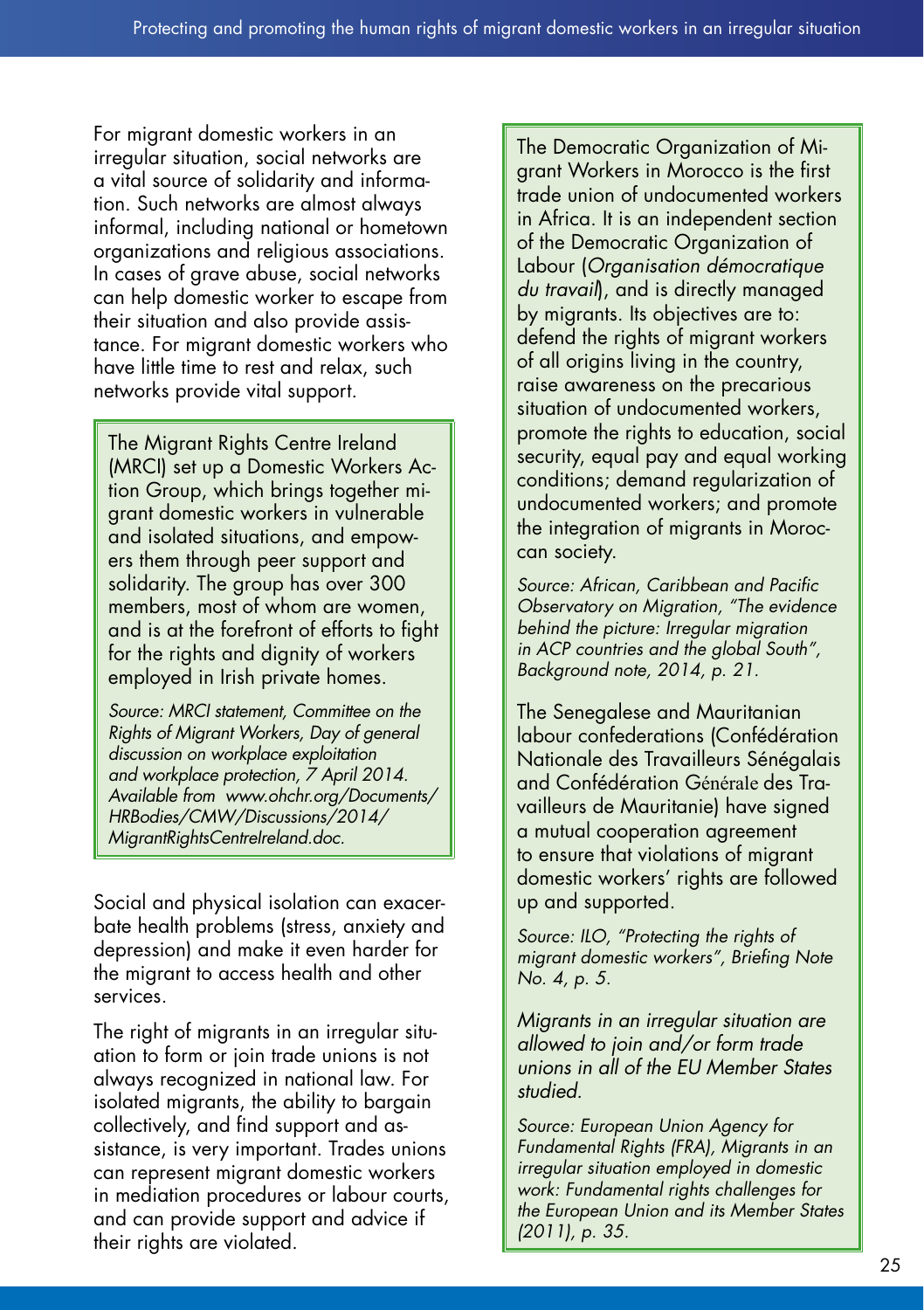#### F. LABOUR EXPLOITATION AND SLAVERY-LIKE PRACTICES, SUCH AS FORCED LABOUR AND DEBT BONDAGE

Forced labour is the term used by the international community to denote situations in which the persons involved – women and men, girls and boys – are made to work against their free will, coerced by their recruiter or employer, for example through violence or threats of violence, or by more subtle means such as accumulated debt, retention of identity papers or threats of denunciation to immigration authorities.<sup>15</sup> Unfortunately, labour exploitation of migrant domestic workers, especially those who are in an irregular situation, is widespread in all regions of the world. Migrants may be asked to work excessive hours without rest; they may not be paid or may have arbitrary sums deducted from their pay; they may be forced to work in hazardous and dangerous conditions; may be refused sick leave or denied compensation following an accident; may be dismissed without justification; or they may have their passports confiscated by their employers.

In 2006, Uruguay also recognized that domestic workers should have equal right to labour protection and social security rights, including a limit to working hours, weekly and nightly rest, minimum wages and the right to insurance benefits for unemployment and health coverage. In Uruguay, migrant domestic workers have the same rights as national domestic workers.

*Source: "Promotion and protection of human rights, including ways and means to promote the human rights of migrants: Report of the Secretary-General" (A/70/259), para. 54.*

Migrant domestic workers are commonly expected to work excessive hours. This demand is often aggravated by refusal to pay for these hours, or to pay at a fair rate. Requests for salary increases or fair pay will often result in employers sacking the irregular worker, who generally is not able to challenge the dismissal.

In Qatar, Amnesty International interviewed 14 women who said they worked at least 15 hours a day, seven days a week, amounting to average working weeks of more than 100 hours.

*Source: Amnesty International, My Sleep is My Break: Exploitation of Migrant Domestic Workers in Qatar (2014), p. 28.*

In London, Human Rights Watch interviewed overseas migrant domestic workers who were on call 24 hours a day, 7 days a week, and who worked between 15 and 17 hours a day.

*Source: Human Rights Watch, Hidden Away: Abuses against Migrant Domestic Workers in the UK (2014).*

*<sup>15</sup> ILO, "2012 Global estimate of forced labour: Executive Summary".*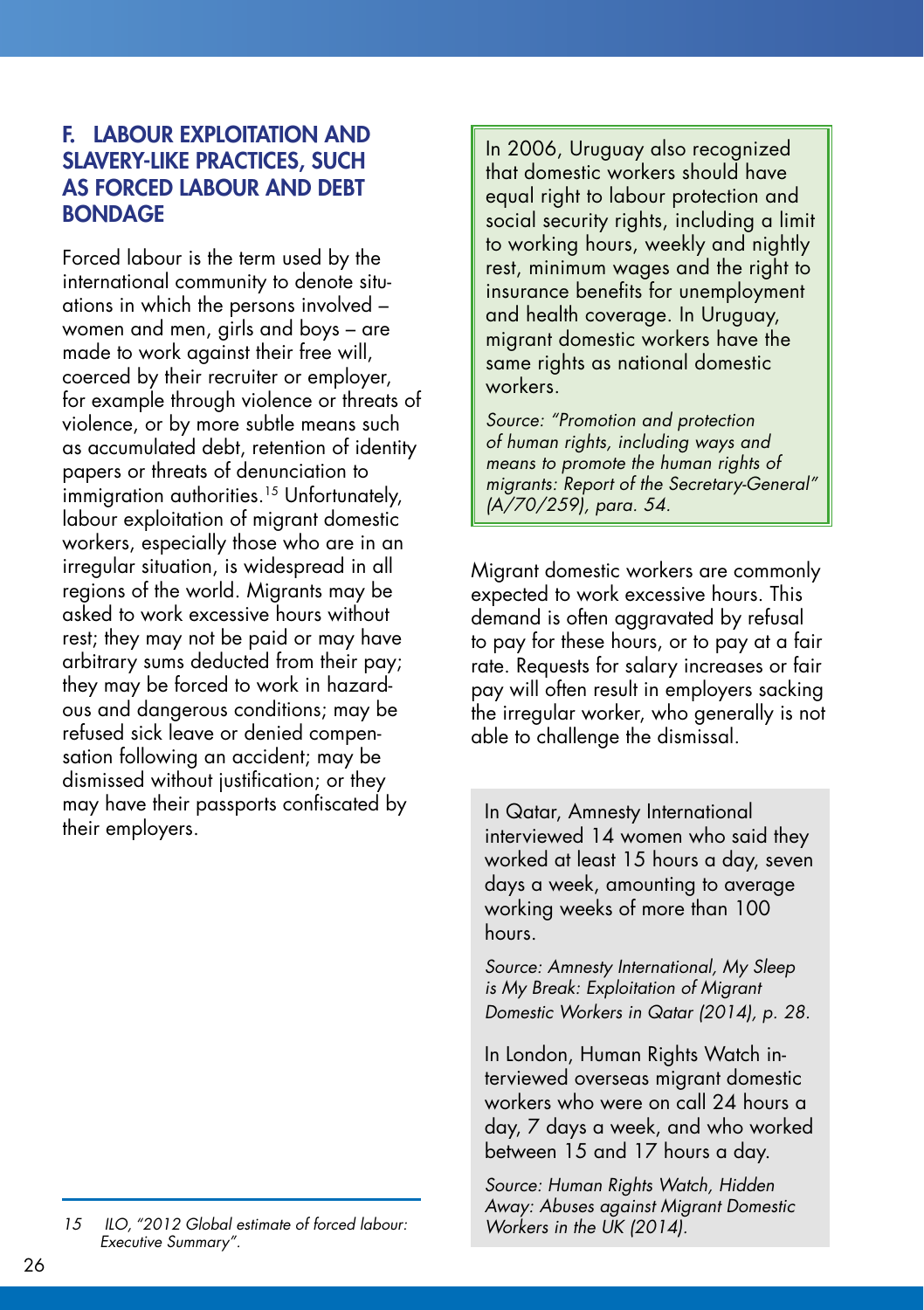Migrants can be coerced to work through the use or threat of violence, but also such means as debt bondage, retention of identity papers or threats of denunciation to immigration authorities. Forced labour is an absolute violation of fundamental human rights and is considered a crime in most national legal systems.

In practice, nevertheless, migrants in an irregular situation who are victims of forced labour may be prevented from, or face difficulties in, lodging or pursuing a complaint. This may be owing to their situation (if they are confined to the house, for example, or their employer has retained their documents) or to procedures that do not allow them to bring complaints, or do not protect them from expulsion while their case is processed.

It is estimated that 60-70% of Ethiopian women migrating to take up domestic work abroad do so irregularly.

*Many Ethiopian women working in domestic service in the Middle East face severe abuses, including physical and sexual assault, denial of salary, sleep deprivation, withholding of passports, confinement, and murder. Many are also driven to despair and experience psychological problems, with some committing suicide.*

*Source: United States Department of State, 2012 Trafficking in Persons Report - Ethiopia (19 June 2012). Available from www. refworld.org/docid/4fe30ccb32.html.*

#### G. DETENTION AND DEPORTATION

Irregular migrant domestic workers who have been identified by the authorities of the country of destination will usually be expected to return to their home

countries, either voluntarily or by being forcibly deported. They may be detained in appalling conditions and for long periods of time prior to being deported. Migrant women and children are often not detained separately from men or unrelated adults respectively, and migrants are often detained together with persons who have been convicted of crimes. In detention, migrants' physical and psychological health tends to deteriorate and access to health services is likely to be poor. Pregnant women or women with babies and children rarely receive special care. Detention centres tend to be run by police or prison authorities or private security companies, often without appropriate training in the human rights of migrants or in the provision of health services.

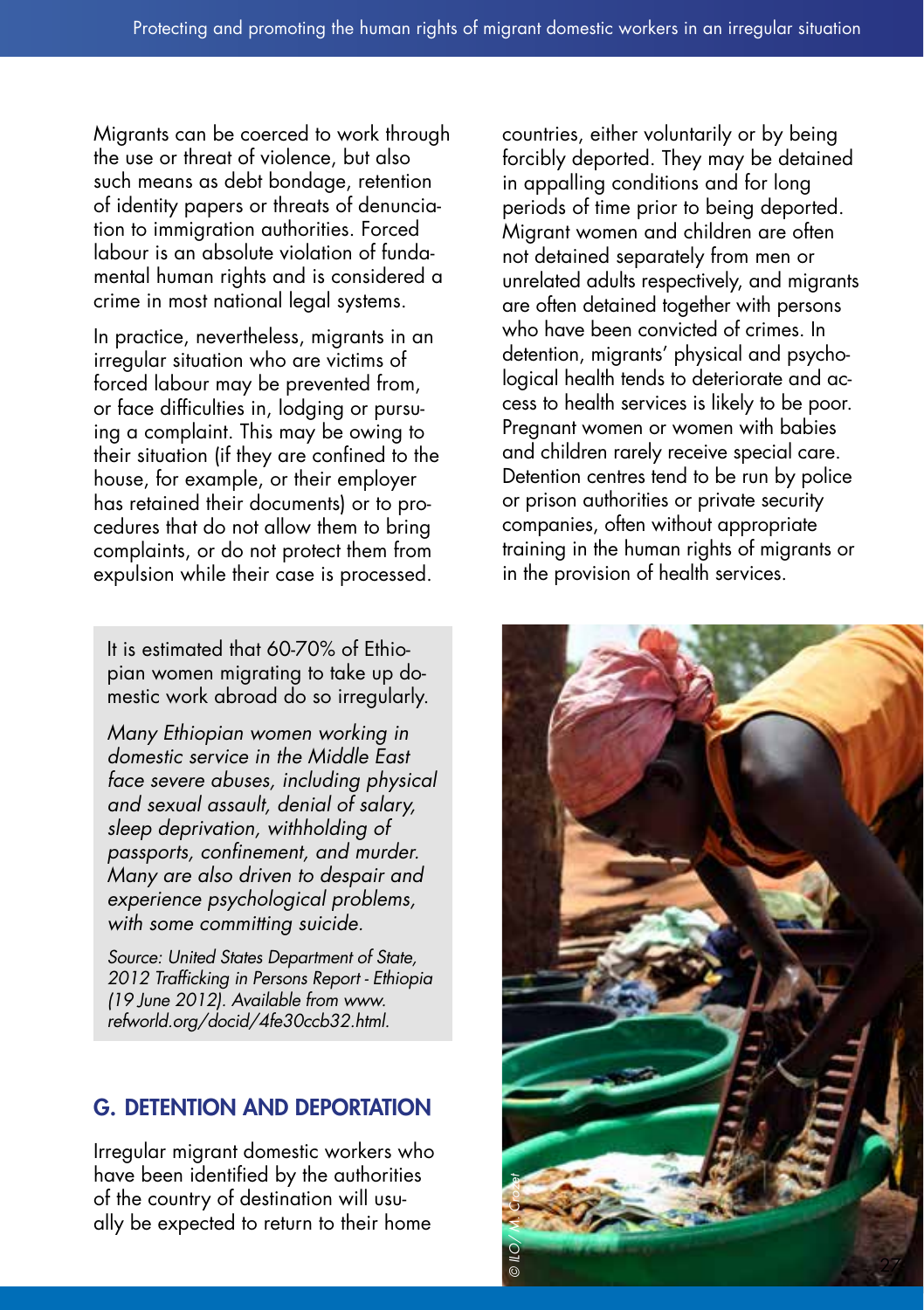*Some States have applied alternative measures to detention for irregular migrants, with some explicitly acknowledging that particularly vulnerable groups, such as children, should not be detained. In Spain, the immigration detention of children is prohibited by law; such children are to be referred to services for the protection of minors and may be detained only with their parents in facilities that are appropriate for families.*

*All European Union countries, except for Cyprus and Malta, have legislated that alternatives to detention must be pursued prior to any decision for detention. The 2004 immigration law of the Bolivarian Republic of Venezuela prohibits detention and provides several alternatives that may be adopted within a deportation procedure, including reporting regularly to the competent authority, settling in a given locality during the administrative procedure and providing a financial security guarantee (for which the migrant's economic condition must be taken into account).*

*Source: "Promotion and protection of human rights, including ways and means to promote the human rights of migrants: Report of the Secretary-General" (A/68/292), paras. 77 and 79.*

Both during detention and deportation, irregular migrant domestic workers, especially women, are at particular risk of physical and sexual violence. Irregular migrants often endure collective expulsions and forced returns, which are arbitrary and can lead to further multiple human rights violations. Concerns have been raised about the treatment of migrants during forced returns, including

the use of excessive force and unnecessary restraint techniques and the administration of non-medically justified sedatives and other medications. Of great concern is the death of migrants during forced returns, owing primarily to the treatment they are subjected to while being returned.

#### H. GAPS IN LEGAL PROTECTION, LACK OF ACCESS TO REDRESS AND **COMPENSATION**

The legal system in many countries does not provide adequate protection for irregular migrant domestic workers. Often this is because domestic work is not considered formal work and domestic workers (whether they are nationals or foreigners) are not covered by the general national legislation that protects workers' rights. In other countries, domestic work is regulated and some protection is available (with respect to minimum wages, hours of work and paid leave, for example), but the legislation discriminates against domestic workers because it does not offer them the same level of protection that other workers enjoy. Migrants may also be excluded from protection because of their nationality or their migration status. National laws often exclude migrants in an irregular situation, explicitly or by omission. As a result, they are often unable to access or enjoy essential services or social protection.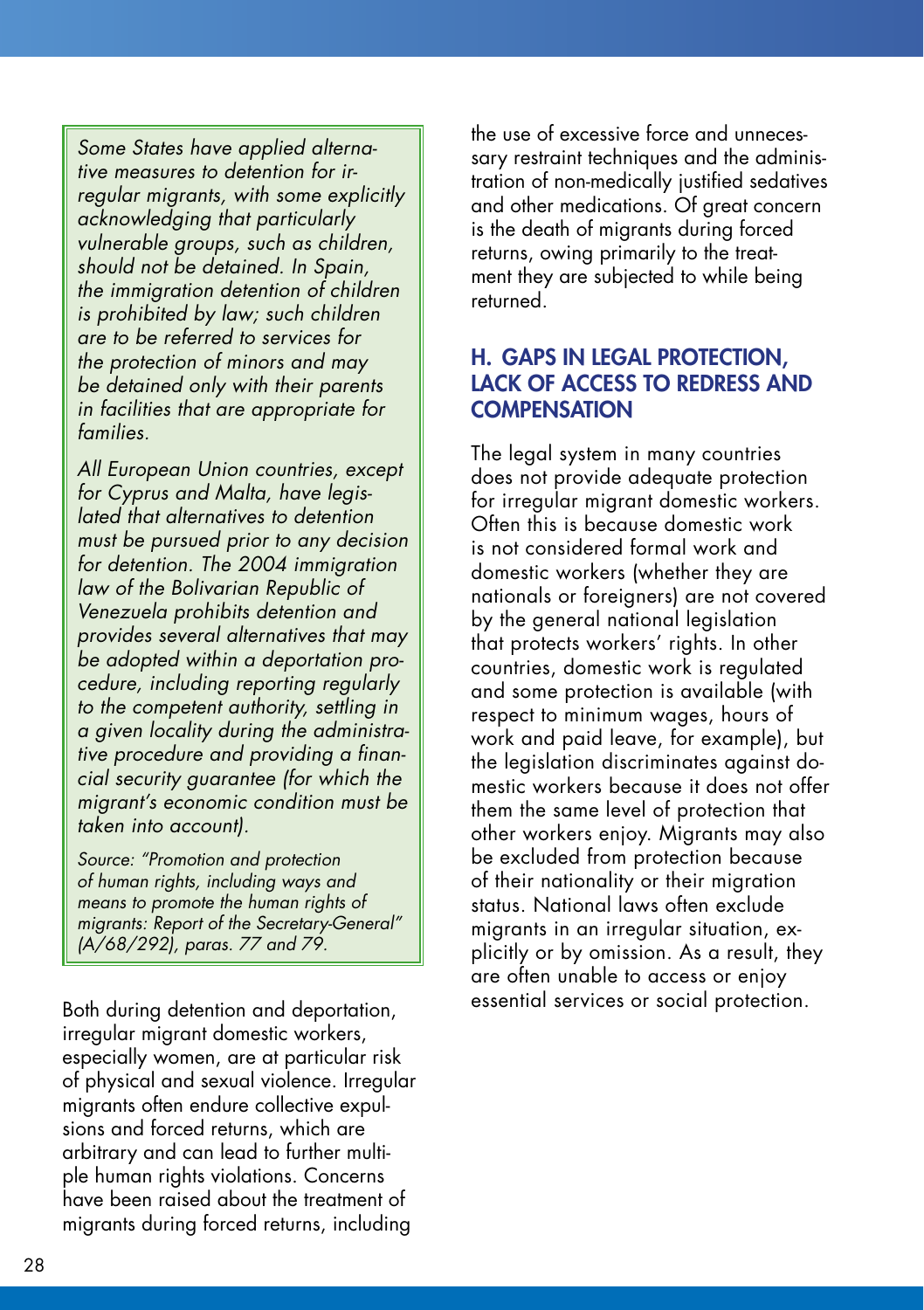#### The New York Domestic Workers' Bill of Rights

In 2000, domestic workers in New York, United States, formed the New York Domestic Workers Justice Coalition. With the United States National Domestic Workers Alliance, Employers for Justice and other groups, it campaigned for eight years for a Domestic Workers' Bill of Rights. The Bill became law on 29 November 2010, and guarantees for domestic workers:

- 1. A normal work day of 8 hours; a work week of 40 hours for live-out domestic workers and 44 hours for live-in domestic workers.
- 2. The minimum wage of workers in New York State (currently US\$ 8.75 per hour).
- 3. Overtime pay of 1.5 times the worker's regular wage.
- 4. One rest day in each calendar week, which (where possible) should coincide with the worker's day of worship.
- 5. Three paid days off after one year of employment.

The Bill prohibits workplace discrimination and sexual harassment. It applies to all domestic workers, including irregular migrants.

Migrant domestic workers in an irregular situation find it difficult to access legal remedies when their rights are violated. First of all, they face the same obstacles that all migrant workers face (unfamiliarity with national laws and judicial systems, unfamiliarity with local languages, inappropriate or inadequate legal assistance) and that all domestic workers face (gaps in legal protection, restrictions on freedom of movement, association and expression).

In addition, they face obstacles that are specific to their irregular situation. Fear of expulsion often deters irregular migrants from lodging complaints against an abusive employer. In some cases, employers play on these fears by threatening to denounce them – and fear is well-founded wherever judicial or other public officials are obliged to report irregular migrants to the immigration authorities. The effect is to cause many irregular migrants to choose to endure abusive conditions.

*A general climate of criminalisation of irregular immigrants combined with the fear and risk of being arrested and expelled may further fuel the belief, including among the victims themselves, that migrants in an irregular situation do not have any rights. This complex of fear and insecurity, produced by the illegal situation, dissuades migrants from seeking redress. Many instead prefer to leave abusive employers and not to seek redress.* 

*As many interviewees from Poland, Germany, Sweden, France and Ireland said, the price for claiming their rights – deportation – "would be too high".* 

*Source: FRA, Migrants in an irregular situation employed in domestic work, p. 42.*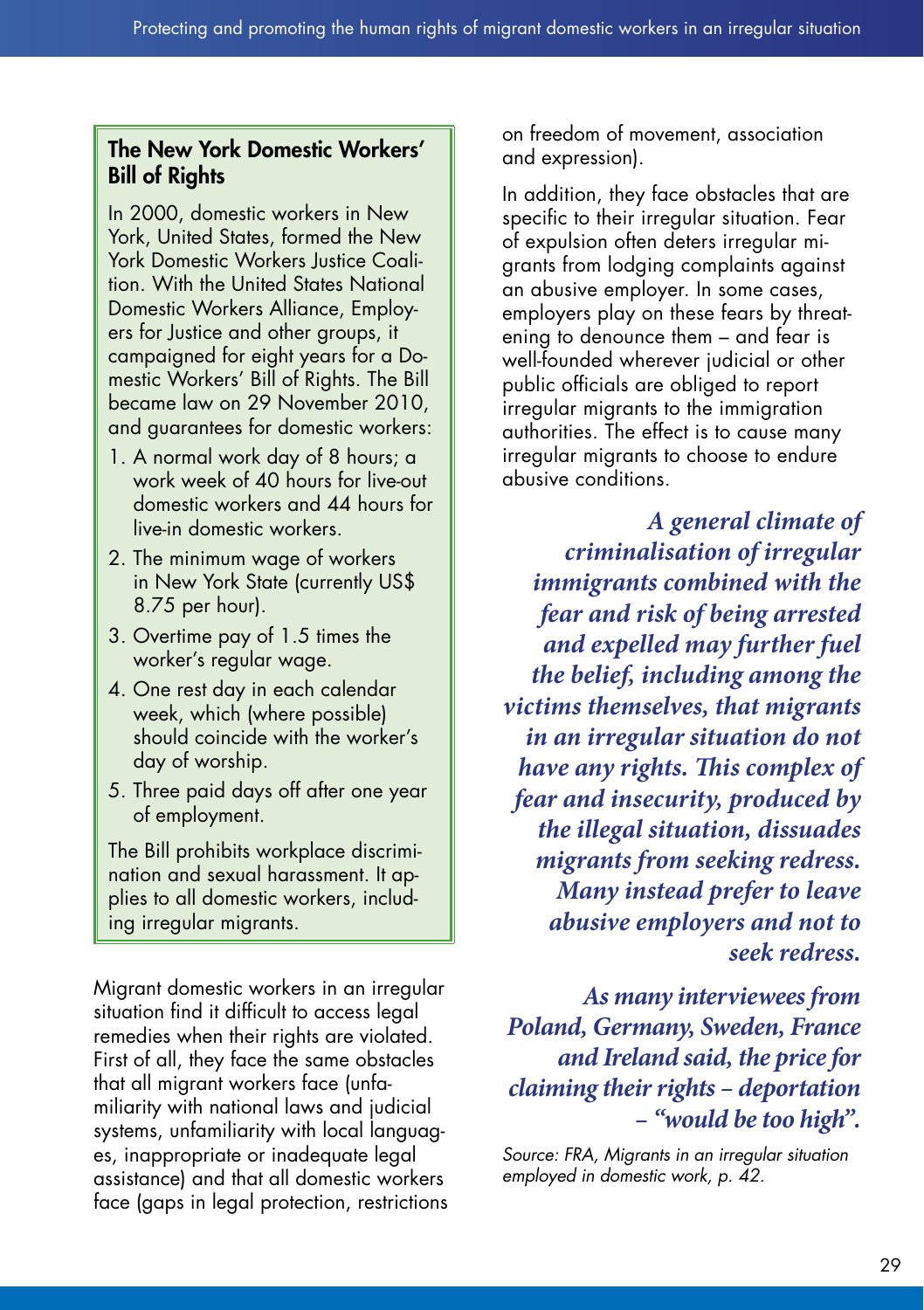In the absence of mechanisms that provide protection to migrants who bring complaints, it is extremely difficult for migrant domestic workers in an irregular situation to initiate or pursue a complaint against an employer or abuser. While the case is being settled, they are likely to need permits, and access to temporary accommodation and social services, especially if the complaint involves sexual abuse or violence. Victims of serious criminal offences such as forced labour, slavery or physical or sexual violence can be granted a temporary residence permit that allows them to remain in the country of employment while their case is heard. However, conditions may be attached (willingness to collaborate with the police) and these often do not allow the complainant to work. In some countries, investigations are systematically dropped if the complainant leaves the country.

*In Bahrain, the embassies of the Philippines and India provide shelter to female migrant domestic workers who have had problems with their employer.*

*Source: E/CN.4/2004/76, para. 61.*

Nor can migrants in an irregular situation easily access the justice system if they cannot produce evidence of a work relationship with their employer or prove their conditions of work. Salaries are often paid in cash, without a paper trail. In private households, there are often no witnesses of abuse. In many countries, no provision exists for labour inspections of private households and, even when a law is in place, such inspections are extremely difficult to carry out.

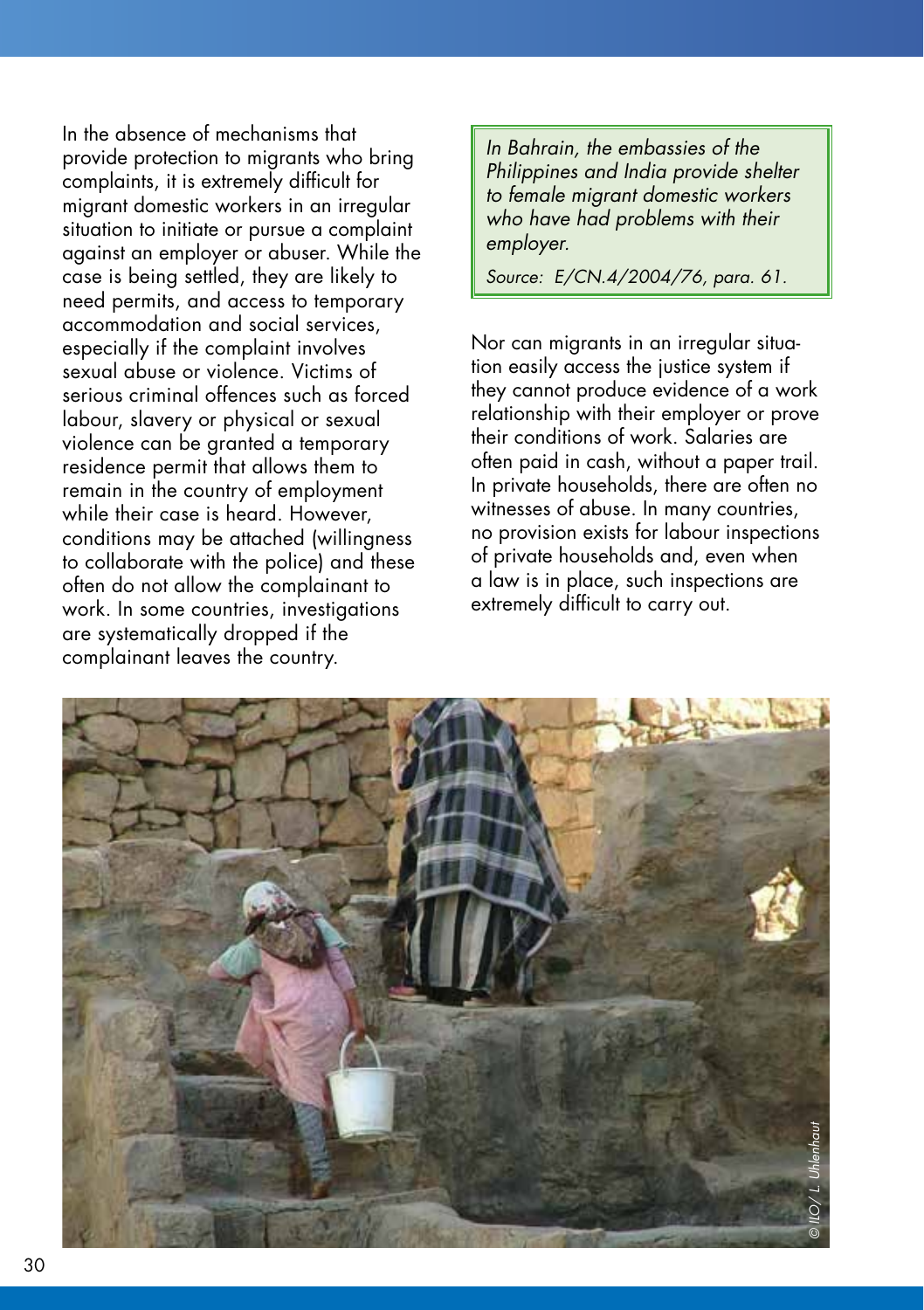As labour inspectors are unable to enter private homes in Lebanon, social workers have been appointed to monitor the conditions of domestic workers. Labour inspectors have been given specialized training courses to assist them in monitoring the implementation of laws and regulations concerning decent work, including for domestic workers.

In Peru, under the Ministry of Labour and Employment, labour inspectors are mandated to investigate domestic workplaces. Inspectors carried out 152 inspections with regard to domestic workers from April to December 2014.

*Source: "Promotion and protection of human rights, including ways and means to promote the human rights of migrants: Report of the Secretary-General" (A/70/259), paras. 65-66.*

Direct or indirect discrimination against foreigners in judicial proceedings as well as corruption (for instance, when the police or judicial officials collude with employers against their migrant employees) are some of the other obstacles that impede migrant domestic workers from seeking and obtaining redress in cases of abuse. Courts can discriminate against irregular migrants when they do not enforce contracts in which one of the parties is known to be in an irregular situation. This allows employers to ignore their contractual obligations such as payment of salaries.

It is also an obligation of countries of origin to protect their nationals who work abroad, notably by providing effective consular services and mechanisms for receiving complaints from migrant workers in embassies and consulates.

In its concluding observations to the Government of the Philippines in 2009, the Committee on the Rights of Migrant Workers expressed concerns about the incidence of abuse and exploitation of Filipino workers abroad, especially women. The Committee made detailed recommendations for their protection. For example, it asked the Government of the Philippines to "[negotiate] more secure employment opportunities and terms and conditions for women in vulnerable sectors through bilateral agreements in those countries where discriminatory treatment and abuse are more frequent" and to "increase dissemination channels to increase awareness among migrant workers, especially women in domestic service, on the available mechanisms for bringing complaints against employers and so that all abuses, including ill-treatment, be investigated and punished". It reiterated these recommendations in 2014. The Committee has clarified the obligations of countries that promote institutionalized migration, by inviting them to regulate the industry and apply human rights standards, rather than consider economic and development aspects alone.

In response, the Government of the Philippines passed a Migrant Workers and Overseas Filipinos Act, which improved the protection offered to Filipino migrant workers abroad, raised awareness of poor or fraudulent recruitment practices, and increased the number of consular staff available to assist and protect Filipino migrants in other countries.

*Source: CMW/C/PHL/CO/1.*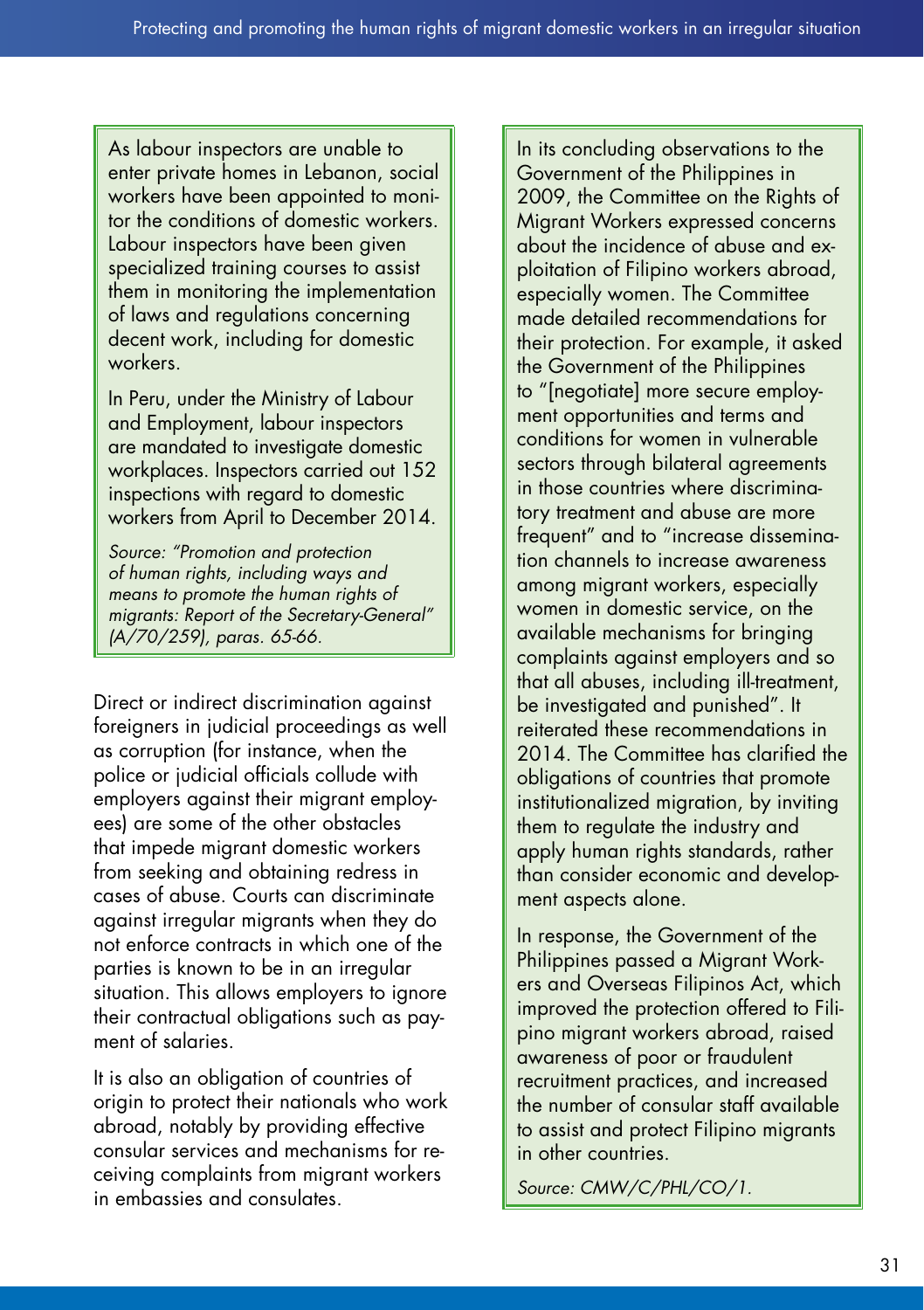### V. SEEKING A SOLUTION: RETURN AND REINTEGRATION OR REGULARIZATION

#### RETURN AND REINTEGRATION

Return and reintegration can be a difficult process for returning migrants. Migrant domestic workers in an irregular situation may not have chosen freely to return home; they may have been deported or returning home might have been the only way to escape an abusive employer. In such cases, returning migrants may not have planned their return and reintegration in their countries and communities of origin. They may still be indebted, perhaps to smugglers or recruiting agents in their country of origin, or to family members or neighbours. They may feel that they have failed in their goal to financially support their family and often suffer from feelings of guilt. If they have been detained in harsh conditions before their return or have suffered abuse, they may be traumatized. Many suffer from depression, exhaustion and other physical and mental illnesses upon their return. Unfortunately, they do not always find official systems in place which allow for the durable social and cultural reintegration of migrants who are returning home.

For evident reasons, many irregular migrant domestic workers do not accumulate pensions or other benefits. Those that do may find on return that such benefits cannot fully be transferred. Unless agreements exist between their countries of origin and employment, migrant domestic workers may be obliged to renounce a part or all of their entitlements, including unpaid salaries. While abroad, they may not have contributed to their own country's pension and unemployment schemes either and as a result may benefit from neither system.

*The Government of Indonesia and NGO representatives have attempted to establish monitoring systems to screen returning migrant workers, to inform them of their rights, and to identify those needing medical attention.*

*Source: "Report of the Special Rapporteur on the human rights of migrants, Jorge Bustamante: Mission to Indonesia (A/ HRC/4/24/Add.3), para. 28.*

Sri Lanka has created an insurance and pension scheme for returning migrant workers who have registered in the scheme.

*Source: Committee on the Rights of Migrant Workers, Concluding observations: Sri Lanka (CMW/C/LKA/ CO/1), para. 11*

On return, migrant domestic workers may have difficulty in finding employment. Their working experience abroad may not necessarily be recognized and their vocational certifications may be outdated. They may have difficulties finding long-term and adequate housing, including because they sold or mortgaged their houses in order to finance their migration, and be forced to rely on the charity of family or friends.

#### REGULARIZATION

Regularization is one of the most effective forms of protection for migrant domestic workers in an irregular situation, and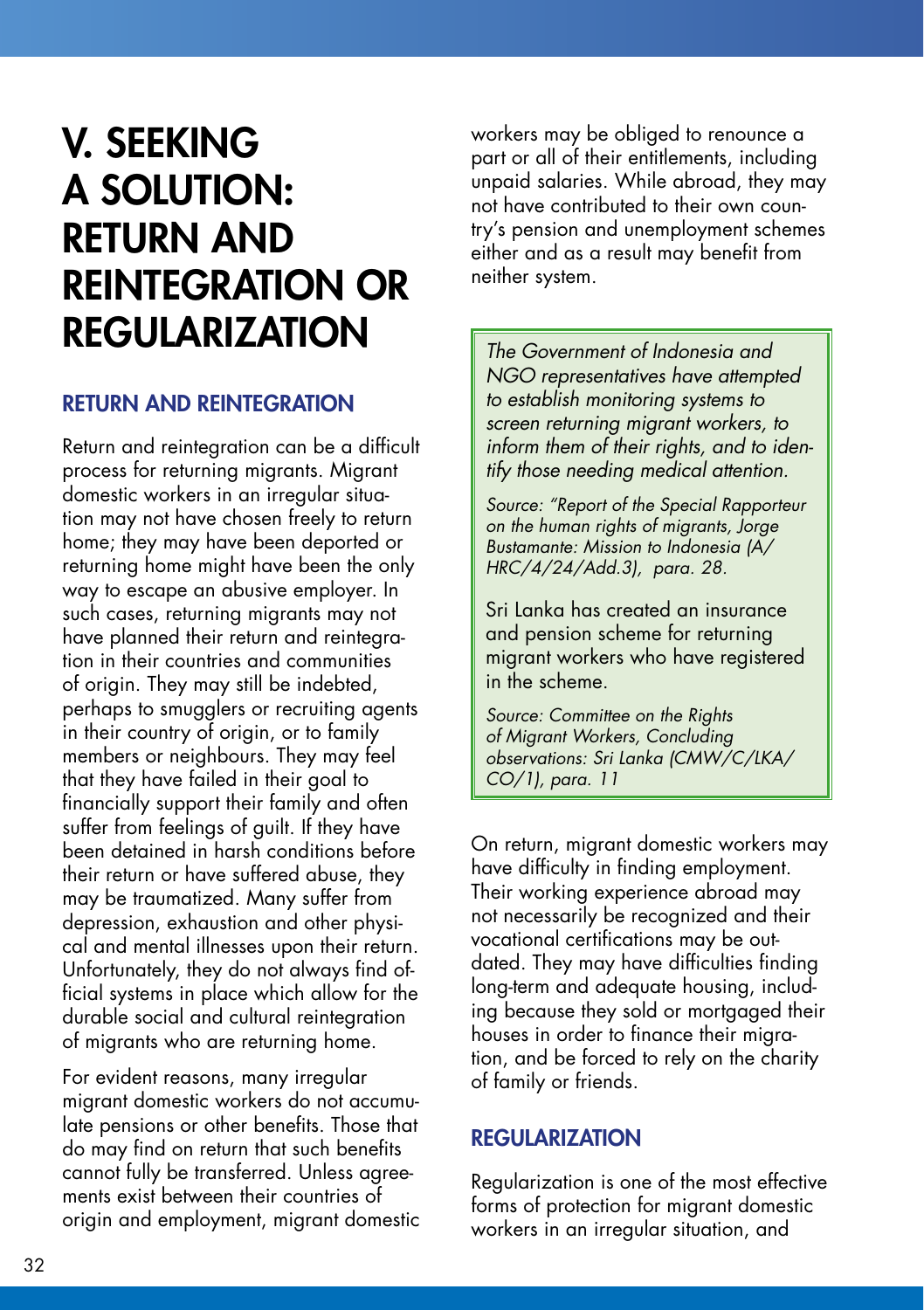human rights experts have affirmed that migrants who have had their status regularized are able to enjoy a more secure and dignified life. The Committee on the Rights of Migrant Workers has accordingly recalled, in its general comment No. 2 (2013) on the rights of migrant workers in an irregular situation and members of their families, that "regularization is the most effective measure to address the extreme vulnerability of migrant workers and members of their families in an irregular situation. States parties should therefore consider policies, including regularization programmes, for avoiding or resolving situations whereby migrant workers and members of their families are in, or are at risk of falling into, an irregular situation" (para. 16). The Special Rapporteur on the human rights of migrants has asked States to consider regularizing migrants who have lived in a country for a long time, or who came as infants, or who are working and

thus contributing to the society in which they live.<sup>16</sup>

*Some 500,000 irregular third-country nationals employed in domestic work have been regulari*s*ed since 2002 in Italy and Spain.*

*Source: FRA, Migrants in an irregular situation employed in domestic work, p. 19.*

In some countries, regularization programmes grant residence and work permits to migrants on an individual basis, taking into consideration criteria such as the applicant's employment record, length of stay in the country of employment, family links and knowledge of the language of the country of employment.

*<sup>16</sup> A/HRC/26/35, para. 58.*

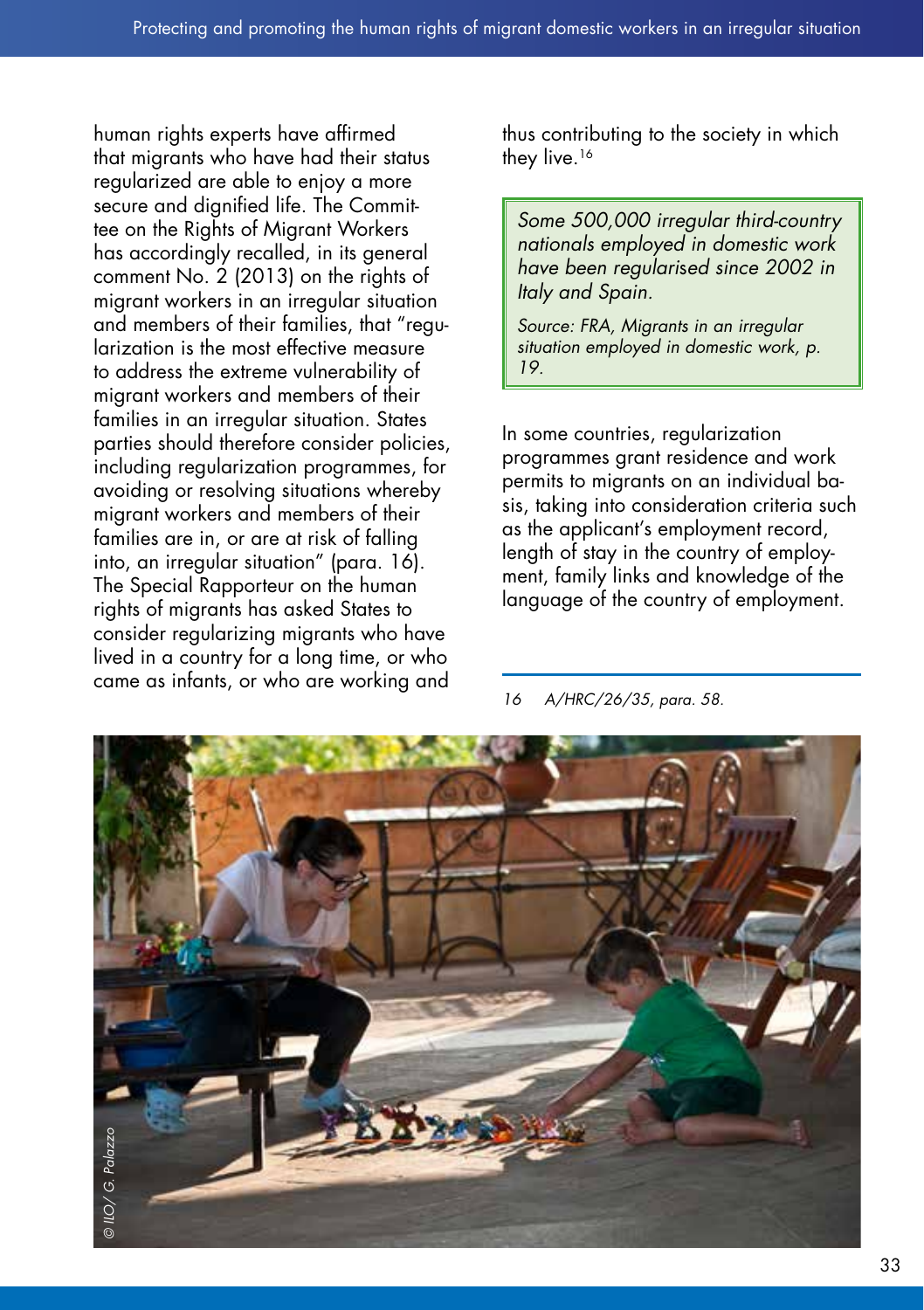## Maryfe's story

I have lived here for the last six years. I have worked as a nanny, a cleaner, a housekeeper, a baby-sitter and a carer for an elderly woman. I am "undocumented"; I do not have a permit to live and work in this country. This is my story.

I come from a poor family in the Philippines. I studied up to high school and then I quit my studies to work as a street seller. I got married very early, when I was 17, and quickly had four children. I needed to support my children and care for my sick father, and my husband was not much help. I learned that if I went abroad I could earn more money for my children and my family. In 2004 I decided to look for work outside the Philippines.

On 2 October 2004 I went to Hong Kong, having had a video interview with a Hong Kong-based recruitment agency. When I got there I was given two jobs to do by my employer ; I had to care for her disabled child in one house and in the other I had to look after her bedridden father. It was hard work, and my employer was always angry with me. She called me names. She even held a knife to my throat and threatened to kill me. One day I had enough and told her that I wanted to break my contract and return home. She got very angry and called the police and told them that I had stolen HK\$ 400 from her. They searched my luggage and even strip searched me. I will never forget that. Even though they agreed with me that I hadn't stolen anything the police told me that I would have to leave Hong Kong as I had broken my contract.

So, scared from this experience, I went back to the Philippines and started selling in the market again. But I made little money and my children were growing up; it is hard as a mother to see your children in need. So I decided I had to go abroad again.

On 9 March 2006 I went to Dubai to work as a nanny. The work was tough. I was on call most of the time. I only slept four hours a night as I would have to accompany my employer and her child out until late at night. The salary was low and I didn't have a day off.

In August 2008 the family I was working for came to this country on holiday and brought me with them. Outside the hotel one day I got talking to a Filipina who told me that she would help me run away from my employer. That night I couldn't sleep. I weighed up my duty as a mother to provide my children with a better life against the fact that it would be many years before I could see my children again. That night I called my family and told them I would not see them any more for many years. It was one of the most difficult decisions I have ever made. I miss my children every day.

I have had a few jobs since then in this country. I have worked with a family looking after their three children and even though I loved the children, I found it hard to work there. I worked 12 hours a day for five and half days a week. My employer and I argued constantly. She wanted me to come with them on their holidays in another country so that I could look after the children. She didn't understand that I did not have papers, I can't leave this country and I can't risk getting caught. I got acute hypertension. But I felt that I couldn't leave the job because I needed the money. Finally it got too much and I quit.

For one month I was without steady work and I worried constantly about money. My children and my extended family rely on the money that I send them from here.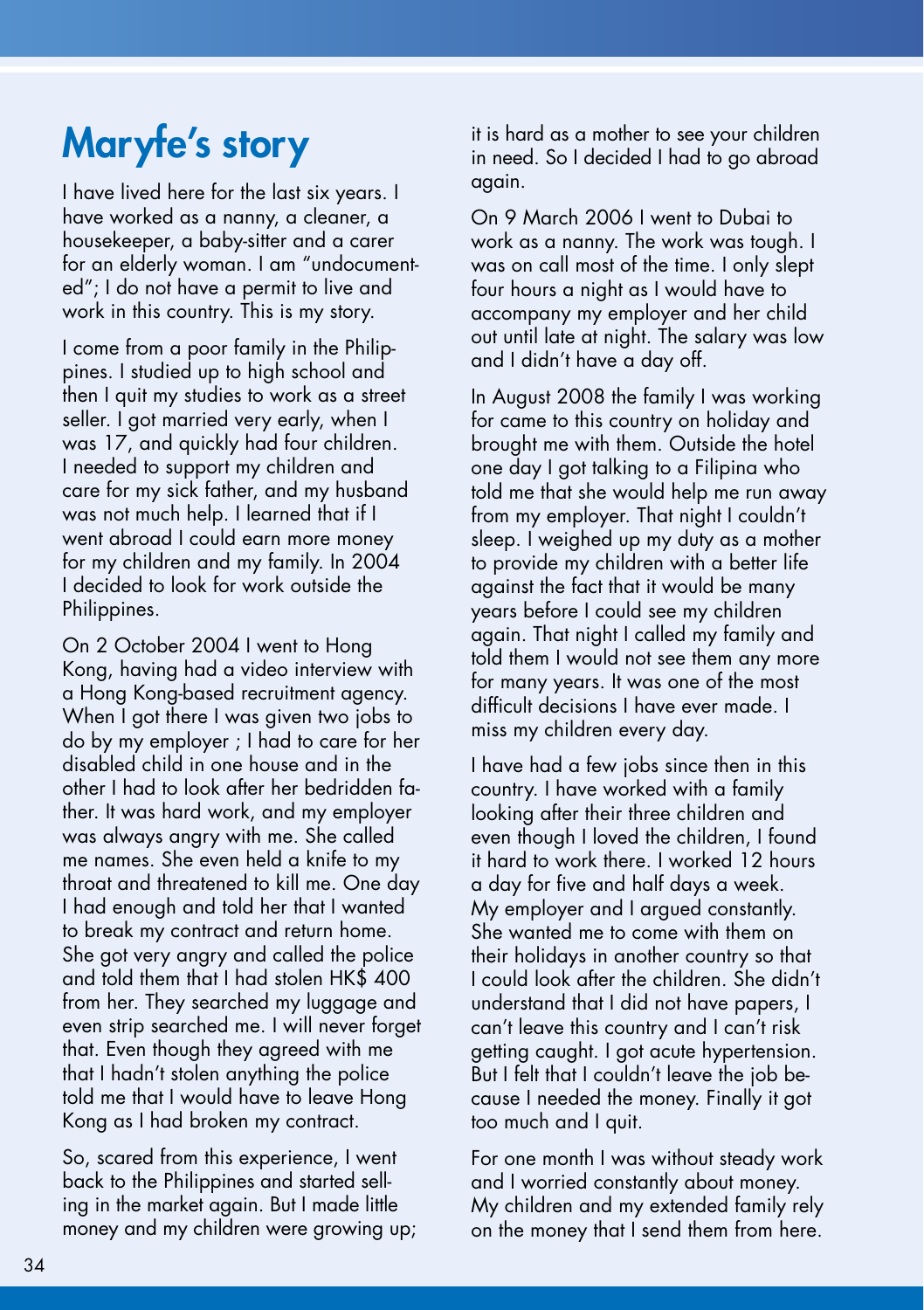Everyone at home thinks that because I am working in this country that I should be able to send them back lots of money. They don't know how expensive it is here, and how good work is difficult to find. Then, four years ago I found work with a family as a nanny and housekeeper, and this is where I am working today. I also work part-time during the evenings and weekends cleaning houses and looking after an elderly woman. I am happy at work, but I miss my children and family.

I worry too about my health. I have chronic hypertension and am on daily medication. I have regular appointments with the doctor through a special scheme set up by the public hospital here. My doctor writes on the prescription how much I can afford to pay – when I first started going I was told to pay 5 dollars, then they changed it to 10 dollars, and now I have been told to pay 20 dollars. I don't know why it has increased, no one has explained this to me. Recently I had an agonizing pain in my tooth and I didn't know what to do. I have never been to the dentist in all the years I have been in this city. It is too expensive. I don't have health insurance, and every time I need medical treatment I worry that I will not be able to afford to pay the bill.

When I first arrived here I shared a small studio apartment with three other women and paid a share of the rent to the one woman who had a permit and was able to rent the apartment. Now I live with my boyfriend who is also a migrant but who has papers, and I pay him for the rent, food, internet and other expenses.

It is difficult living without papers. I feel scared every time I see the police, even if it is only the transport inspectors. When I first came here I thought that they could just catch you as you were walking on

the street and send you back to your country. But now I know that they will only catch you if you get in trouble. So every month I buy a transport ticket, and make sure that I don't get in trouble with the police. I never fight with anyone because I don't want them to call the police. A few years ago my friend was suddenly dismissed by her employer without any notice. When she went to her employer to ask for her remaining salary and a reasonable notice period she was threatened by her employer's husband that he would call the police and tell them that she didn't have papers. We all advised her to just keep quiet and look for another job. What would she gain by fighting or trying to get an expensive lawyer through the trade union?

It is not worth it to get into trouble when you are undocumented. You shouldn't draw attention to yourself. This is the reality of my life.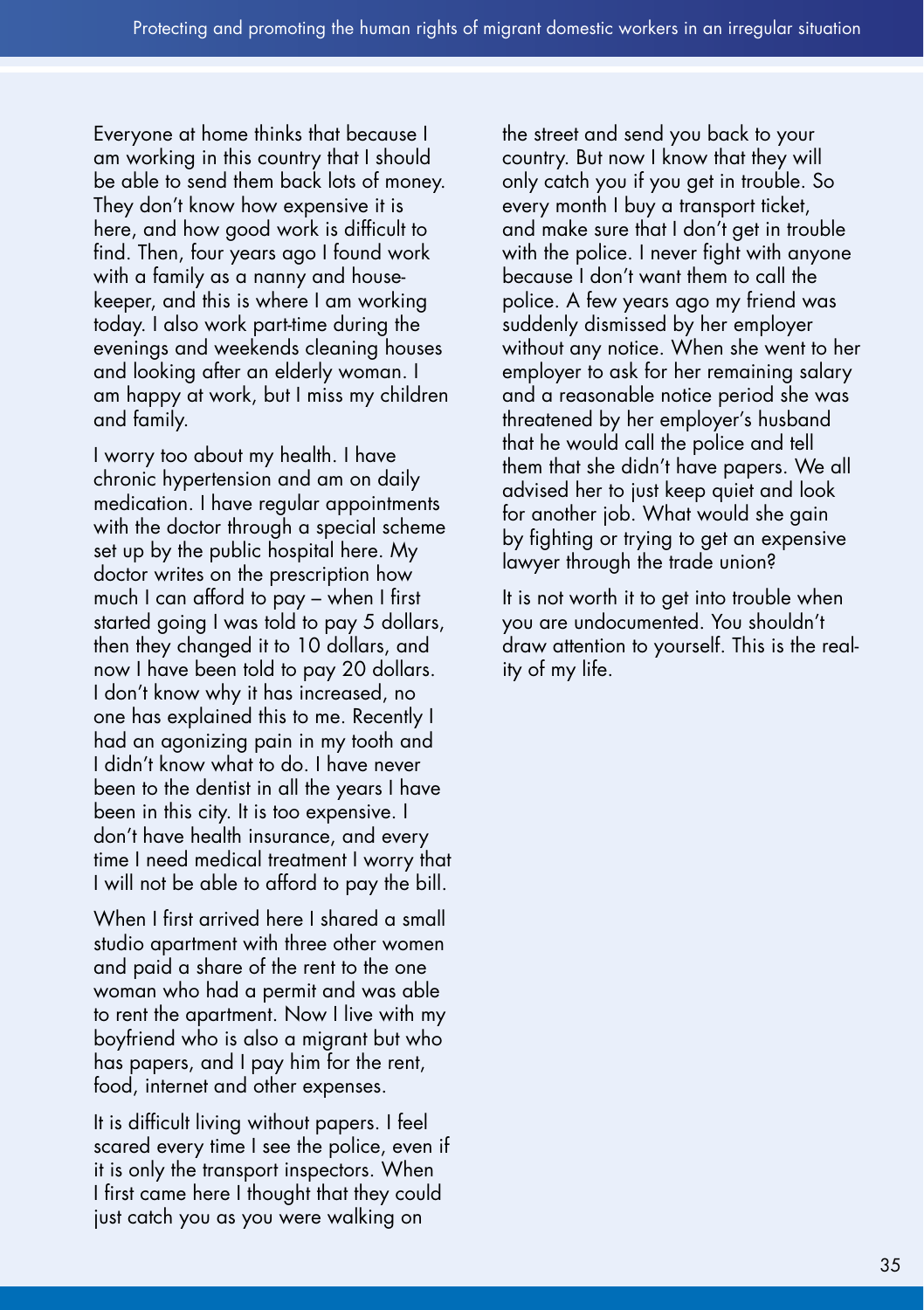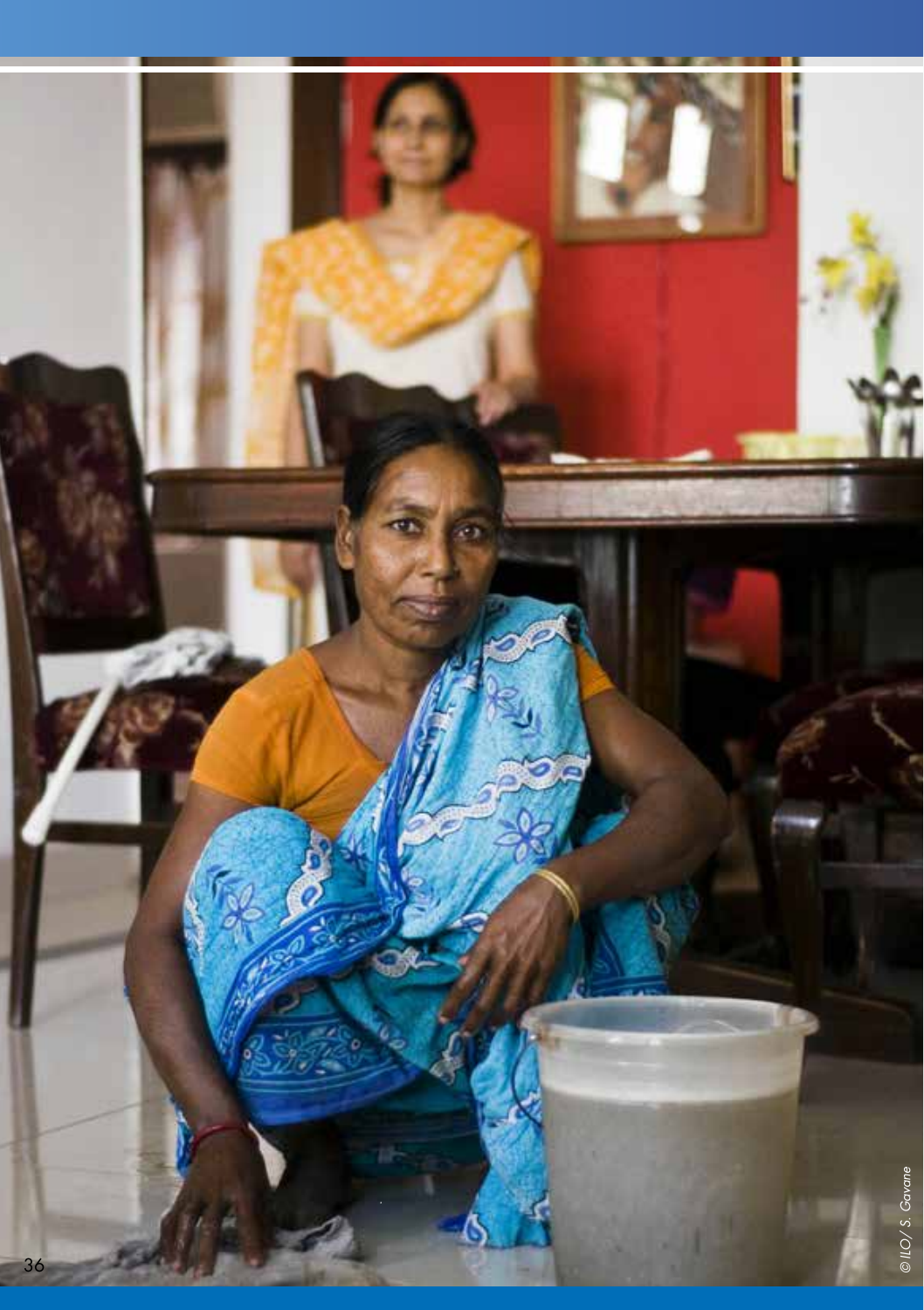### VI. A CALL TO ACTION

Migrant domestic workers face many legal and practical obstacles to the enjoyment of their human rights. Those that are in an irregular situation rarely have easy and effective access to services and benefits, including social security and health care. They also endure discrimination and abusive work conditions and are often unable to challenge their ill-treatment.

Women domestic workers, hidden away in private households, are frequently exposed to sexual and gender-based violence and forced confinement. In some countries they are subject to invasive medical tests, can be fired if they become pregnant and are not permitted to marry. If they flee abuse, they may face arbitrary or prolonged detention.

Domestic workers tend to live and work in the shadows, and are often explicitly excluded from the protection of domestic labour laws. They may live in substandard accommodation, with little privacy, and are often unable to freely meet

friends and associates, or practise their religion. Afraid to complain for fear of arrest, detention and deportation, many live in anonymity and isolation.

Despite the fact that they do crucial work, such as caring for children and the elderly, cooking, cleaning, running households, and enabling other women to enter and remain in the workforce, migrant domestic workers in an irregular situation are often not regarded as workers. In the worst cases, they are not even considered to be fully human beings; or in the words of the Universal Declaration of Human Rights to be "free and equal in dignity and rights" (art. 1).

States have a particular duty to protect irregular migrant domestic workers, because in certain respects they face exceptional risks. More generally, migrants are entitled to the same rights that all people enjoy under international law. Migrant domestic workers make a distinct and important contribution to society which should be acknowledged and valued. It is time that the human rights of all migrant domestic workers were protected, respected and fulfilled.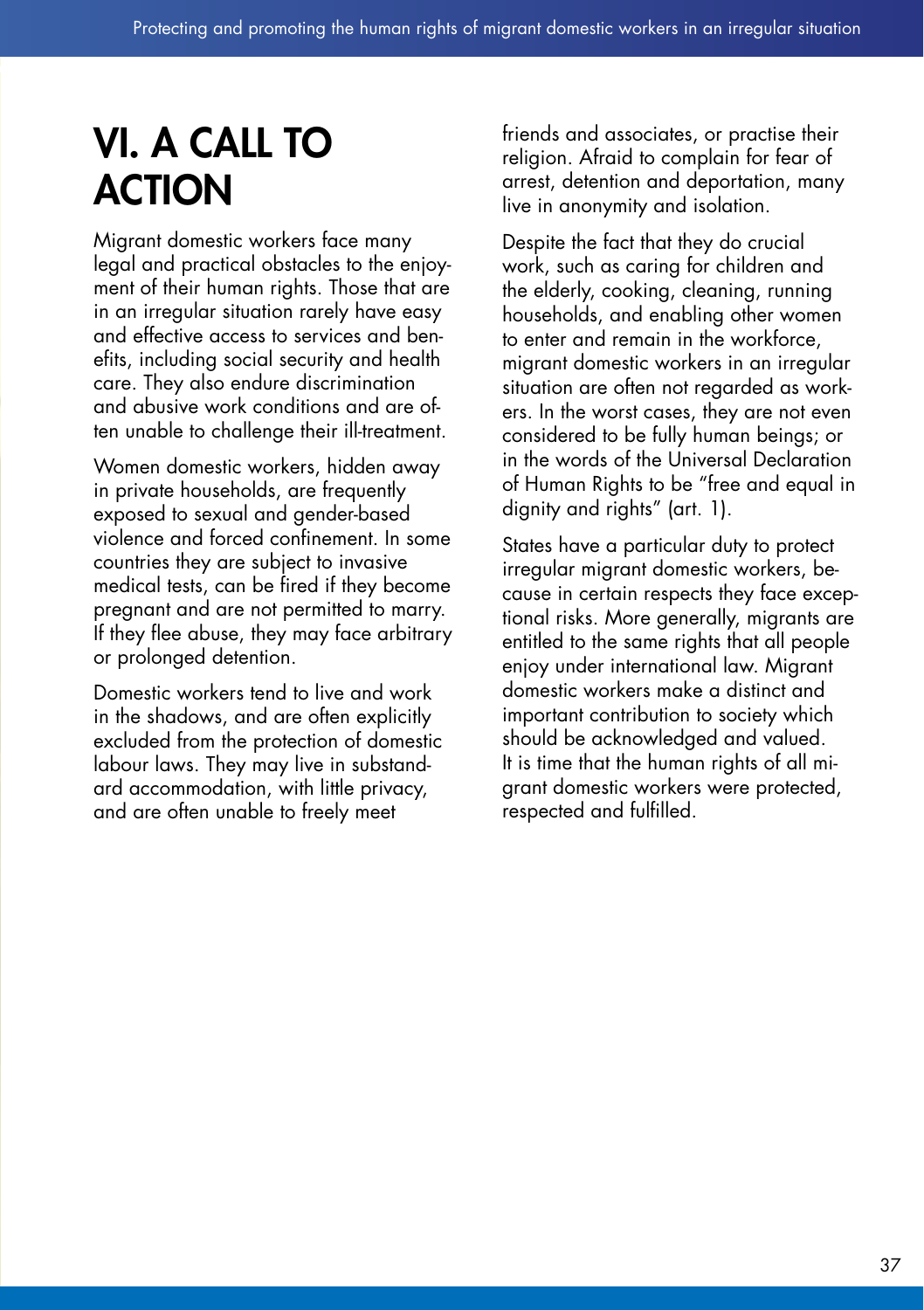### Selected Bibliography

- *Economic, Social and Cultural Rights of Migrants in an Irregular Situation* (United Nations publication, Sales No. E.14.XIV.4).
- ILO, *Domestic workers across the world: Global and regional statistics and the extent of legal protection*, 2010.
- UN-Women and ITUC**,** *Domestic Workers Count Too: Implementing Protections for Domestic Workers*, 2013.
- European Union Agency for Fundamental Rights (FRA), *Migrants in an irregular situation employed in domestic work: Fundamental rights challenges for the European Union and its Member States*, 2011.
- Anti-Slavery International, "Home truth: Wellbeing and vulnerabilities of child domestic workers", 2013.
- Human Rights Watch, "Decent work for domestic workers: The case for global labor standards", 2009.
- International Council on Human Rights Policy, *Irregular Migration, Migrant Smuggling and Human Rights: Towards Coherence*, 2010.
- International Trade Union Confederation, *Decent work, decent life for domestic workers*, 2011.